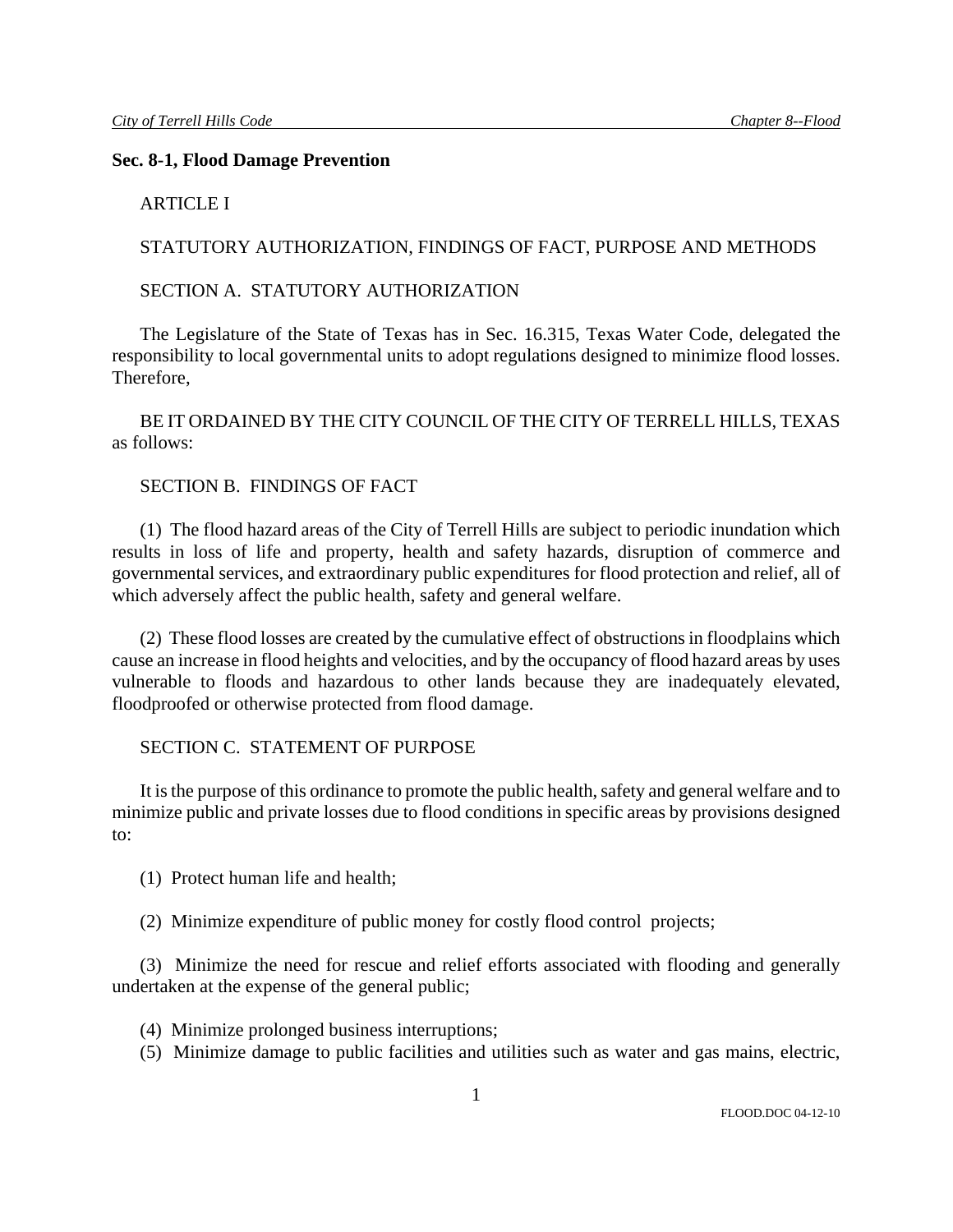telephone and sewer lines, streets and bridges located in floodplains;

(6) Help maintain a stable tax base by providing for the sound use and development of floodprone areas in such a manner as to minimize future flood blight areas; and

(7) Insure that potential buyers are notified that property is in a flood area.

#### SECTION D. METHODS OF REDUCING FLOOD LOSSES

In order to accomplish its purposes, this ordinance uses the following methods:

(1) Restrict or prohibit uses that are dangerous to health, safety or property in times of flood, or cause excessive increases in flood heights or velocities;

(2) Require that uses vulnerable to floods, including facilities which serve such uses, be protected against flood damage at the time of initial construction;

(3) Control the alteration of natural floodplains, stream channels, and natural protective barriers, which are involved in the accommodation of flood waters:

(4) Control filling, grading, dredging and other development which may increase flood damage;

(5) Prevent or regulate the construction of flood barriers which will unnaturally divert flood waters or which may increase flood hazards to other lands.

ARTICLE 2

### **DEFINITIONS**

Unless specifically defined below, words or phrases used in this ordinance shall be interpreted to give them the meaning they have in common usage and to give this ordinance its most reasonable application.

ALLUVIAL FAN FLOODING - means flooding occurring on the surface of an alluvial fan or similar landform which originates at the apex and is characterized by high-velocity flows; active processes of erosion, sediment transport, and deposition; and unpredictable flow paths.

APEX - means a point on an alluvial fan or similar landform below which the flow path of the major stream that formed the fan becomes unpredictable and alluvial fan flooding can occur.

AREA OF SHALLOW FLOODING - means a designated AO, AH, or VO zone on a community's Flood Insurance Rate Map (FIRM) with a one percent chance or greater annual chance of flooding to an average depth of one to three feet where a clearly defined channel does not exist,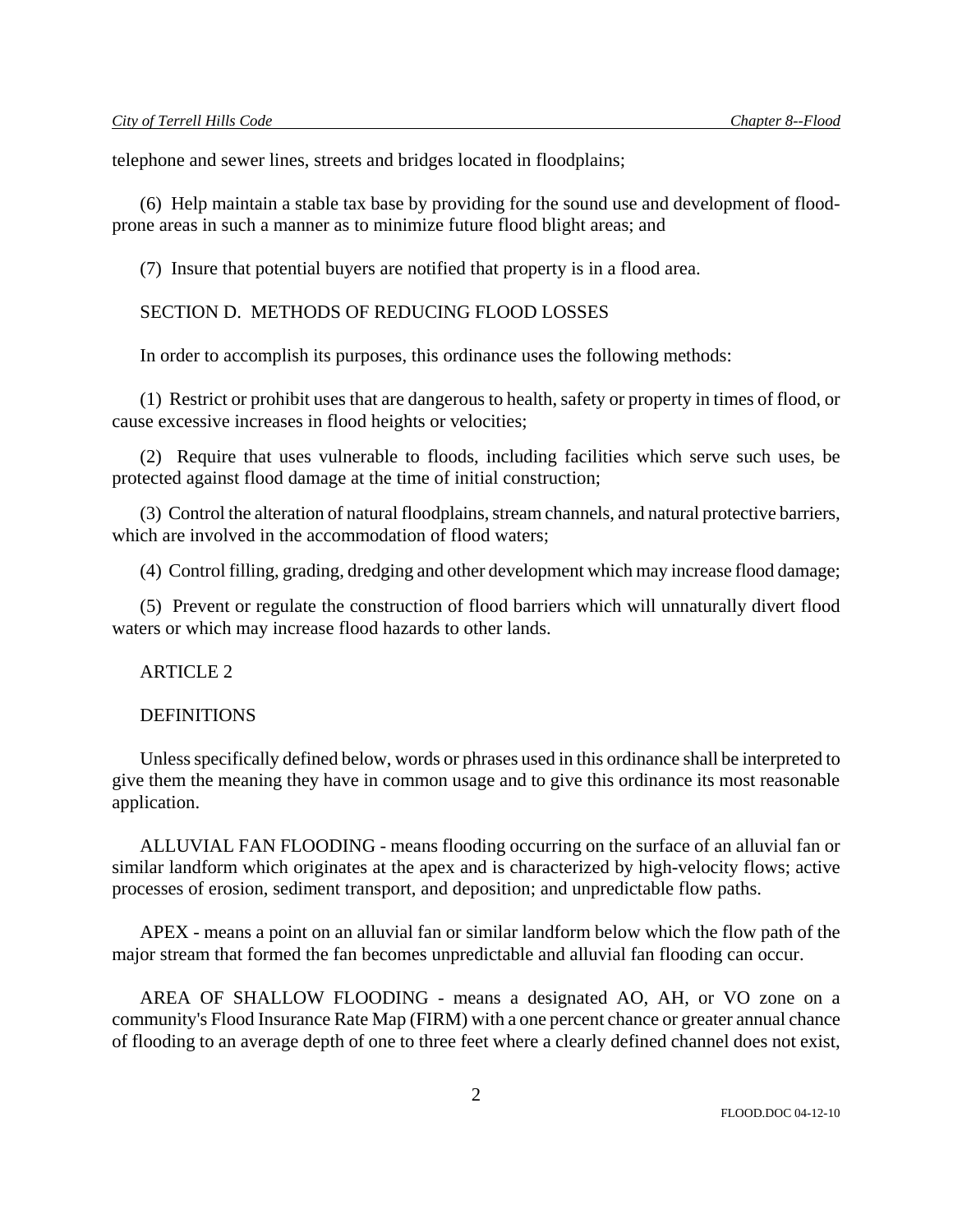where the path of flooding is unpredictable and where velocity flow may be evident. Such flooding is characterized by ponding or sheet flow.

AREA OF SPECIAL FLOOD HAZARD - is the land in the floodplain within a community subject to a one percent or greater chance of flooding in any- given year. The area may be designated as Zone A on the Flood Hazard Boundary Map (FHBM). After detailed ratemaking has been completed in preparation for publication of the FIRM, Zone A usually is refined into Zones A, AE, AH, AO, A1-99, VO, V1-30, VE or V.

BASE FLOOD - means the flood having a one percent chance of being equaled or exceeded in any given year.

BASEMENT - means any area of the building having its floor subgrade (below ground level) on all sides.

CRITICAL FEATURE - means an integral and readily identifiable part of a flood protection system, without which the flood protection provided by the entire system would be compromised.

DEVELOPMENT - means any man-made change in improved and unimproved real estate, including but not limited to buildings or other structures, mining, dredging, filling, grading, paving, excavation or drilling operations or storage of equipment or materials.

ELEVATED BUILDING - means a non-basement building (I) built, in the case of a building in Zones A1-30, AE, A, A99, AO, AH, B, C, X, and D, to have the top of the elevated floor, or in the case of a building in Zones V1-30, VE, or V, to have the bottom of the lowest horizontal structure member of the elevated floor elevated above the ground level by means of pilings, columns (posts and piers), or shear walls parallel to the floor of the water and (ii) adequately anchored so as not to impair the structural integrity of the building during a flood of up to the magnitude of the base flood. In the case of Zones A1-30, AE, A, A99, AO, AH, B, C, X, and D, ''elevated building" also includes a building elevated by- means of fill or solid foundation perimeter walls with openings sufficient to facilitate the unimpeded movement of flood waters. In the case of Zones V1-3, VE, or V, ''elevated building" also includes a building otherwise meeting the definition of "elevated building," even though the lower area is enclosed by means of breakaway walls if the breakaway walls met the standards of Section 60.3(e)(5) of the National Flood Insurance Program regulations.

EXISTING CONSTRUCTION - means for the purposes of determining rates, structures for which the "start of construction" commenced before the effective date of the FIRM or before January 1, 1975, for FIRMs effective before that date. ''Existing construction" may also be referred to as "existing structures."

EXISTING MANUFACTURED HOME PARK OR SUBDIVISION - means a manufactured home park or subdivision for which the construction of facilities for servicing the lots on which the manufactured homes are to be affixed (including, at a minimum, the installation of utilities, the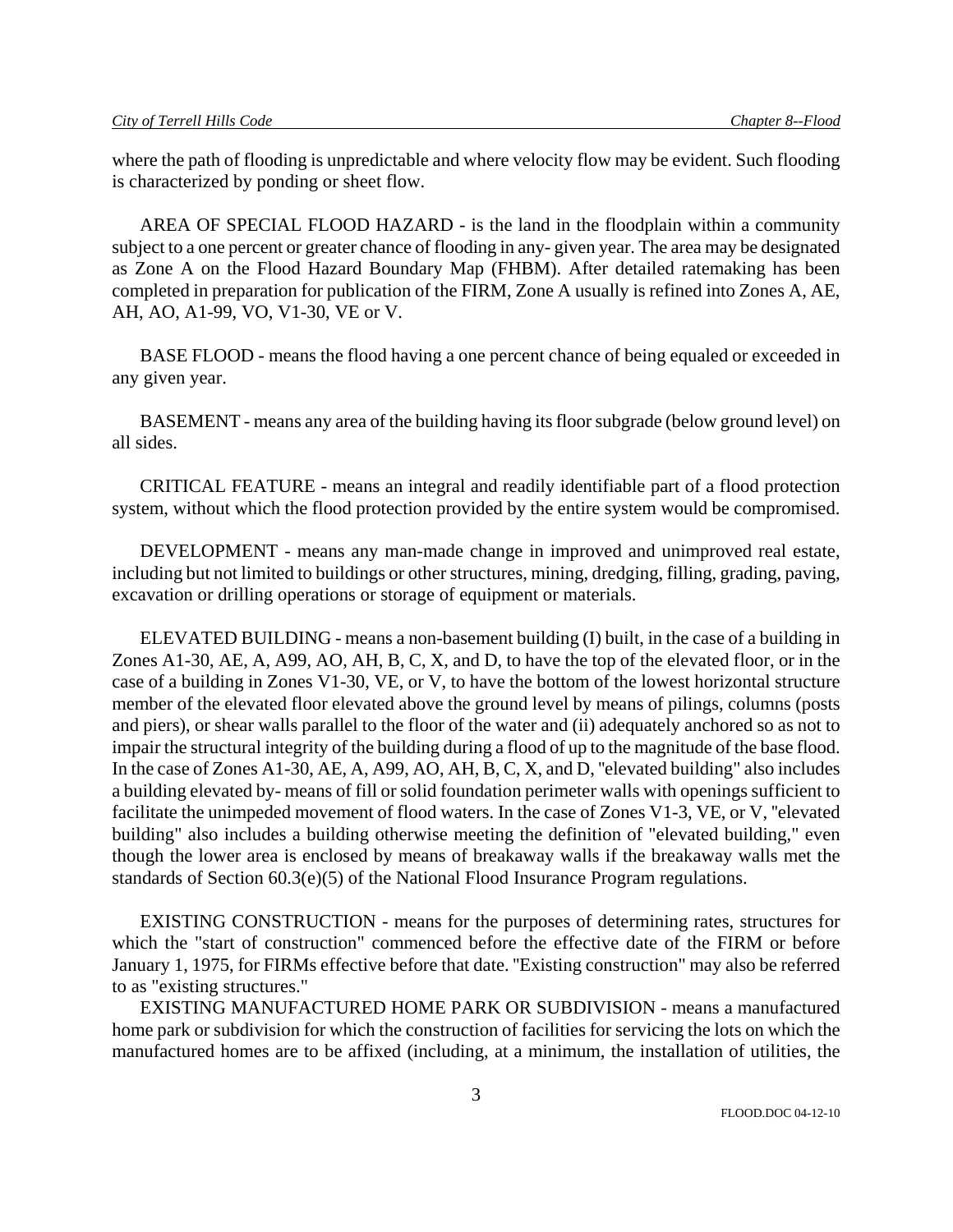construction of streets, an either final site grading or the pouring of concrete pads) is completed before the effective date of the floodplain management regulations adopted by a community

EXPANSION TO AN EXISTING MANUFACTURED HOME PARK OR SUBDIVISION means the preparation of additional sites by the construction of facilities for servicing the lots on which the manufactured homes are to be affixed (including the installation of utilities, the construction of streets, and either final site grading or the pouring of concrete pads).

FLOOD OR FLOODING - means a general and temporary condition of partial or complete inundation of normally dry land areas from:

(1) the overflow of inland or tidal waters.

(2) the unusual and rapid accumulation or runoff of surface waters from any source.

FLOOD INSURANCE RATE MAP (FIRM) - means an official map of a community, on which the Federal Emergency Management Agency has delineated both the areas of special flood hazards and the risk premium zones applicable to the community.

FLOOD INSURANCE STUDY - is the official report provided by the Federal Emergency Management Agency. The report contains flood profiles, water surface elevation of the base flood, as well as the Flood Boundary-Floodway Map

FLOODPLAIN OR FLOOD-PRONE AREA - means any land area susceptible to being inundated by water from any source (see definition of flooding).

FLOODPLAIN MANAGEMENT - means the operation of an overall program of corrective and preventive measures for reducing flood damage, including but not limited to emergency preparedness plans, flood control works and floodplain management regulations.

FLOODPLAIN MANAGEMENT REGULATIONS - means zoning ordinances, subdivision regulations, building codes, health regulations, special purpose ordinances (such as a floodplain ordinance, grading ordinance and erosion control ordinance) and other applications of police power. The term describes such state or local regulations, in any combination thereof, which provide standards for the purpose of flood damage prevention and reduction.

FLOOD PROTECTION SYSTEM - means those physical structural works for which funds have been authorized, appropriated, and expended and which have been constructed specifically to modify flooding in order to reduce the extend of the areas within a community subject to a "special flood hazard" and the extent of the depths of associated flooding. Such a system typically includes hurricane tidal barriers, dams, reservoirs, levees or dikes. These specialized flood modifying works are those constructed in conformance with sound engineering standards.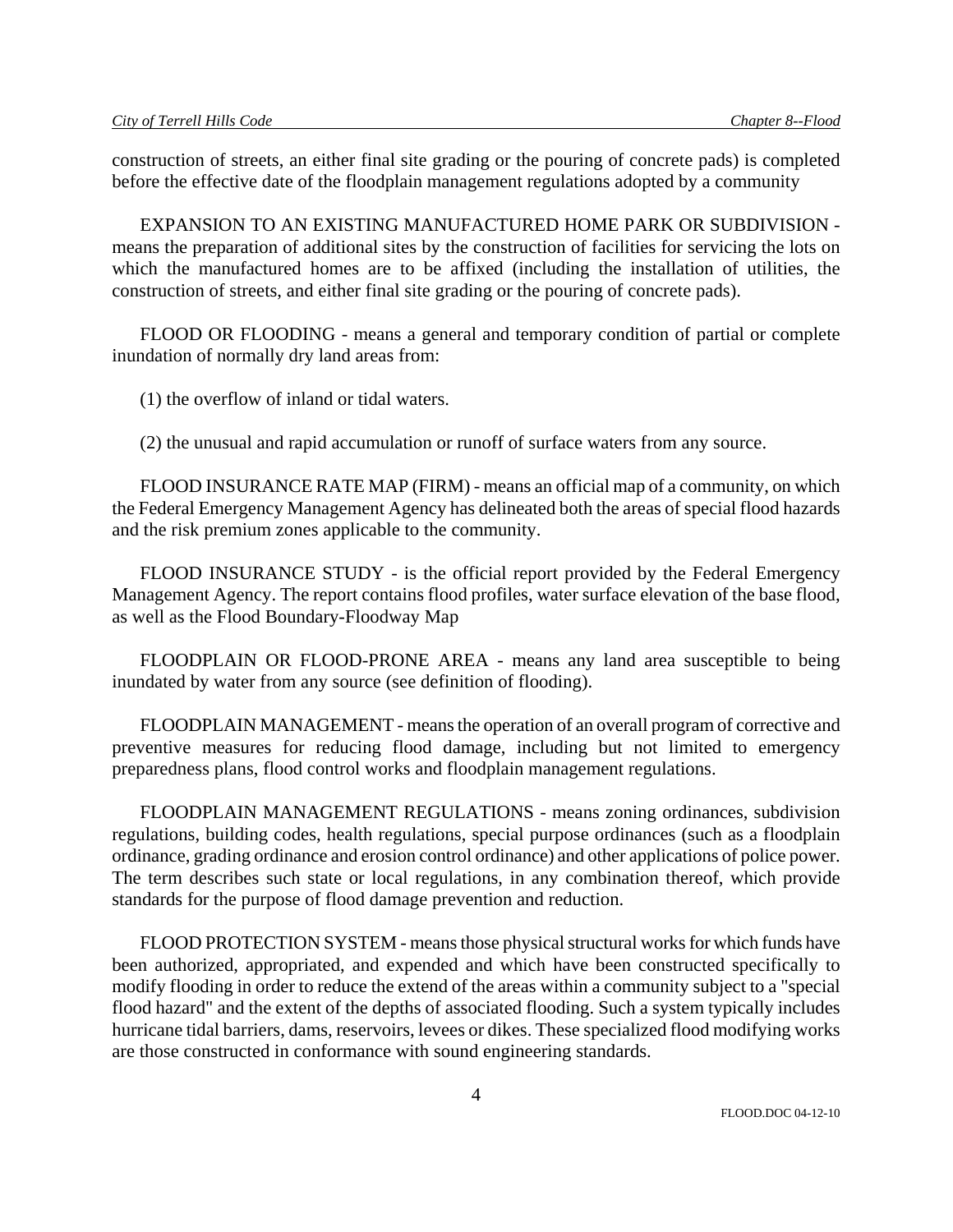FLOOD PROOFING - means any combination of structural and non-structural additions, changes, or adjustments to structures which reduce or eliminate flood damage to real estate or improved real property, water and sanitary facilities, structures and their contents.

FLOODWAY (REGULATORY FLOODWAY) - means the channel of a river or other watercourse and the adjacent land areas that must be reserved in order to discharge the base flood without cumulatively increasing the water surface elevation more than a designated height.

FUNCTIONALLY DEPENDENT USE - means a use which cannot perform its intended purpose unless it is located or carried out in close proximity to water. The term includes only docking facilities, port facilities that are necessary for the loading and unloading of cargo or passengers, and ship building and ship repair facilities, but does not include long-term storage or related manufacturing facilities.

HIGHEST ADJACENT GRADE - means the highest natural elevation of the ground surface prior to construction next to the proposed walls of a structure.

HISTORIC STRUCTURE - means any structure that is:

(a) Listed individually in the National Register of Historic Places (a listing maintained by the Department of Interior) or preliminarily determined by the Secretary of the Interior as meeting the requirements for individual listing on the National Register;

(b) Certified or preliminarily determined by the Secretary of the Interior as contributing to the historical significance of a registered historic district or a district preliminarily determined by the Secretary to qualify as a registered historic district;

(c) Individually listed on a state inventory of historic places in states with historic preservation programs which have been approved by the Secretary of Interior; or

(d) Individually listed on a local inventory or historic places in communities with historic preservation programs that have been certified either:

(1) By an approved state program as determined by the Secretary of the Interior or;

(2) Directly by the Secretary of the Interior in states without approved programs LEVEE - means a man-made structure, usually an earthen embankment designed and constructed in accordance with sound engineering practices to contain, control, or divert the flow of water so as to provide protection l-rom temporary flooding.

LEVEE SYSTEM - means a flood protection system which consists of a levee, or levees, and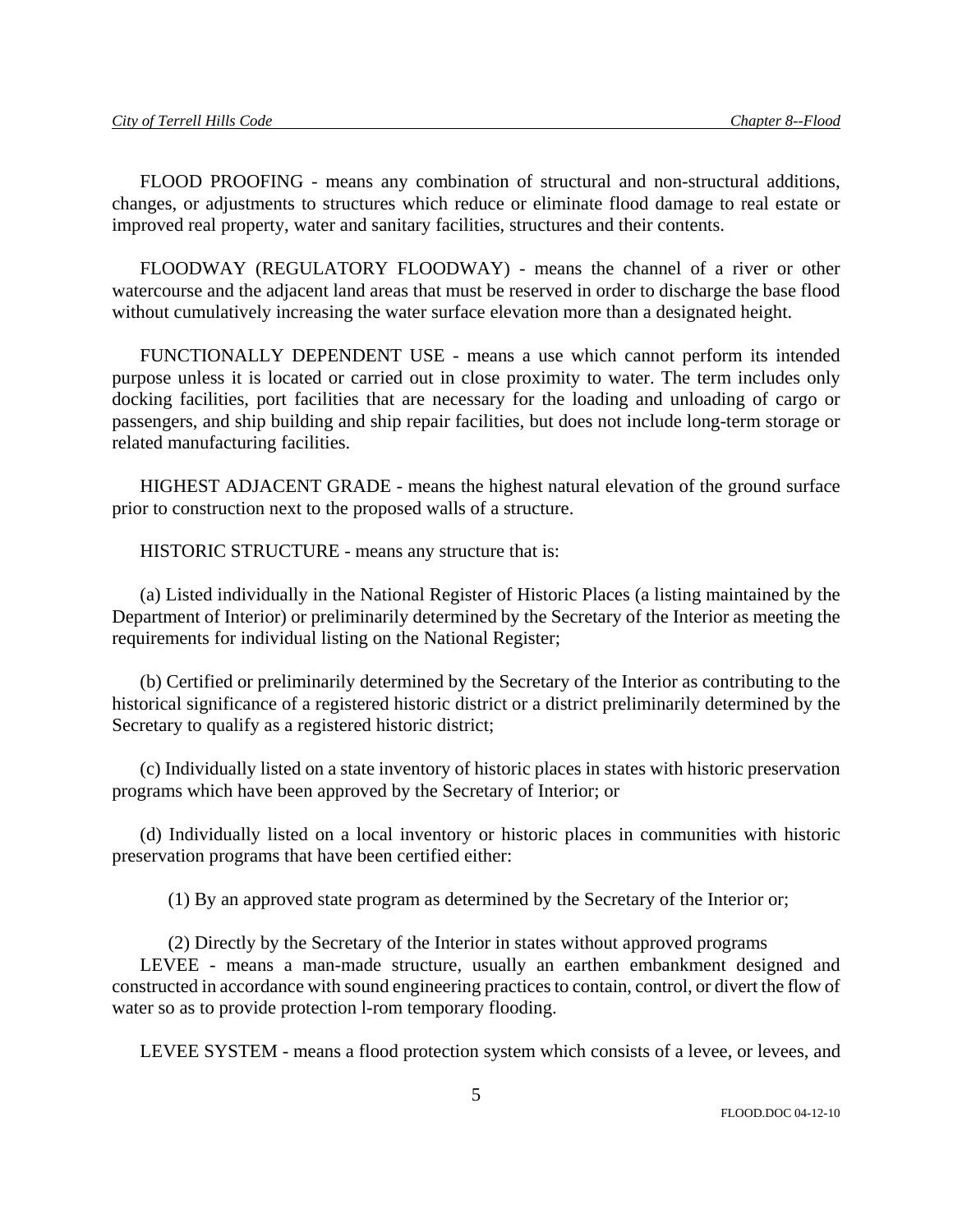associated structures, such as closure and drainage devices, which are constructed and operated in accordance with sound engineering practices.

LOWEST FLOOR - means the lowest floor of the lowest enclosed area (including basement). An unfinished or flood resistant enclosure, usable solely for parking or vehicles, building access or storage in an area other than a basement area is not considered a building's lowest floor: provided that such enclosure is not built so as to render the structure in violation of the applicable nonelevation design requirement of Section 60.3 of the National Flood insurance Program regulations.

MANUFACTURED HOME - means a structure transportable in one or more sections, which is built on a permanent chassis and is designed for use with or without a permanent foundation when connected to the required utilities. The term "manufactured home' does not include a "recreational vehicle".

MANUFACTURED HOME PARK OR SUBDIVISION - means a parcel (or contiguous parcels) of land divided into two or more manufactured home lots for rent or sale.

MEAN SEA LEVEL - means, for purposes of the National Flood Insurance Program, the National Geodetic Vertical Datum (NGVD) of 1929 or other datum, to which base flood elevations shown on a community's Flood Insurance Rate Map are referenced.

NEW CONSTRUCTION - means, for the purpose of determining insurance rates, structures for which the "start of construction" commenced on or after the effective date of an initial FIRM or after December 31, 1974 whichever is later, and includes any subsequent improvements to suet! structures For floodplain management purposes, "new construction" means structures for which the "start of construction" commenced on or after the effective date of a floodplain management regulation adopted by a community and includes any subsequent improvements to such structures.

NEW MANUFACTURED HOME PARK OR SUBDIVISION - means a manufactured home park or subdivision for which the construction of facilities for servicing the lots which the manufactured homes are to be affixed (including at a minimum the installation of utilities, the construction of streets, and either final site grading or the pouring of concrete pads) is completed on or after the effective date of floodplain management regulations adopted by a community.

RECREATIONAL VEHICLE - means a vehicle which is (I) built on a single chassis; (ii) 400 square feet or less when measured at the largest horizontal projections; (iii) designed to be selfpropelled or permanently towable by a light duty truck; and (iv) designed primarily not for use as a permanent dwelling but as temporary living quarters for recreational, camping, travel or seasonal use.

START OF CONSTRUCTION - (for other shall new construction or substantial improvements under the Coastal Barrier Resources Act (Pub. L. 97-348)), includes substantial improvement and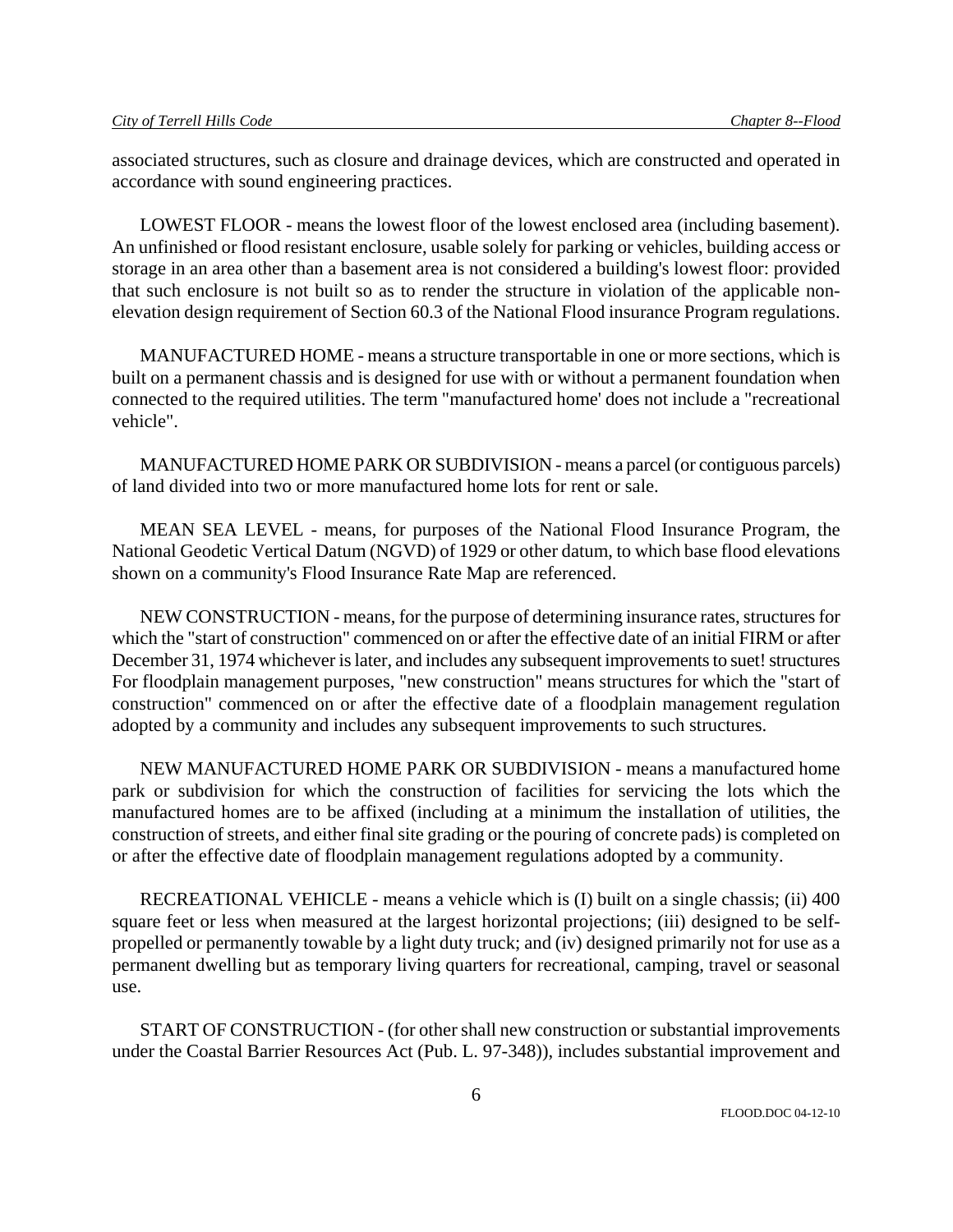means the date the building permit was issued, provided the actual start of construction, repair, reconstruction, rehabilitation, addition, placement, or other improvement was within 180 days of the permit date. The actual start means either the first placement of permanent constructions of a structure on a site, such as the pouring of slab or footings, the installation of piles, the construction of columns, or any work beyond the stage of excavation: or the placement of a manufactured home on a foundation. Permanent construction does not include land preparation, such as clearing, grading and filling; nor does it include the installation of streets and/or walkways; nor does it include excavation for basement footings piers or foundations or the erection of temporary forms; nor does it include the installation on the property of accessory buildings, such as garages or sheds not occupied as dwelling units or not part of the main structure. For a substantial improvement, the actual start of construction means the first alteration of ally wall, ceiling, floor, or other structural part of a building, whether or not that alteration affects the external dimensions of the building.

STRUCTURE - means a walled and roofed building, including a gas or liquid storage tank, that is principally above ground, as well as a manufactured home**.** 

SUBSTANTIAL DAMAGE - means damage of any origin sustained by a structure whereby the cost of restoring the structure to its before damaged condition would equal or exceed 50 percent of the market value of the structure before the damage occurred.

SUBSTANTIAL IMPROVEMENT - means ally reconstruction rehabilitation, addition, or other improvement of a structure, the cost of which equals or exceeds 50 percent of the market value of the structure before "start of construction" of the improvement. This includes structures which have incurred "substantial damage", regardless of the actual repair work performed. The term does not, however, include either: (l) Any project for improvement of a structure to correct existing violations of state or local health, sanitary, or safety code specifications which have been identified by the local code enforcement official and which are the minimum necessary conditions or (2) Any alteration of a "historic structure", provided that the alteration will not preclude the structure's continued designation as a "historic structure."

VARIANCE - is a grant of relief to a person from the requirement of this ordinance when specific enforcement would result in unnecessary hardship. A variance, therefore, permits construction or development in a manner otherwise prohibited by this ordinance (For full requirements see Section 60.6 of the National Flood Insurance Program regulations.)

VIOLATION - means the failure of a structure or other development to be fully compliant with the community's floodplain management regulations. A structure or other development without the elevation certificate, other certifications. Or other evidence of compliance required in Section 60.3(b)(5), (c)(4), (c)(10), (d)(3), (e)(2), (e)(4), or (e)(5) is presumed to be in violation until such time as that documentation is provided.

WATER SURFACE ELEVATION - means the height, in relation to the National Geodetic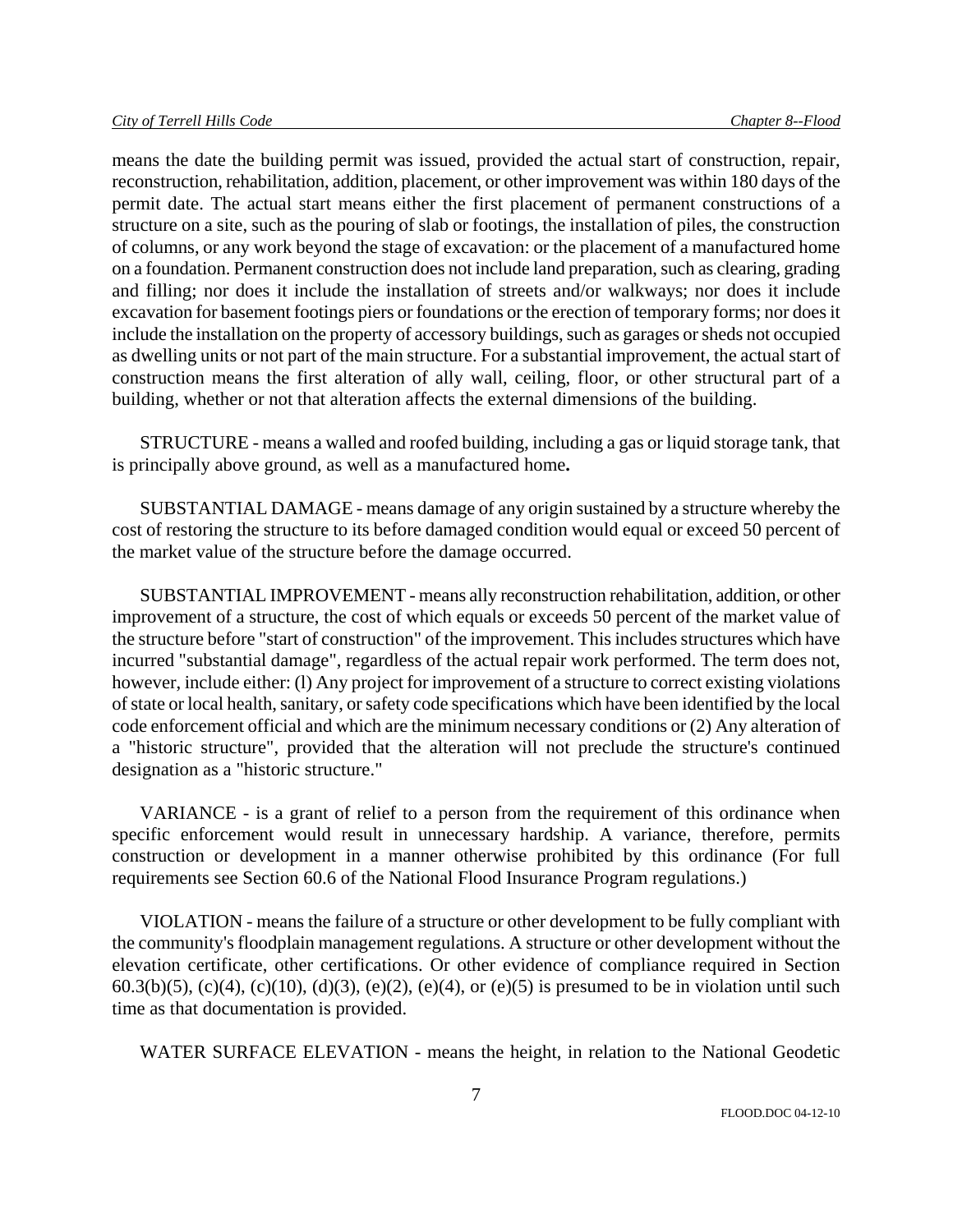Vertical Datum (NGVD) of 1929 (or other datum, where specified), of floods of various magnitudes anti frequencies in the floodplains of coastal or riverine areas.

### ARTICLE 3

#### GENERAL PROVISIONS

## SECTION A. LANDS TO WHICH THIS ORDINANCE APPLIES

The ordinance shall apply to all areas of special flood hazard within the jurisdiction of the City of Terrell Hills, Texas.

### SECTION B. BASIS FOR ESTABLISHING THE AREAS OF SPECIAL FLOOD HAZARD

The areas of special flood hazard identified by the Federal Emergency Management Agency in a scientific and engineering report entitled, "The Flood Insurance Study for Bexar County, Texas and Incorporated Areas" dated February 16, 1996 with accompanying Flood Insurance Rate Maps and Flood Boundary-Floodway Maps (FIRM and FBFM) and any revisions thereto are hereby adopted by reference and declared to be a part of this ordinance.

## SECTION C. ESTABLISHMENT OF DEVELOPMENT PERMIT

A Development Permit shall be required to ensure conformance with the provisions of this ordinance.

## SECTION D. COMPLIANCE

No structure or land shall hereafter be located, altered, or have its use changed without full compliance with the terms of this ordinance and other applicable regulations.

## SECTION E. ABROGATION AND GREATER RESTRICTIONS

This ordinance is not intended to repeal, abrogate, or impair any existing easements, covenants, or deed restrictions. However, where this ordinance and another ordinance, easement, covenant, or deed restriction conflict or overlap, whichever imposes the more stringent restrictions shall prevail. SECTION F. INTERPRETATION

In the interpretation and application of this ordinance, all provisions shall be: (1) considered as minimum requirements; (2) liberally construed in favor of the governing body; and (3) deemed neither to limit nor repeal any other powers granted under State statutes.

## SECTION G. WARNING AND DISCLAIMER OF LIABILITY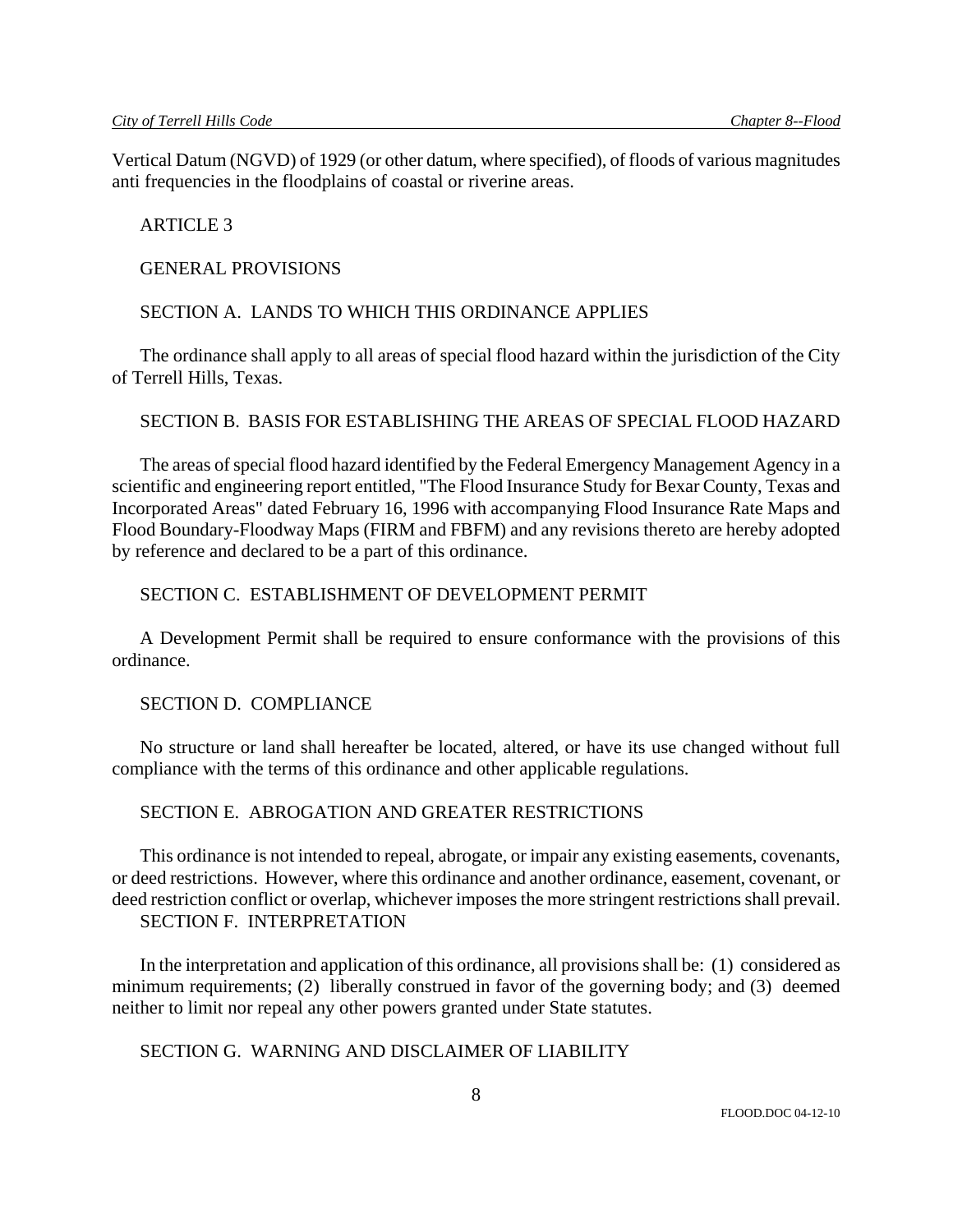The degree of flood protection required by this ordinance is considered reasonable for regulatory purposes and is based on scientific and engineering considerations. On rare occasions greater floods can and will occur and flood heights may be increased by man-made or natural causes. This ordinance does not imply that land outside the areas of special flood hazards or uses permitted within such areas will be free from flooding or flood damages. This ordinance shall not create liability on the part of the community or any official or employee thereof for any flood damages that result from reliance on this ordinance or any administrative decision lawfully made thereunder.

ARTICLE 4

## ADMINISTRATION

## SECTION A. DESIGNATION OF THE FLOODPLAIN ADMINISTRATOR

The City Building Official is hereby appointed the Floodplain Administrator to administer and implement the provisions of this ordinance and other appropriate sections of 44 CFR (National Flood Insurance Program Regulations) pertaining to floodplain management.

SECTION B. DUTIES AND RESPONSIBILITIES OF THE FLOODPLAIN ADMINISTRATOR

Duties and responsibilities of the Floodplain Administrator shall include, but not be limited to, the following:

(1) Maintain and hold open for public inspection all records pertaining to the provisions of this ordinance.

(2) Review permit application to determine whether proposed building site, including the placement of manufactured homes, will be reasonably safe from flooding.

(3) Review, approve or deny all applications for development permits required by adoption of this ordinance.

(4) Review permits for proposed development to assure that all necessary permits have been obtained from those Federal, State or local governmental agencies (including Section 404 of the Federal Water Pollution Control Act Amendments of 1972, 33 U.S.C. 1334) from which prior approval is required.

(5) Where interpretation is needed as to the exact location of the boundaries of the areas of special flood hazards (for example, where there appears to be a conflict between a mapped boundary and actual field conditions) the Floodplain Administrator shall make the necessary interpretation.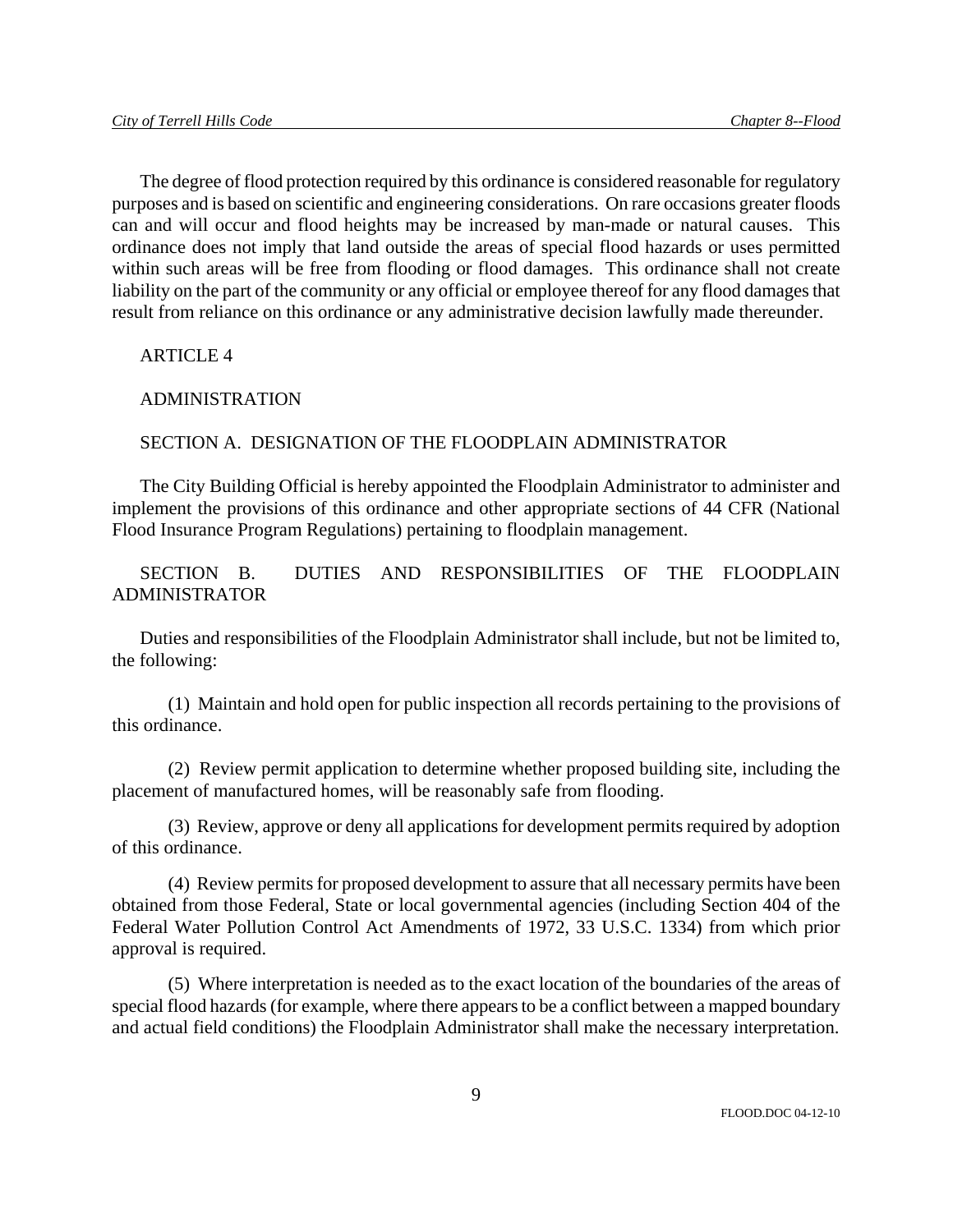(6) Notify, in riverine situations, adjacent communities and the State Coordinating Agency which is the Texas Natural Resources Conservation Commission, prior to any alteration or relocation of a watercourse, and submit evidence of such notification to the Federal Emergency Management Agency.

(7) Assure that the flood carrying capacity within the altered or relocated portion of any watercourse is maintained.

(8) When base flood elevation data has not been provided in accordance with Article 3, Section B, the Floodplain Administrator shall obtain, review and reasonably utilize any base flood elevation data and floodway data available from a Federal, State or other source, in order to administer the provisions of Article 5.

(9) When a regulatory floodway has not been designated, the Floodplain Administrator must require that no new construction, substantial improvements, or other development (including fill) shall be permitted within Zones A1-30 and AE on the community's FIRM, unless it is demonstrated that the cumulative effect of the proposed development, when combined with all other existing and anticipated development, will not increase the water surface elevation of the base flood more than one foot at any point within the community.

(10) Under the provisions of 44 CFR Chapter 1, Section 65.12, of the National Flood Insurance Program regulations, a community may approve certain development in Zones A1-30, AE, AH, on the community's FIRM which increases the water surface elevation of the base flood by more than one foot, provided that the community **first** applies for a conditional FIRM revision through FEMA.

## SECTION C. PERMIT PROCEDURES

(1) Application for a Development Permit shall be in conjunction with any building permits required by the City of Terrell Hills presented to the Building Official on forms furnished by him/her and may include, but not be limited to, plans in duplicate drawn to scale showing the location, dimensions, and elevation of proposed landscape alterations, existing and proposed structures, including the placement of manufactured homes, and the location of the foregoing in relation to areas of special flood hazard. Additionally, the following information is required:

a. Elevation (in relation to mean sea level), of the lowest floor (including basement) of all new and substantially improved structures;

b. Elevation in relation to mean sea level to which any nonresidential structure shall be floodproofed;

c. A certificate from a registered professional engineer or architect that the nonresidential floodproofed structure shall meet the floodproofing criteria of Article 5, Section B(2);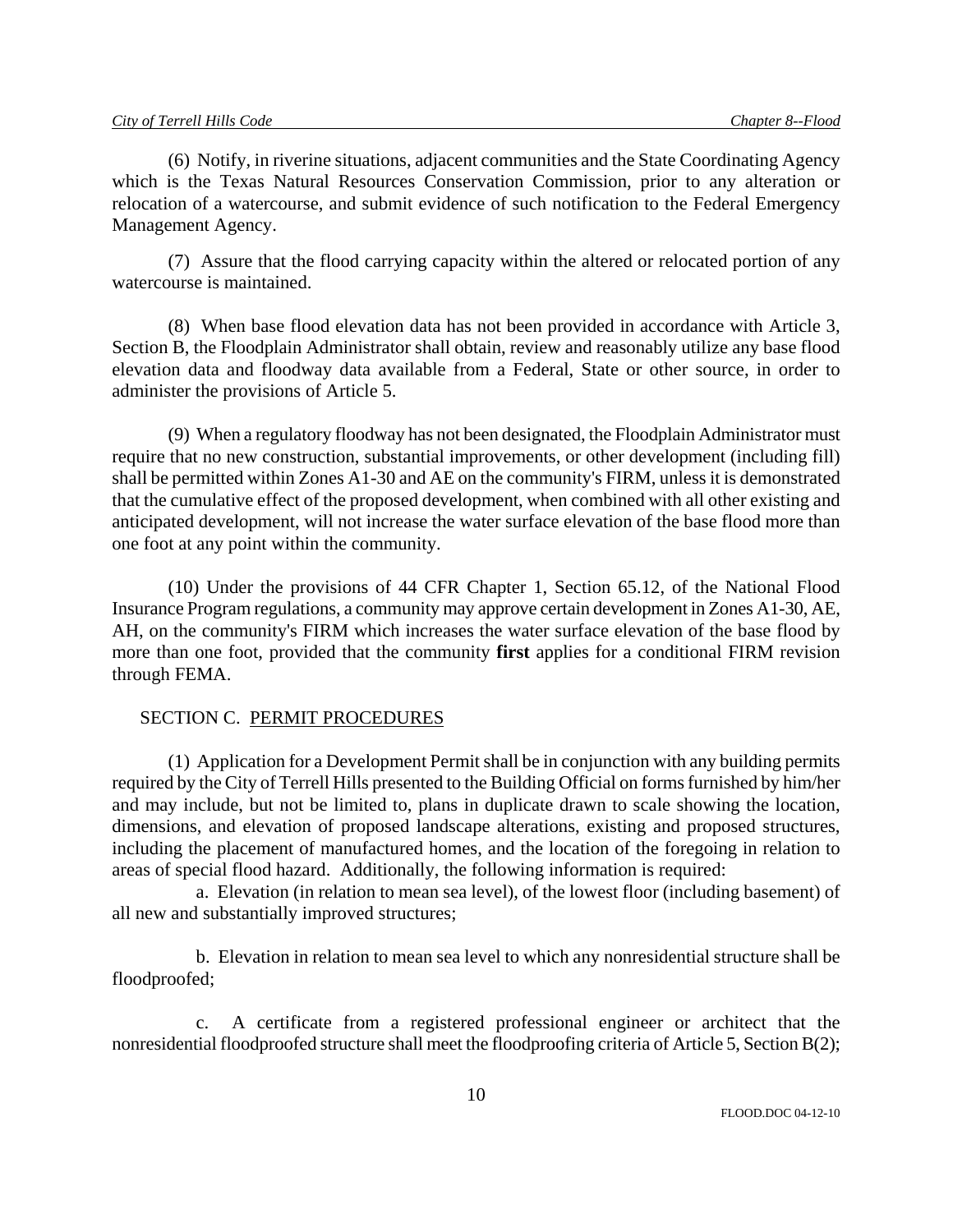d. Description of the extent to which any watercourse or natural drainage will be altered or relocated as a result of proposed development.

e. Maintain a record of all such information in accordance with Article 4, Section (B)(1).

(2) Approval or denial of a Development Permit by the Building Official shall be based on all of the provisions of this ordinance and the following relevant factors:

a. The danger to life and property due to flooding or erosion damage;

b. The susceptibility of the proposed facility and its contents to flood damage and the effect of such damage on the individual owner;

c. The danger that materials may be swept onto other lands to the injury of others;

d. The compatibility of the proposed use with existing and anticipated development;

e. The safety of access to the property in times of flood for ordinary and emergency vehicles;

f. The costs of providing governmental services during and after flood conditions including maintenance and repair of streets and bridges, and public utilities and facilities such as sewer, gas, electrical and water systems;

g. The expected heights, velocity, duration, rate of rise and sediment transport of the flood waters and the effects of wave action, if applicable, expected at the site;

h. The necessity to the facility of a waterfront location, where applicable;

i. The availability of alternative locations, not subject to flooding or erosion damage, for the proposed use;

j. The relationship of the proposed use to the comprehensive plan for that area.

## ARTICLE 5

# PROVISIONS FOR FLOOD HAZARD REDUCTION

## SECTION A. GENERAL STANDARDS

In all areas of special flood hazards the following provisions are required for all new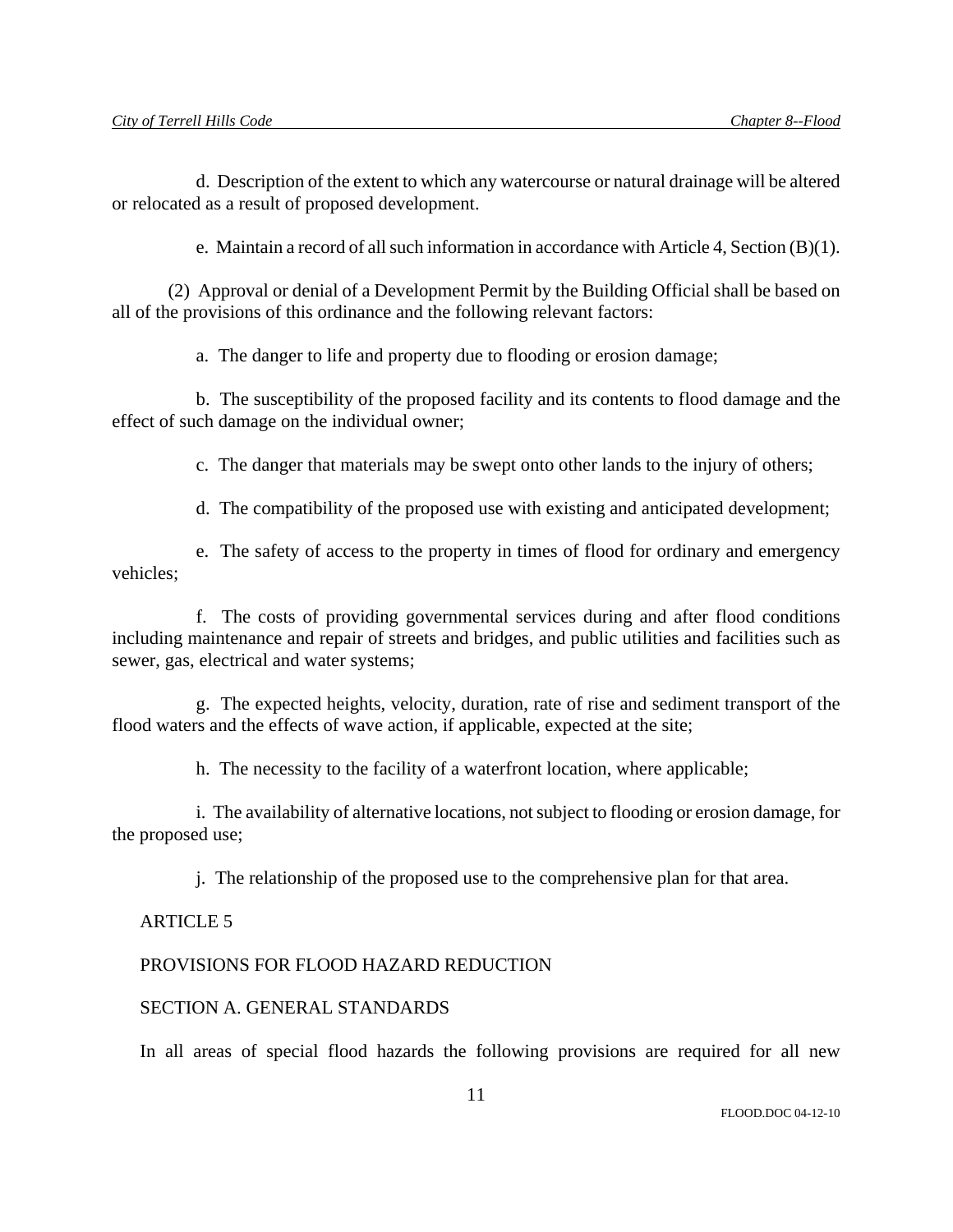construction and substantial improvements.

(1) All new construction or substantial improvements shall be designed (or modified) and adequately anchored to prevent flotation, collapse or lateral movement of the structure resulting from hydrodynamic and hydrostatic loads, including the effects of buoyancy;

(2) All new construction or substantial improvements shall be constructed by methods and practices that minimize flood damage;

(3) All new construction or substantial improvements shall be constructed with materials resistant to flood damage;

(4) All new construction or substantial improvements shall be constructed with electrical, heating, ventilation, plumbing, and air conditioning equipment and other service facilities that are designed and/or located so as to prevent water from entering or accumulating within the components during conditions of flooding.

(5) All new and replacement water supply systems shall be designed to minimize or eliminate infiltration of flood waters into the system:

(6) New and replacement sanitary sewage systems shall be designed to minimize or eliminate infiltration of flood waters into the system and discharge from the systems into flood waters; and.

(7) On-site waste disposal systems shall be located to avoid impairment to them or contamination from them during flooding.

### SECTION B. SPECIFIC STANDARDS

In all areas of special flood hazards where base flood elevation data has been provided as set forth in (I) Article 3, Section B, (ii) Article 4, Section B(8) or (iii) Article 5, Section C(3), the following provisions are required:

(1) Residential Construction - new construction and substantial improvement of any residential structure shall have the lowest floor (including basement) elevated to or above the base flood elevation. A registered professional engineer architect, or laud surveyor shall submit a certification to the Floodplain Administrator that the standard of this subsection as proposed in Article 4, Section C(l)a., is satisfied.

(2) Nonresidential Construction - new construction and substantial improvements of any commercial, industrial or other nonresidential structure shall either have tire lowest floor (including basement) elevated Lo or above the base flood level or together with attendant utility and sanitary facilities, be designed so that below the base flood level the structure is watertight with walls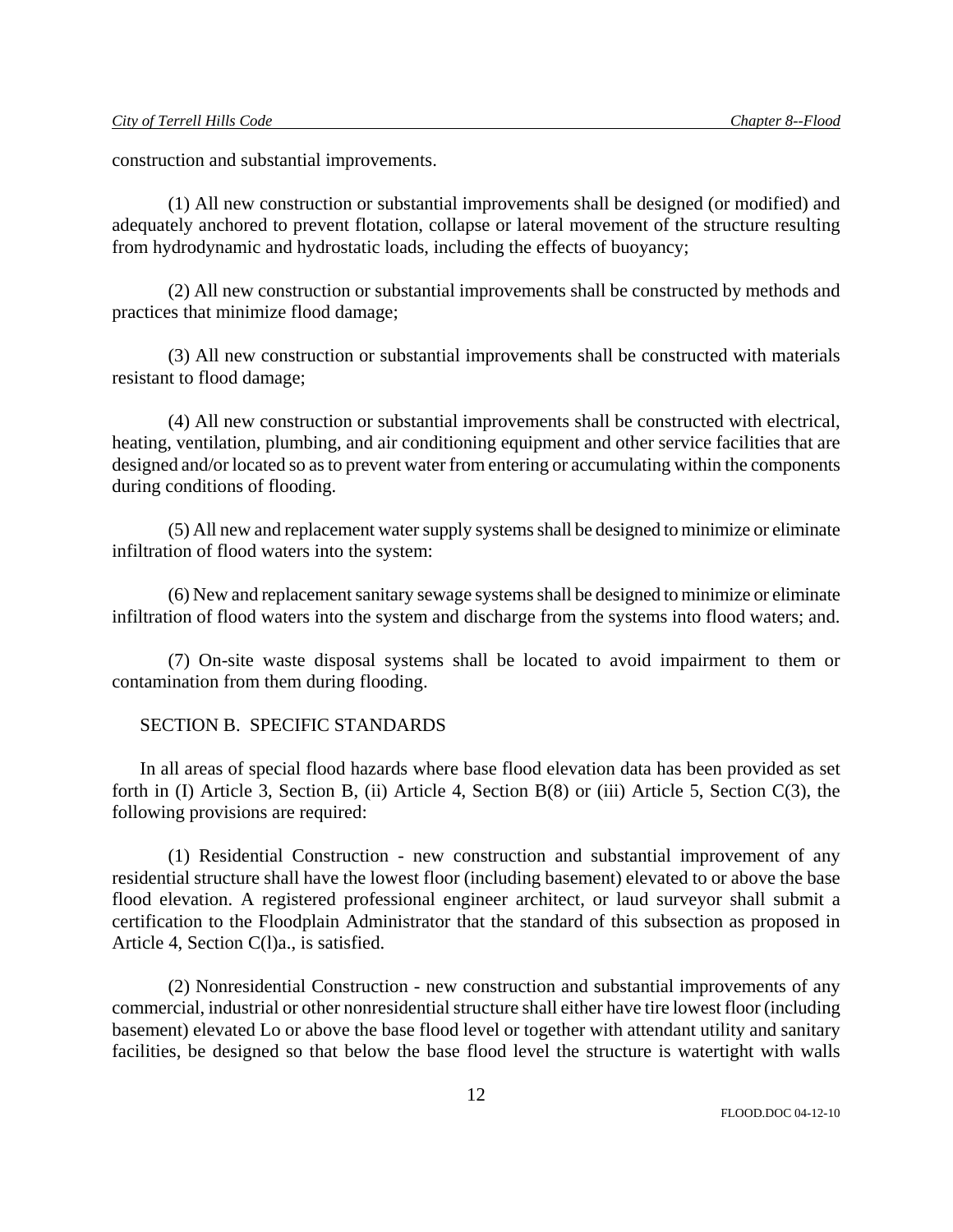substantially impermeable Lo the passage of water and with structural components having the capability of resisting hydrostatic and hydrodynamic loads and effects of buoyancy. A registered professional engineer or architect shall develop and/or review structural design, specifications, and plans for the construction, and shall certify that the design and methods of construction are in accordance with accepted standards of practice as outlined in this subsection. A record of such certification which includes the specific elevation (in relation to mean sea level) Lo which such structures are floodproofed shall be maintained by the Floodplain Administrator.

(3) Enclosures - new construction and substantial improvements, with fully enclosed areas below the lowest floor that are usable solely for parking of vehicles building access or storage in an area other than a basement and which are subject to flooding shall be designed to automatically equalize hydrostatic flood forces on exterior walls by allowing for the entry and exit of floodwaters. Designs for meeting this requirement must either be certified by a registered professional engineer or architect or meet or exceed the following minimum criteria:

a. A minimum of two openings having a total net area of not less than one square inch for every square foot of enclosed area subject to flooding shall be provided.

b. The bottom of all openings shall be no higher than one foot above grade.

c. Openings may be equipped with screens, louvers, valves, or other coverings or devices provided that they permit the automatic entry and exit of floodwaters.

### (4) Manufactured Homes

a. Require that all manufactured homes to be placed within Zone A on a community's FHBM or FIRM shall be installed using methods and practices which minimize flood damage. For the purposes of this requirement, manufactured homes must be elevated and anchored to resist flotation, collapse, or lateral movement. Methods of anchoring may include, but are not limited to, use of over-the-top or frame ties to ground anchors. This requirement is in addition to applicable State and local anchoring requirements for resisting wind forces.

b. Require that manufactured homes that are placed or substantially improved within Zones Al-30, AH, and AE on the community's FIRM ten sites (i) outside of a manufactured home park or subdivision, (ii) in a new manufactured home park or subdivision, (iii) in an expansion to an existing manufactured home park or subdivision, or (iv) in an existing manufactured home park or subdivision on which a manufactured home has incurred "substantial damage" as a result of a flood, be elevated on a permanent foundation such that the lowest floor of the manufactured home is elevated to or above tile base flood elevation and be securely anchored to an adequately anchored foundation system to resist flotation, collapse, and lateral movement.

c. Require that manufactured homes that are placed or substantially improved on sites in an existing manufactured home park or subdivision with Zones A1-30, AH, and AE on the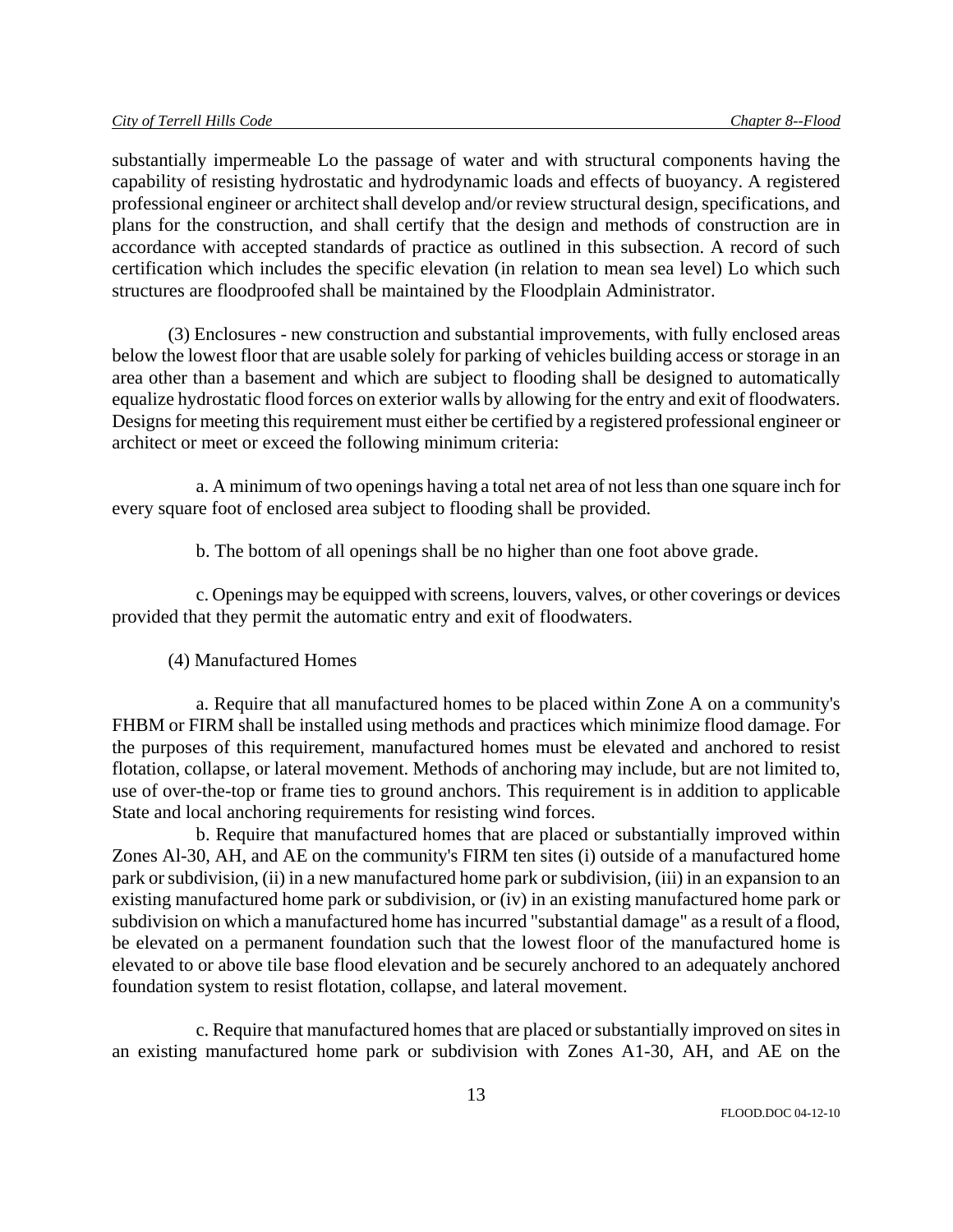community's FIRM that are not subject to the provisions of paragraph (4) of this section be elevated so that either:

(i) the lowest floor of the manufactured home is at or above the base flood elevation, or

(ii) the manufactured home chassis is supported by reinforced piers or other foundation elements of at least equivalent strength that are no less than 36 inches in height above grade and be securely anchored to an adequately anchored foundation system to resist flotation, collapse, and lateral movement.

(5) Recreational Vehicles - Require that recreational vehicles placed on sites within Zones Al-3, AH, and AE on the community's FIRM either (I) be on the site for fewer than 180 consecutive days, (ii) be fully licensed and ready for highway use, or (iii) meet the permit requirements of Article 4, Section C(l), and the elevation and anchoring requirements for "manufactured homes" in paragraph (4) of this section. A recreational vehicle is ready for highway use if it is on its wheels or jacking system, is attached to the site only by quick disconnect type utilities and security devices, and has no permanently attached additions.

## SECTION C. STANDARDS FOR SUBDIVISION PROPOSALS

(l) All subdivision proposals including the placement of manufactured home parks and subdivisions shall be consistent with Article l, Sections B, C, and D of this ordinance

(2) All proposals for the development of subdivisions including the placement of manufactured home parks and subdivisions shall meet. Development Permit requirements of Article 3, Section C: Article 4, Section C: and the provisions of Article 5 of this ordinance.

(3) Base flood elevation data shall he generated for subdivision proposals and other proposed development including the placement of manufactured home parks and subdivisions which is greater than 50 lots or 5 acres, whichever is lesser, if not otherwise provided pursuant to Article 3, Section B or Article 4, Section 13 (8) of this ordinance.

(4) All subdivision proposals including the placement of manufactured home parks and subdivisions shall have adequate drainage provided to reduce exposure to flood hazards.

(5) All subdivision proposals including the placement of manufactured home parks and subdivisions shall have public utilities and facilities such as sewer, gas electrical and water systems Located and constructed to minimize or eliminate flood damage.

## SECTION D. STANDARDS FOR AREAS OF SHALLOW FLOODING (AD/AH ZONES)

Located within the areas of special flood hazard established ill Article 3, Section B, are areas designated as shallow flooding. These areas have special flood hazards associated with base flood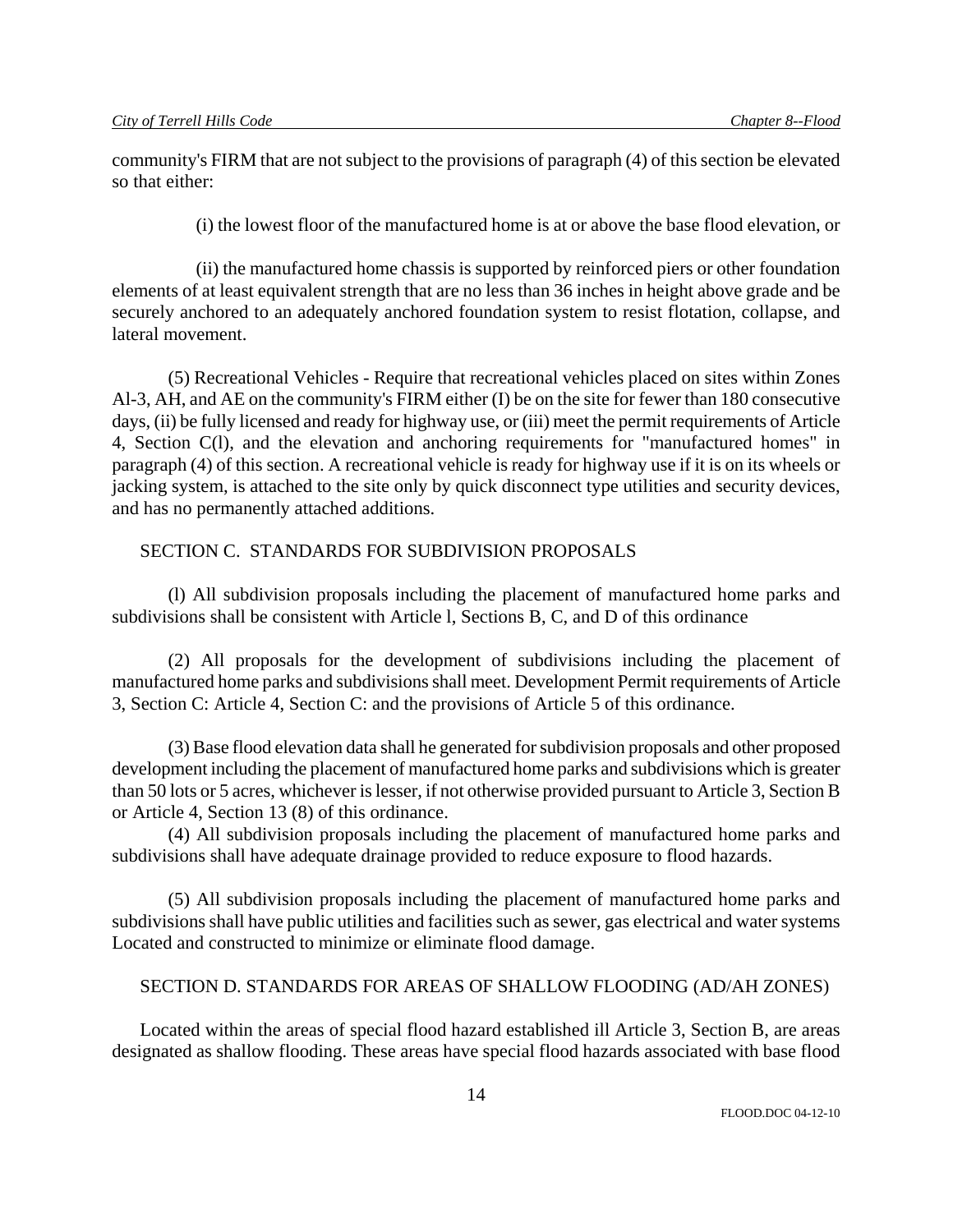depths of l to 3 feet where a clearly defined channel does not exist and ``here the path of flooding is unpredictable and where velocity flow may be evident. Such flooding is characterized by ponding or sheet flow: therefore, the following provisions apply:

(1) All new construction and substantial improvements of residential structures have the lowest floor (including basement) elevated above the highest adjacent grade at least as high IS the depth number specified in feet on the community's FIRM (at least two feet if no depth number is specified).

(2) All new construction and substantial improvements of non-residential structures;

(i) have the lowest floor (including basement) elevated above the highest adjacent grade at least as high as the depth number specified in feet on the community's FIRM (at least two feet if no depth number is specified), or;

(ii) together with attendant utility and sanitary facilities be designed so that tee tow the base flood level the structure is watertight with walls substantially impermeable to the passage of water and with structural components having the capability of resisting hydrostatic and hydrodynamic loads of effects of buoyancy.

(3) A registered professional engineer or architect shall submit a certification to the Floodplain Administrator that the standards of this Section, as proposed in Article 4, Section (l) a., are satisfied.

(4) Require within Zones AH or AO adequate drainage paths around structures on slopes, to guide floodwaters around and away from proposed structures.

## SECTION E. FLOODWAYS

Floodways - located within areas of special flood hazard established in Article 3, Section B, are areas designated as floodways. Since the floodway is an extremely hazardous area due to the velocity of flood waters which carry debris, potential projectiles and erosion potential, the following provisions shall apply:

(1) Encroachments are prohibited, including fill, new construction, substantial improvements and other development within the adopted regulatory floodway unless it has been demonstrated through hydrologic and hydraulic analyses performed in accordance with standard engineering practice that the proposed encroachment would not result in any increase in flood levels within the community during the occurrence of the base flood discharge.

(2) If Article 5, Section E (1) above is satisfied, all new construction and substantial improvements shall comply with all applicable flood hazard reduction provisions of Article 5.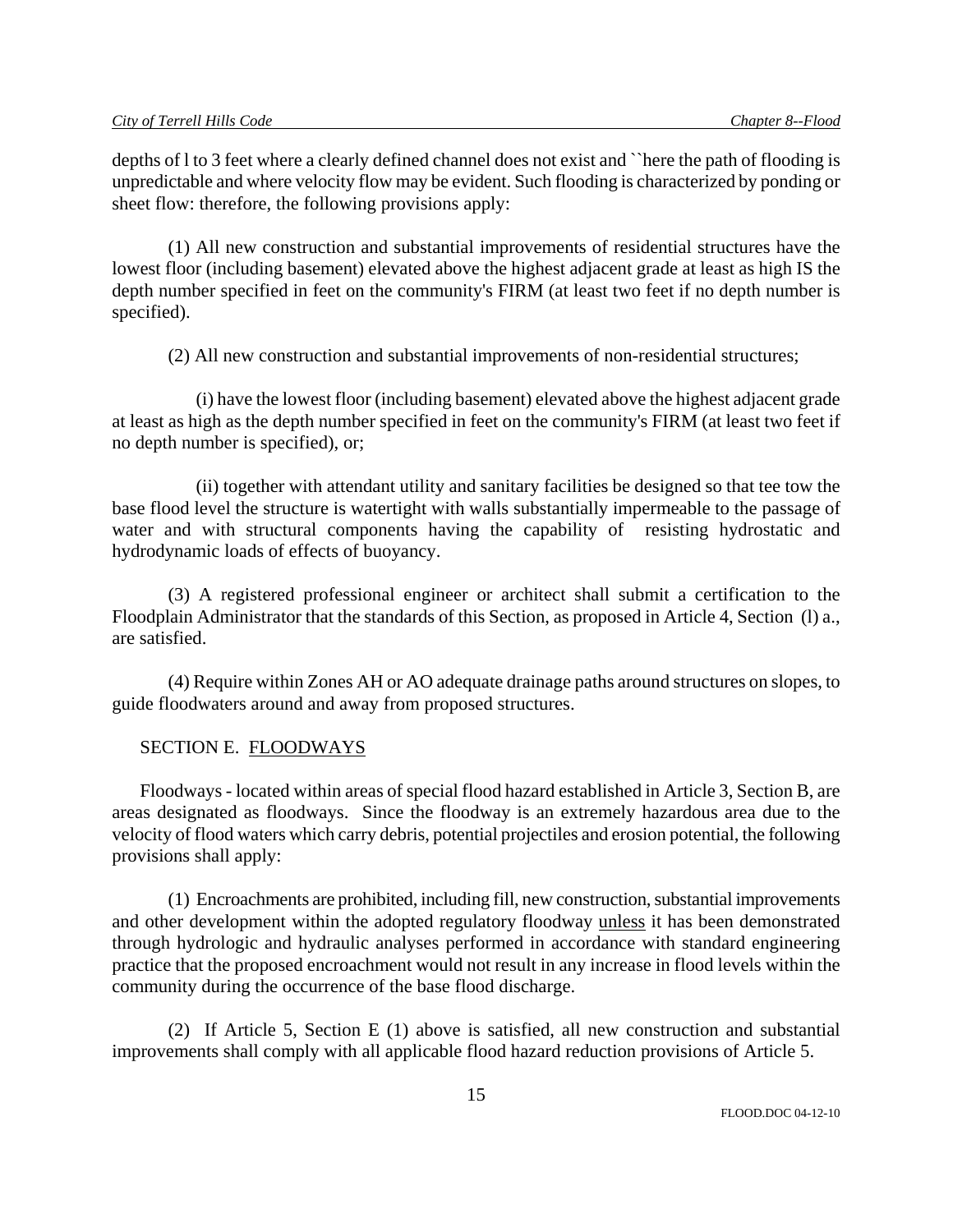(3) Under the provisions of 44 CFR Chapter 1, Section 65.12, of the National Flood Insurance Regulations, a community may permit encroachments within the adopted regulatory floodway that would result in an increase in base flood elevations, provided that the community **first** applies for a conditional FIRM and floodway revision through FEMA.

ARTICLE 6

## PENALTIES FOR NON-COMPLIANCE

No structure or land shall hereafter be constructed, located, extended, converted, or altered without full compliance with the terms of this ordinance and other applicable regulations. Penalty for Violations: Any person or corporation that shall violate any of the provisions of this Ordinance or fail to comply therewith any of the requirements thereof, shall be guilty of a misdemeanor and shall be liable to a fine of not more than two hundred dollars nor less than one dollar, and each day such violation shall exist shall constitute a separate offense. Nothing herein contained shall prevent the City of Terrell Hills from taking such other lawful action as is necessary to prevent or remedy any violation.

#### CERTIFICATION

It is hereby found and declared by the City of Terrell Hills, Texas that severe flooding has occurred in the past within its jurisdiction and will certainly occur within the future; that flooding is likely to result in infliction of serious personal injury or death, and is likely to result in substantial injury or destruction of property within its jurisdiction; in order to effectively comply with minimum standards for coverage under the National Flood Insurance Program; and in order to effectively remedy the situation described herein, it is necessary that this ordinance become effective immediately.

Therefore, an emergency is hereby declared to exist, and this ordinance, being necessary for the immediate preservation of the public peace, health and safety, shall be in full force and effect from and after its passage and approval. (Ord. 1088, 9-10-01)

### **DIVISION 1. General Provisions**

# **Section 8-2 "Storm Water Pollution Control**

### **Administration**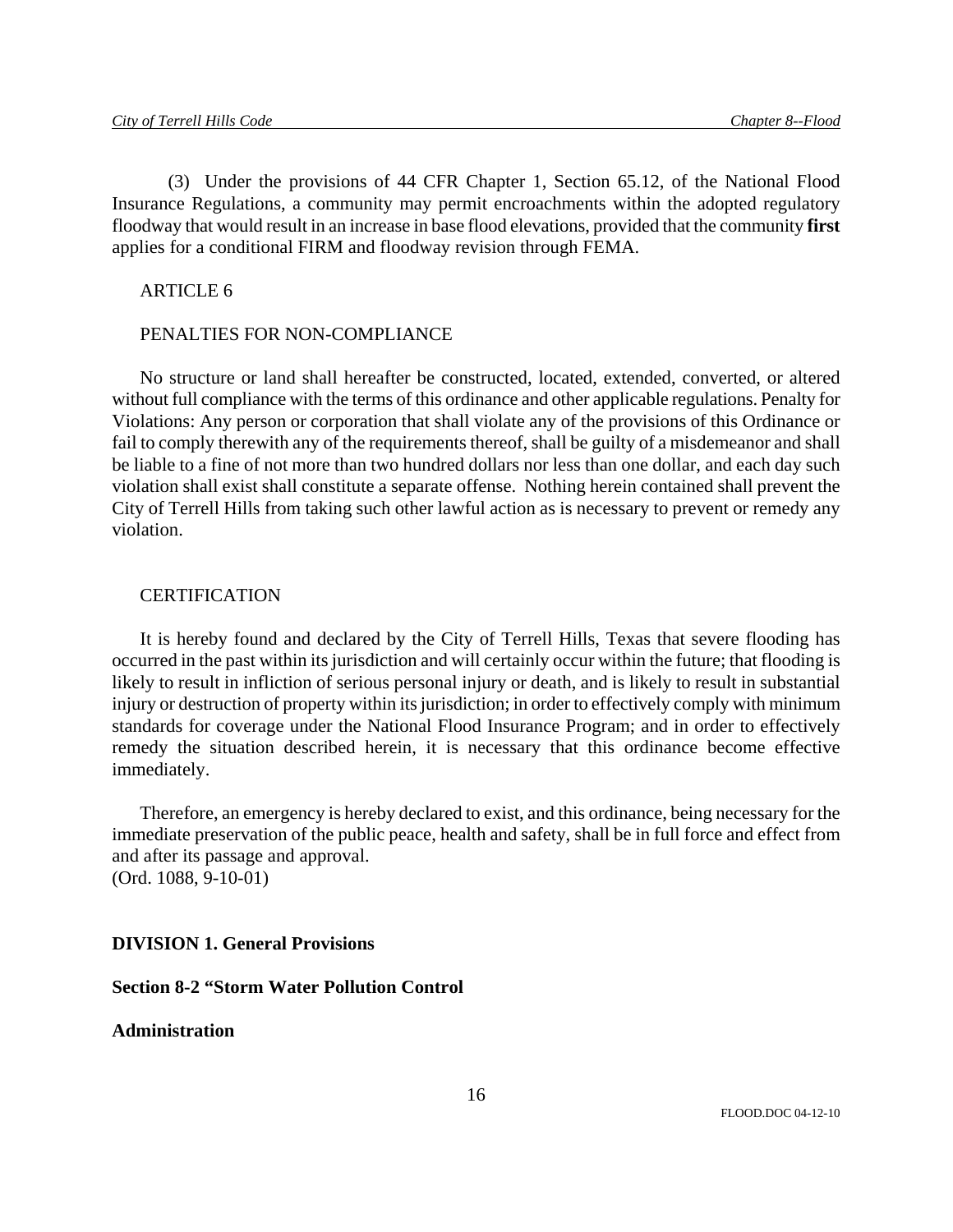The City Manager shall implement and enforce the provisions of this Chapter. The Director of each City department shall also implement and enforce the provisions of this chapter for all municipal operations under his/her direction. Any powers granted to or duties imposed in this Chapter upon the City Manager, or he may delegate the Director of another City department to other City personnel.

## **Section 8-2.1. Abbreviations**

The following abbreviations when used in this Chapter shall have the designated meanings:

**BMP - Best Management Practices BOD5 - Five-Day Biological Oxygen Demand CFR - Code of Federal Regulations COD - Chemical Oxygen Demand CSCE - Comprehensive Site Compliance Evaluation EPA - U.S. Environmental Protection Agency HHW - Household Hazardous Waste LPE - Licensed Professional Engineer mg/l - Milligrams per liter MS4 - Municipal Separate Storm Sewer System MSGP - Multi-Sector General Permit NOC - Notice of Change NOI - Notice of Intent NOT - Notice of Termination NPDES - National Pollutant Discharge Elimination System pH - Measure of Acidity or Alkalinity POTW - Publicly Owned Treatment Works PST - Petroleum Storage Tank SWPPP - Storm Water Pollution Prevention Plan TCEQ - Texas Commission on Environmental Quality TPDES - Texas Pollutant Discharge Elimination System TSS - Total Suspended Solids USC - United States Code** 

## **Section 8-2.2. Definitions**

*Best Management Practices or BMP* shall mean schedules of activities, prohibitions of practices, maintenance procedures, and other management practices to prevent or reduce the pollution of waters of the United States. BMPs also include treatment requirements, operating procedures, and practices to control plant site runoff, spillage or leaks, sludge or waste disposal, or drainage from raw material storage.

*City* shall mean the City of Terrell Hills, Texas, or the City Council of Terrell Hills.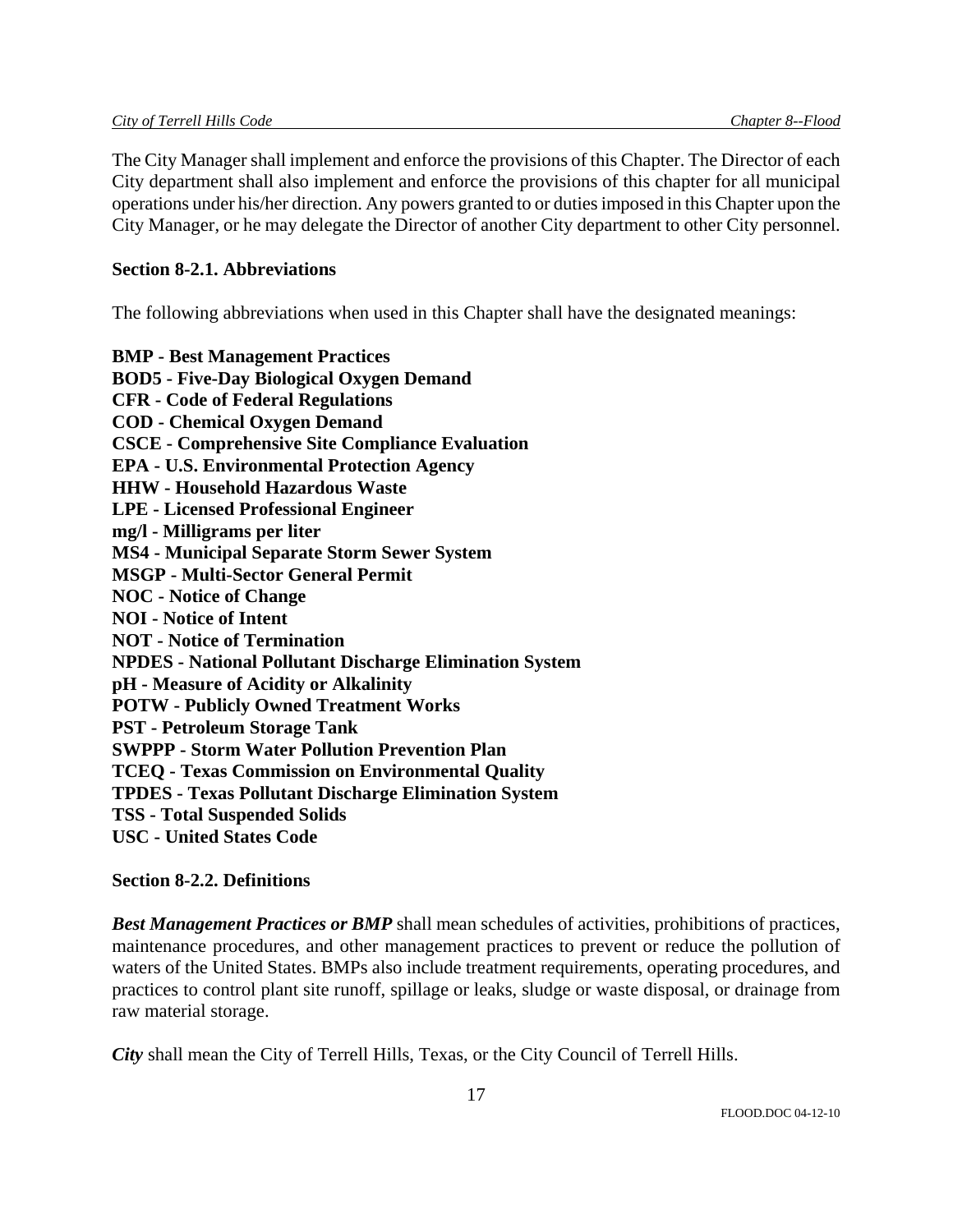*Commencement of Construction* shall mean the initial disturbance of soils associated with clearing, grading, excavating, land filling, and other construction activities**.** 

*Commercial* shall mean pertaining to any business, trade, industry, or other activity engaged in for profit**.** 

*Common Plan of Development* shall mean a contiguous area where multiple separate and distinct construction activities may be taking place at different times on different schedules under one plan.

*Construction* shall mean any human activity that involves clearing, grading, excavation, land filling, or other placement, movement, removal, or disposal of soil, rock, or other earth materials.

*Contaminated* shall mean containing a harmful quantity of any substance.

*City Manager* shall mean the City Manager of the City of Terrell Hills, or his/her duly authorized representative**.** 

*Discharge* shall mean any addition or introduction of any pollutant, storm water, or any other substance whatsoever into the municipal separate storm sewer system (MS4) or into waters of the United States**.** 

*Discharger* shall mean any person who causes, allows, permits, or is otherwise responsible for, a discharge, including, without limitation, any operator of a construction site or industrial facility**.** 

*Domestic Sewage* shall mean human excrement, gray water (from home clothes washing, bathing, showers, dishwashing, and food preparation), other wastewater from household drains, and waterborne waste normally discharged from the sanitary conveniences of dwellings (including apartment houses and hotels), office buildings, factories, and institutions, that is free from industrial waste**.** 

*Environmental Protection Agency or EPA* shall mean the United States Environmental Protection Agency, the regional office thereof, any federal department, agency, or commission that may succeed to the authority of the EPA, and any duly authorized official of EPA or such successor agency.

*Facility* shall mean any building, structure, installation, process, or activity from which there is or may be a discharge of a pollutant**.** 

*Fertilizer* shall mean a solid or non-solid substance or compound that contains an essential plant nutrient element in a form available to plants and is used primarily for its essential plant nutrient element content in promoting or stimulating growth of a plant or improving the quality of a crop, or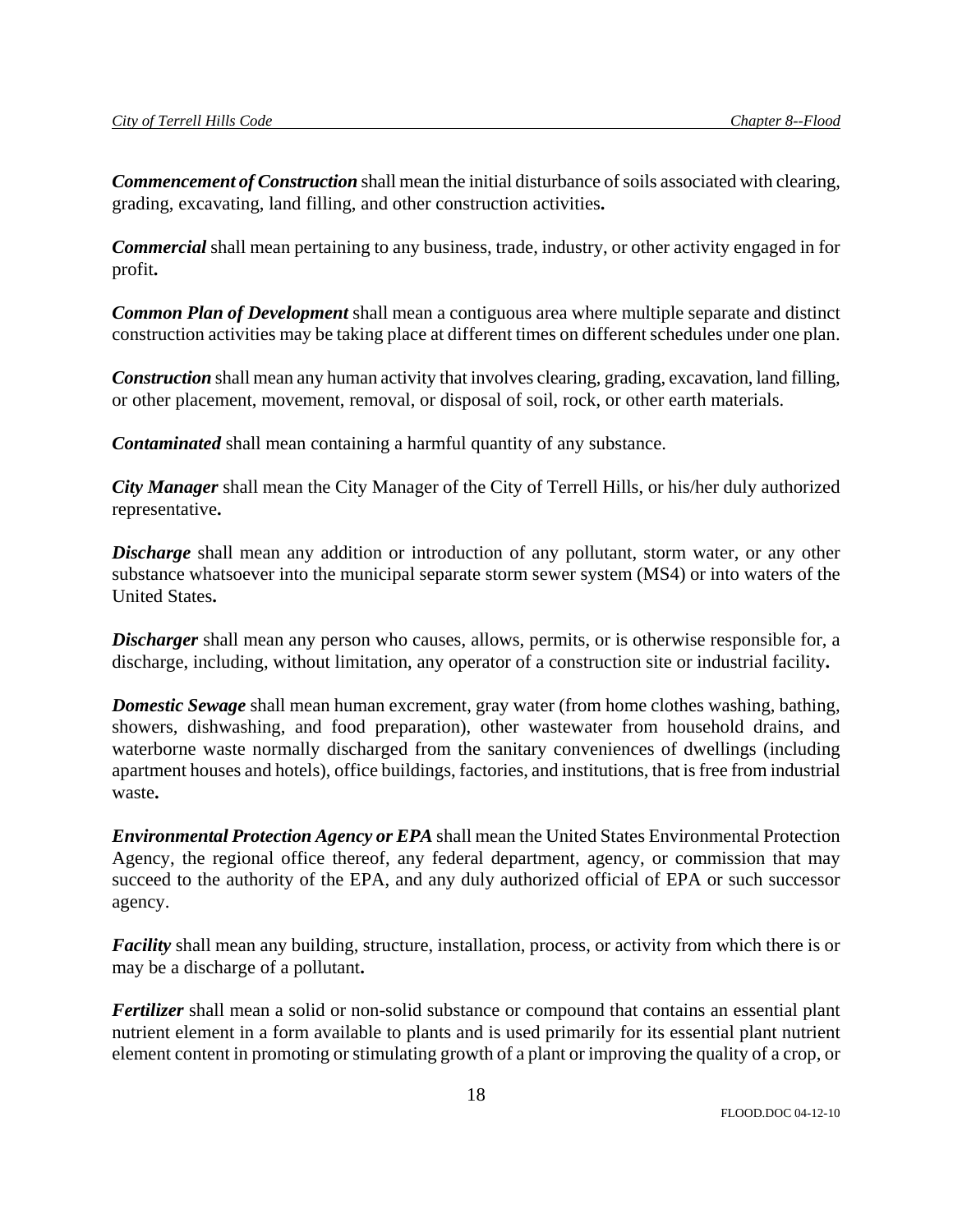a mixture of two or more fertilizers. The term does not include the excreta of an animal, plant remains, or a mixture of those substances, for which no claim of essential plant nutrients is made**.** 

*Final Stabilization* shall mean the status when all soil disturbing activities at a site have been completed, and a uniform perennial vegetative cover with a density of 70% of the cover for unpaved areas and areas not covered by permanent structures have been established, or equivalent permanent stabilization measures (such as the use of riprap, gabions, or geotextiles) have been employed. (Note: The pervious area shall be uniformly vegetated such that randomly chosen areas, as would be enclosed by a hula hoop, each have a vegetation density at least 70%.)

*Fire Protection Water* shall mean any water, and any substances or materials contained therein, used by any person other than the Fire Department to control or extinguish a fire.

*Garbage* shall mean putrescible animal and vegetable waste materials from the handling, preparation, cooking, or consumption of food, including waste materials from markets, storage facilities, and the handling and sale of produce and other food products.

*Harmful Quantity* shall mean the amount of any substance that will cause pollution of water in the State.

*Hazardous Material* shall mean any substance or materials determined to be hazardous by the Secretary of Transportation according to 49 CFR Part 171.8.

*Hazardous Substance* shall mean any substance listed in Table 302.4 of 40 CFR Part 302.

*Hazardous Waste* shall mean any substance identified or listed as a hazardous waste by the EPA pursuant to 40 CFR Part 261.

*Hazardous Waste Treatment, Disposal, and Recovery Facility* shall mean all contiguous land, and structures, other appurtenances and improvements on the land, used for the treatment, disposal, or recovery of hazardous waste.

*Herbicide* shall mean a substance or mixture of substances used to destroy a plant or to inhibit plant growth.

*Household Hazardous Waste or HHW* shall mean any material generated in a household (including single and multiple residences, hotels and motels, bunk houses, ranger stations, crew quarters, camp grounds, picnic grounds, and day use recreational areas) by a consumer which, except for the exclusion provided in 40 CFR § 261.4(b)(1), would be classified as a hazardous waste under 40 CFR Part 261.

*Industrial Waste* shall mean any byproduct that results from any process of industry, manufacturing,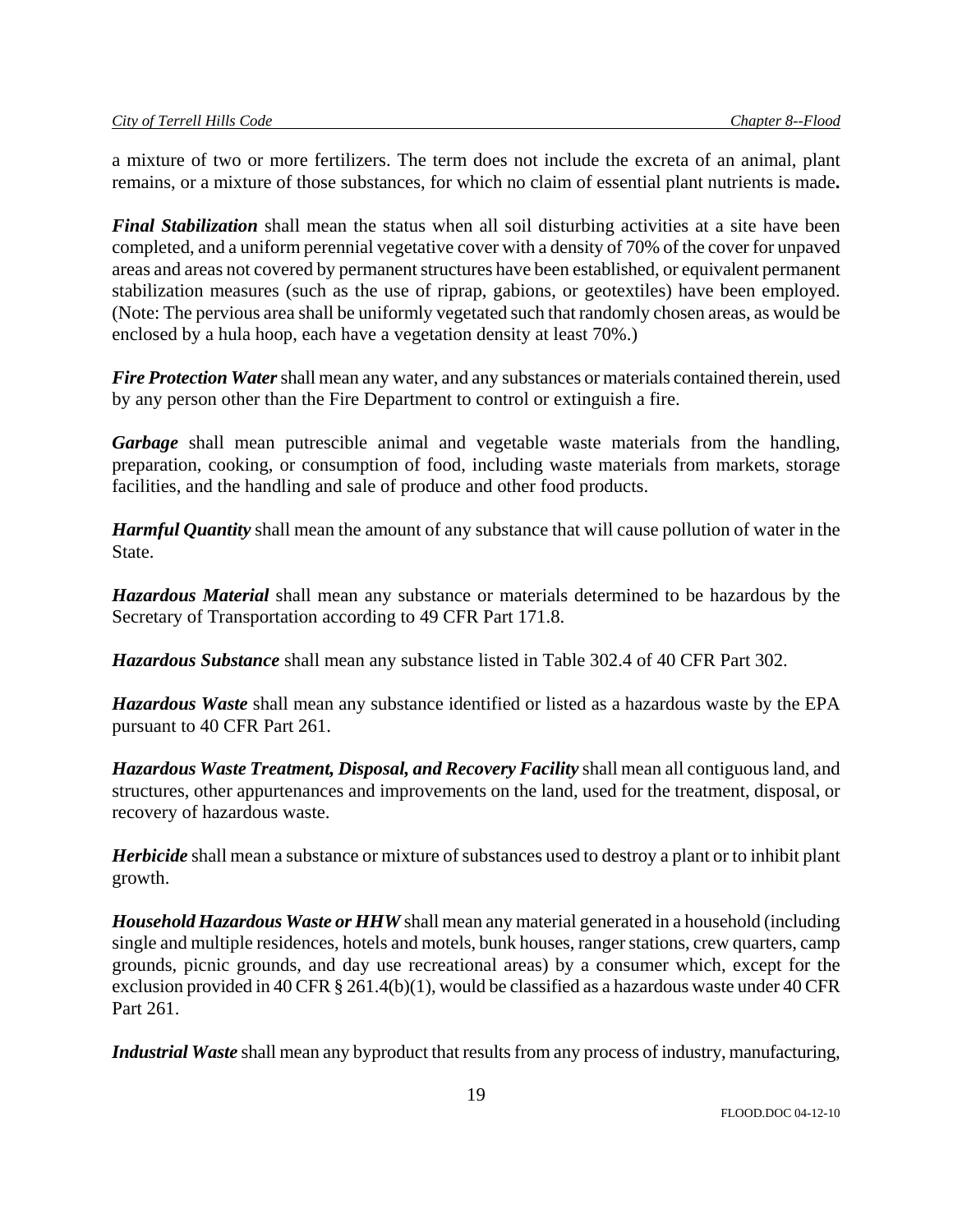mining, production, trade, business, or facility identified as engaging in an industrial activity under 40 CFR Part 122.26.

*Land filling* shall mean the deposition of soil and other inert materials on the land to raise its grade and/or smooth its features.

*Licensed Professional Engineer or LPE* shall mean a person who has been duly licensed (and registered if practicing as an individual) by the Texas Board of Professional Engineers to engage in the practice of engineering in the State of Texas.

*Motor Vehicle Fluid* shall mean any vehicle crankcase oil, antifreeze, transmission fluid, hydraulic fluid, brake fluid, differential lubricant, gasoline, diesel fuel, gasoline/alcohol blend, and any other fluid used in a motor vehicle.

*Municipal Operations* shall mean the day-to-day operation and maintenance activities that have the potential for contributing pollutant runoff to the MS4.

*Municipal Separate Storm Sewer System or MS4* shall mean the system of conveyances (including roads with drainage systems, municipal streets, catch basins, curbs, gutters, ditches, man-made channels, or storm drains) owned and operated by the City and designed or used for collecting or conveying storm water.

*Municipal Solid Waste* shall mean solid waste resulting from or incidental to municipal, community, commercial, institutional, or recreational activities, and includes garbage, rubbish, ashes, street cleanings, dead animals, abandoned automobiles, and other solid waste other than industrial waste.

*NPDES General Permit for Discharges from Ready-Mixed Concrete Plants, Concrete Product Plants, and Their Associated Facilities in Texas or NPDES General Permit shall mean General* Permit No.TXG110000 published by EPA in Volume 65 of the Federal Register at page 2165 on January 13, 2000, and any subsequent modifications or amendments thereto, that has been assumed and is now administered by the TCEQ.

*NPDES General Permit for Storm Water Discharges Associated with Industrial Activity or Baseline Industrial General Permit shall* mean the Baseline Industrial General Permit issued by EPA on August 27, 1992, and published in Volume 57 of the Federal Register at page 41304 on September 9, 1992, and any subsequent modifications or amendments thereto.

*NPDES General Permit for Storm Water Discharges from Construction Sites or Construction General Permit or CGP* shall mean the Construction General Permit issued by EPA on June 24, 1998, and published in Volume 63 of the Federal Register at page 36485 on July 6, 1998, and any subsequent modifications or amendments thereto.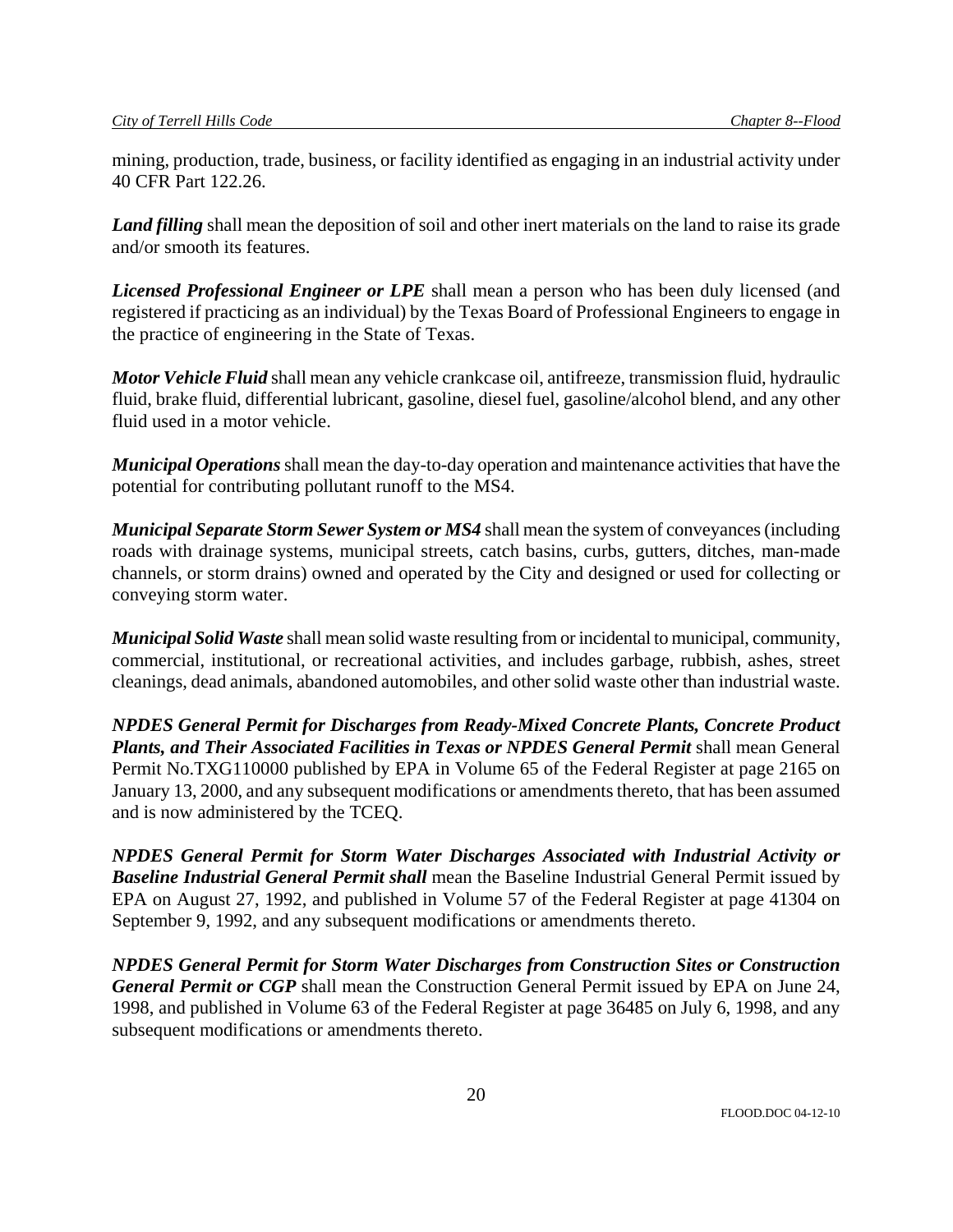*NPDES permit* shall mean a permit issued by EPA (or by the State under authority delegated pursuant to 33 USC § 1342(b)) that authorizes the discharge of pollutants to waters of the United States, whether the permit is applicable on an individual, group, or general area-wide basis.

*No Exposure* shall mean that all industrial materials and activities are protected by a storm resistant shelter to prevent exposure to rain, snow, snowmelt, run-on and/or runoff. Industrial materials or activities include, but are not limited to, material handling equipment or activities, industrial machinery, raw materials, intermediate products, by-products, final products not intended to be used outdoors, or waste products. Material handling activities include the storage, loading and unloading, transportation, or conveyance of any raw material, intermediate product, final product or waste product.

*No Exposure Certification* shall mean receipt of an NPDES Form 3510- 11 or an equivalent form issued by TCEQ related to the TPDES General Permit.

*No Exposure Exclusion* shall mean that all industrial facilities that meet the criteria listed in 40 CFR 122.26(b)(14) (except construction) may be excluded from industrial storm water discharge permitting requirements on a conditional basis if certification that a condition of "no exposure" can be made for the facility.

*Nonpoint Source* shall mean any source of any discharge of a pollutant that is not a "point source."

*Notice of Change or NOC* shall mean the notice of change that is required by the TPDES General Permit related to storm water discharges associated with industrial activity.

*Notice of Intent or NOI* shall mean the Notice of Intent that is required by the Construction General Permit, the Multi-Sector General Permit, or other General Permit for the discharge of storm water.

*Notice of Termination or NOT* shall mean the Notice of Termination that is required by the Construction General Permit, the TPDES General Permit for industrial activity, or other General Permit for the discharge of storm water.

*Oil* shall mean any kind of oil in any form, including, but not limited to, petroleum, fuel oil, crude oil or any fraction thereof which is liquid at standard conditions of temperature and pressure, sludge, oil refuse, and oil mixed with waste.

*Operator* shall mean the person or persons who, either individually or taken together, meet either of the following two criteria: (1) they have operational control over the facility specifications (including the ability to make modifications in specifications); or (2) they have the day-to-day operational control over those activities at the facility necessary to ensure compliance with pollution prevention requirements and any permit conditions.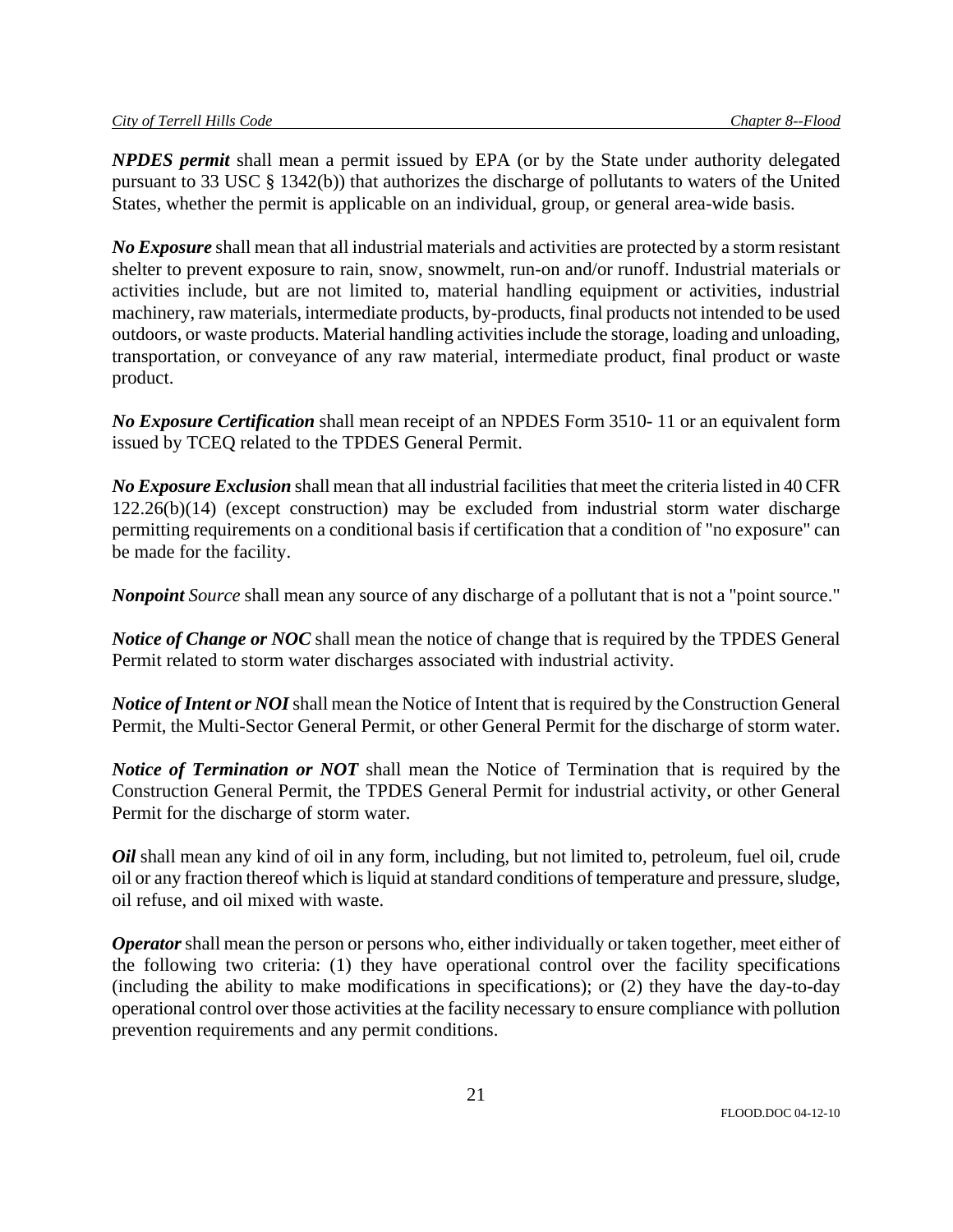*Owner* shall mean the person who owns a facility or part of a facility.

**Person** shall mean any individual, partnership, co-partnership, firm, company, corporation, association, joint stock company, trust, estate, governmental entity, or any other legal entity; or their legal representatives, agents, or assigns. This definition includes all federal, state, and local governmental entities.

*Pesticide* shall mean a substance or mixture of substances intended to prevent, destroy, repel, or mitigate any pest, or any substance or mixture of substances intended for use as a plant regulator, defoliant, or desiccant (as these terms are defined in Section 76.001 of the Texas Agriculture Code).

*Petroleum Product* shall mean a product that is obtained from distilling and processing crude oil and that is capable of being used as a fuel for the propulsion of a motor vehicle or aircraft, including motor gasoline, gasohol, other alcohol blended fuels, aviation gasoline, kerosene, distillate fuel oil, and  $# 1$  and  $#2$  diesel.

*Petroleum Storage Tank or PST* shall mean any one or combination of aboveground or underground storage tanks that contain petroleum products and any connecting underground pipes.

**Point Source** shall mean any discernible, confined, and discrete conveyance, including but not limited to, any pipe, ditch, channel, tunnel, conduit, well, discrete fissure, container, rolling stock, concentrated animal feeding operation, landfill leachate collection system, vessel or other floating craft from which pollutants are or may be discharged. This term does not include return flows from irrigated agriculture or agricultural storm water runoff.

*Pollutant* shall mean dredged spoil, solid waste, incinerator residue, sewage, garbage, sewage sludge, munitions, chemical waste, biological materials, radioactive materials, heat, wrecked or discarded equipment, rock, sand, cellar dirt, and industrial, municipal, and agricultural waste discharged into water. The term "pollutant" does not include tail water or runoff water from irrigation or rainwater runoff from cultivated or uncultivated rangeland, pastureland, and farmland.

*Pollution* shall mean the alteration of the physical, thermal, chemical, or biological quality of, or the contamination of, any water in the state that renders the water harmful, detrimental, or injurious to humans, animal life, vegetation, or property, or to the public health, safety, or welfare, or impairs the usefulness or the public enjoyment of the water for any lawful or reasonable purpose.

*Qualified Personnel* shall mean persons who possess the appropriate competence, skills, and ability (as demonstrated by sufficient education, training, experience, and/or, when applicable, any required certification or licensing) to perform a specific activity in a timely and complete manner consistent with the applicable regulatory requirements and generally accepted industry standards for such activity.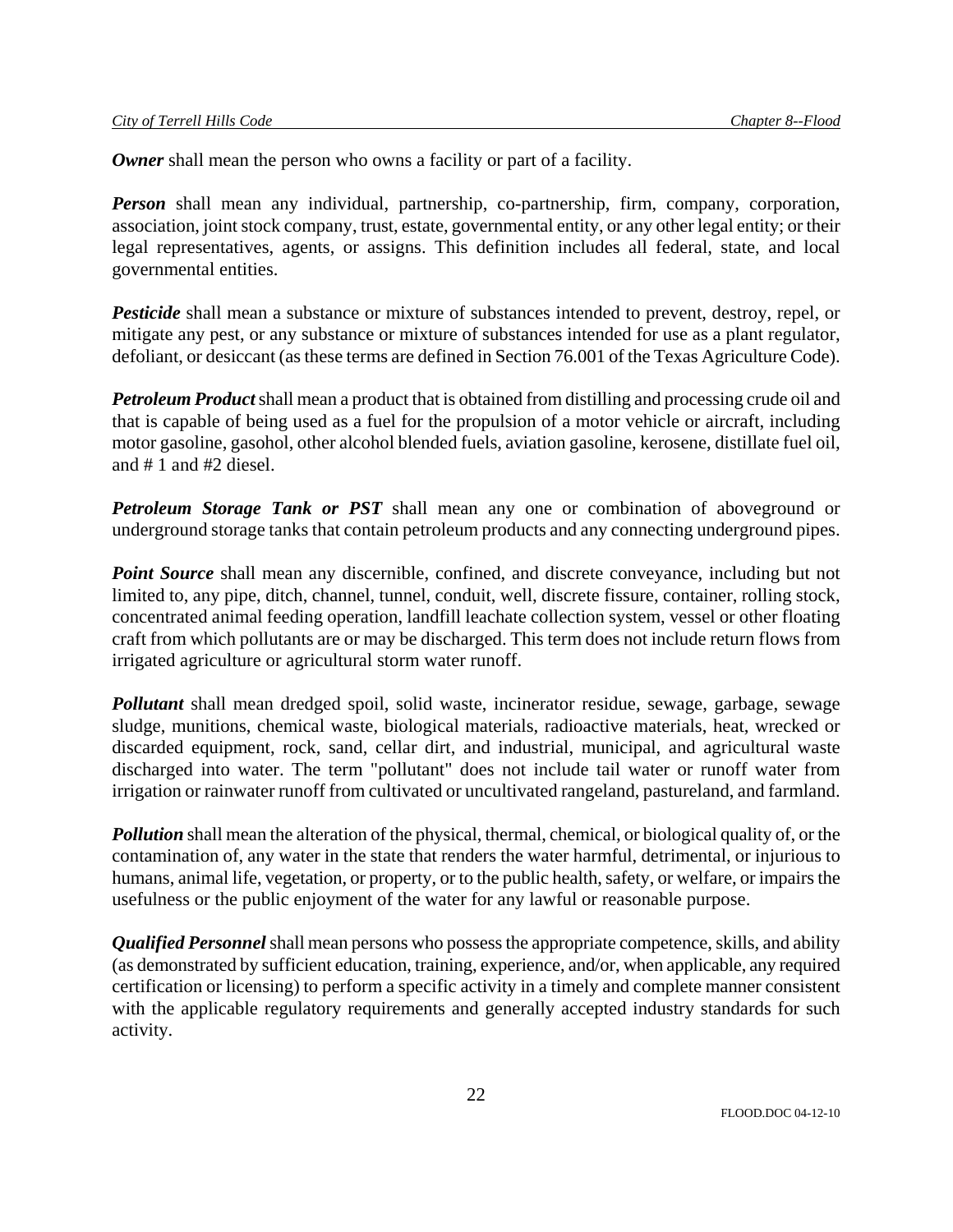*Release* shall mean any spilling, leaking, pumping, pouring, emitting, emptying, discharging, injecting, escaping, leaching, dumping, or disposing, directly or indirectly, into the municipal separate storm sewer system (MS4) or the waters of the United States.

*Rubbish* shall mean non-putrescible solid wastes that consist of (a) combustible waste materials, including paper, rags, cartons, wood, excelsior, furniture, rubber, plastics, yard trimmings, leaves, and similar materials; and (b) noncombustible waste materials, including glass, crockery, tin cans, aluminum cans, metal furniture, and similar materials that do not burn at ordinary incinerator temperatures (1600 to 1800 degrees Fahrenheit).

*Sanitary Sewer (or Sewer) shall* mean the system of pipes, conduits, and other conveyances which carry industrial waste and domestic sewage from residential dwellings, commercial buildings, industrial and manufacturing facilities, and institutions, whether treated or untreated, to the sewage treatment plant utilized by the City (and to which storm water, surface water, and groundwater are not intentionally admitted).

*Septic Tank Waste* shall mean any domestic sewage from holding tanks such as vessels, chemical toilets, campers, trailers, and septic tanks.

*Service Station* shall mean any retail establishment engaged in the business of selling fuel for motor vehicles that is dispensed from stationary storage tanks.

*Sewage or Sanitary Sewage* shall mean the domestic sewage and/or industrial waste that is discharged into the City sanitary sewer system and passes through the sanitary sewer system to the sewage treatment plant utilized by the City for treatment.

**Site** shall mean the land or water area where any facility or activity is physically located or conducted, including adjacent land used in connection with the facility or activity.

*Solid Waste* shall mean any garbage, rubbish, refuse, sludge from a waste treatment plant, water supply treatment plant, or air pollution control facility, and other discarded material, including, solid, liquid, semi-solid, or contained gaseous material resulting from industrial, municipal, commercial, mining, and agricultural operations, and from community and institutional activities.

*Storm Water* shall mean storm water runoff, snowmelt runoff, and surface runoff and drainage**.** 

*Storm Water Discharge Associated with Industrial Activity* shall mean the release of storm water runoff from any conveyance which is used for collecting and conveying storm water that drains from manufacturing, processing, maintenance, materials storage, or waste storage areas at a facility that meets the criteria listed in 40 CFR § 122.26(b)(14).

*Storm Water Pollution Prevention Plan or SWPPP* shall mean a plan required by either the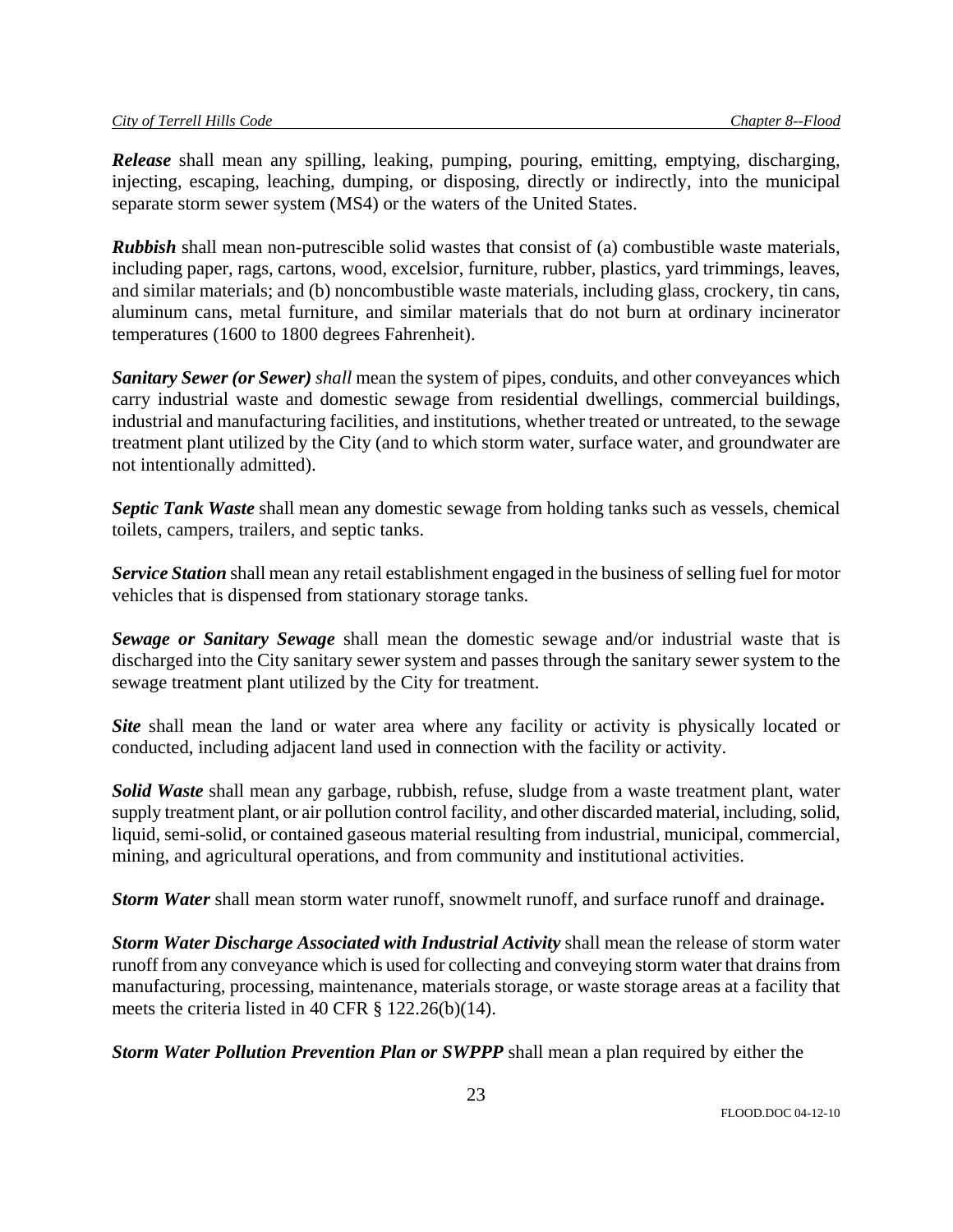Construction General Permit, the Baseline Industrial General Permit, or the Multi-Sector General Permit and which describes and ensures the implementation of practices that are to be used to reduce the pollutants in storm water discharges associated with construction or other industrial activity at the facility.

*Surface Water in the State - Lakes, bays, ponds, impounding reservoirs, springs, rivers, streams,* creeks, estuaries, wetlands, marshes, inlets, canals, the Gulf of Mexico inside the territorial limits of the state (from the mean high water mark (MHWM) out 10.36 miles into the Gulf), and all other bodies of surface water, natural or artificial, inland or coastal, fresh or salt, navigable or nonnavigable, and including the beds and banks of all water-courses and bodies of surface water, that are wholly or partially inside or bordering the state or subject to the jurisdiction of the state; except that waters in treatment systems which are authorized by state or federal law, regulation, or permit, and which are created for the purpose of waste treatment are not considered to be water in the state.

*Texas Commission on Environmental Quality or TCEQ shall mean the State of Texas agency by* that name, the regional offices thereof, any state department, agency, or commission that may succeed to the authority of the TCEQ, and any duly authorized official of TCEQ or such successor agency.

*TPDES General Permit for Storm Water Discharges from Construction Sites or Construction General Permit* shall mean the Construction General Permit issued by TCEQ on March 5, 2003 as authorized under provision of Section 402 of the Clean Water Act and Chapter 26 of the Texas Water Code and subsequent revisions.

*TPDES General Permit or TPDES General Permit Relating to Storm Water Discharges Associated with Industrial Activity* shall mean TPDES General Permit No. TXR050000 issued by the TCEQ in 2001 as authorized under provisions of Section 402 of the Clean Water Act and Chapter 26 of the Texas Water Code and subsequent revisions.

*TPDES permit* shall mean a permit issued by the TCEQ that authorizes the discharge of pollutants to waters of the State, whether the permit is applicable to an individual, group, or general area wide basis.

*Used Oil or Used Motor Oil* shall mean any oil that has been refined from crude oil or a synthetic oil that, as a result of use, storage, or handling, has become unsuitable for its original purpose because of impurities or the loss of original properties but that may be suitable for further use and is recyclable in compliance with state and federal law.

*Wastewater* shall mean any water or other liquid, other than uncontaminated storm water, discharged from a facility.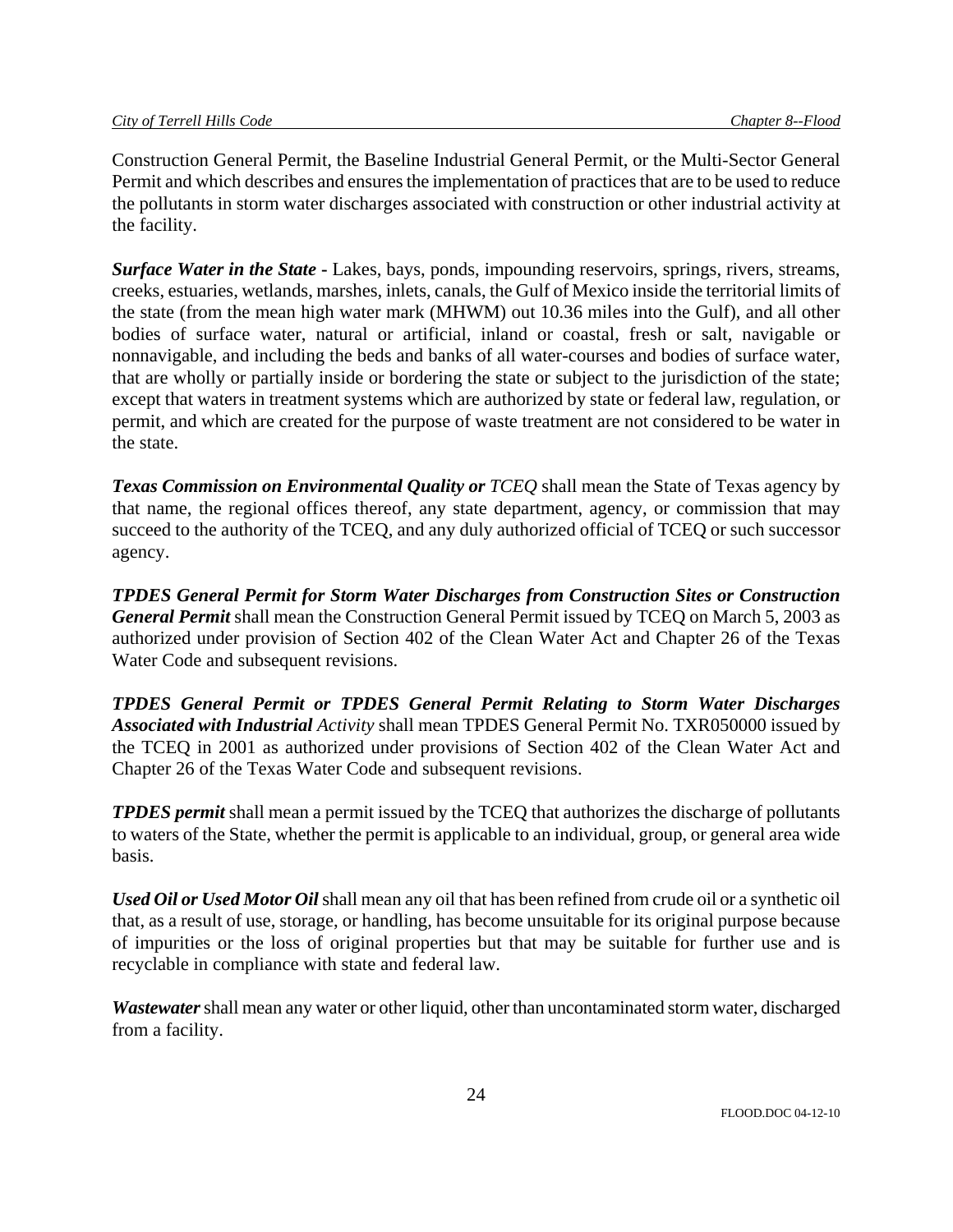*Water Quality Standard* shall mean the designation of a body or segment of surface water in the state for desirable uses and the narrative and numerical criteria deemed by the state to be necessary to protect those uses, as specified in Chapter 307 of Title 31 of the Texas Administrative Code.

# *Waters of the United States* **- (from title 40, part122, section 2 of the Code of Federal Regulations) or "Waters of the U.S." means:**

(a) all waters that are currently used, were used in the past, or may be susceptible to use in interstate or foreign commerce, including all waters that are subject to the ebb and flow of the tide;

(b) all interstate waters, including interstate wetlands;

(c) all other waters such as intrastate lakes, rivers, streams (including intermittent streams), mudflats, sand flats, wetlands, sloughs, prairie potholes, wet meadows, playa lakes, or natural ponds that the use, degradation, or destruction of which would affect or could affect interstate or foreign commerce including any such waters:

(1) which are or could be used by interstate or foreign travelers for recreational or other purposes;

(2) from which fish or shellfish are or could be taken and sold in interstate or foreign commerce; or

(3) which are used or could be used for industrial purposes by industries in interstate commerce;

(d) all impoundments of waters otherwise defined as waters of the United States under this definition;

(e) tributaries of waters identified in paragraphs (a) through (d) of this definition;

## (f) the territorial sea; and

(g) wetlands adjacent to waters (other than waters that are themselves wetlands) identified in paragraphs (a) through (f) of this definition. Waste treatment systems, including treatment ponds or lagoons designed to meet the requirements of CWA (other than cooling ponds as defined in 40 CFR  $423.11(m)$  which also meet the criteria of this definition) are not waters of the United States. This exclusion applies only to man made bodies of water that neither were originally created in waters of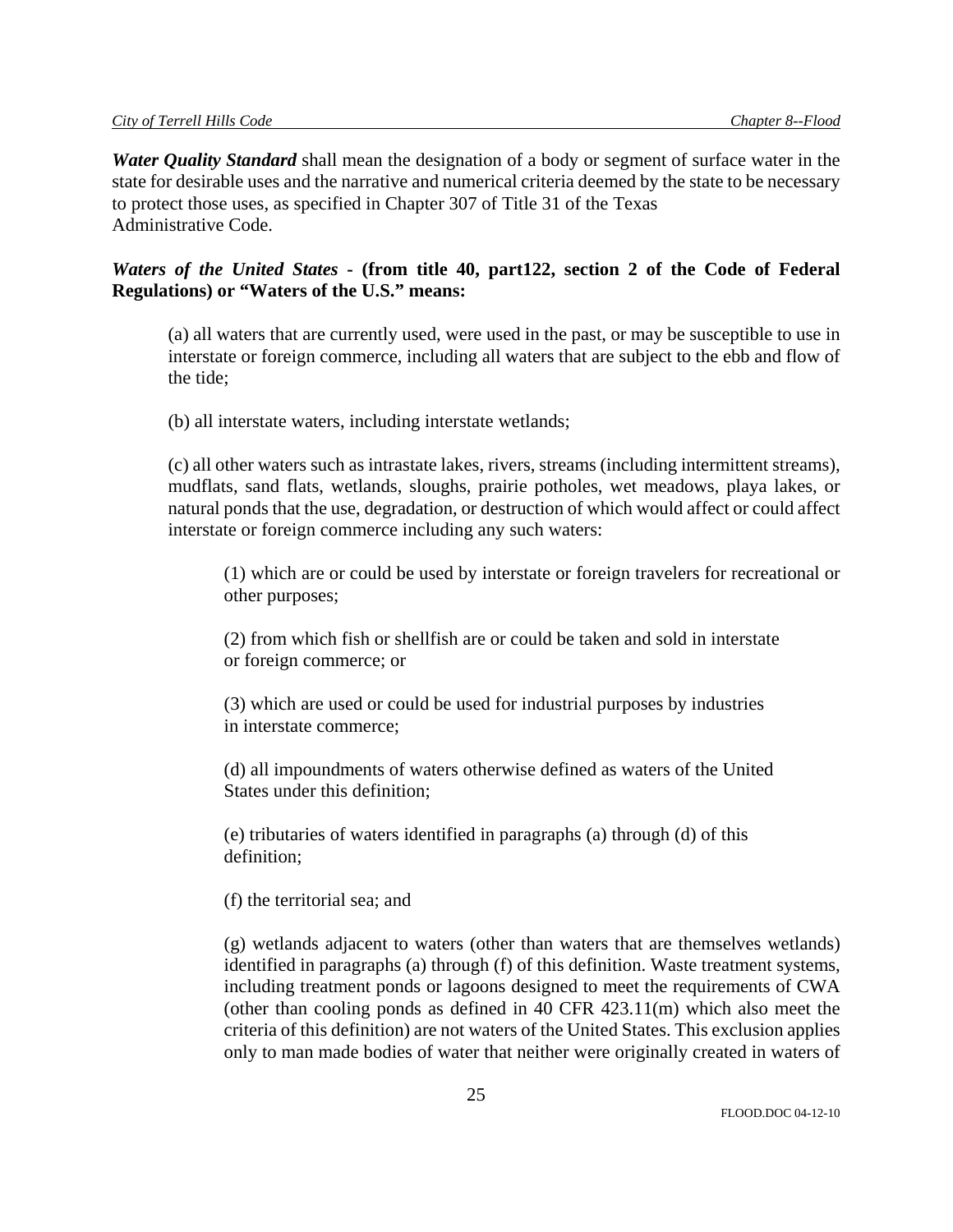the United States (such as disposal area in wetlands) nor resulted from the impoundment of waters of the United States. [See Note 1 of this section.] Waters of the United States do not include prior converted cropland. Notwithstanding the determination of an area's status as prior converted cropland by any other federal agency, for the purposes of the Clean Water Act, the final authority regarding Clean Water Act jurisdiction remains with EPA.

*Wetland* shall mean an area that is inundated or saturated by surface or groundwater at a frequency and duration sufficient to support, and that under normal circumstances does support, a prevalence of vegetation typically adapted for life in saturated soil conditions. Wetlands generally include swamps, marshes, bogs, and similar areas**.** 

*Yard Waste* shall mean leaves, grass clippings, yard and garden debris, and brush that results from landscaping maintenance and land-clearing operations**.** 

## **DIVISION 2. General Prohibition**

## **Section 8-2.3. Allowable Storm Water Discharges to the MS4.**

- (a) A person commits an offense if the person introduces or causes to be introduced into the MS4 any discharge that is not composed entirely of storm water.
- (b) It is an affirmative defense if the person introduces or causes to be introduced into the MS4 any of the following discharges that is not composed entirely of storm water:

1. water line flushing (excluding discharges of hyper-chlorinated water, unless the water is first de-chlorinated and discharges are not expected to adversely affect aquatic life);

2. runoff or return from landscape irrigation, lawn irrigation, and other irrigation utilizing groundwater or surface water resources (not from potable water system);

- 3. discharges from potable water sources;
- 4. diverted stream flows;
- 5. rising ground waters and springs;
- 6. uncontaminated ground water infiltration;
- 7. uncontaminated pumped ground water;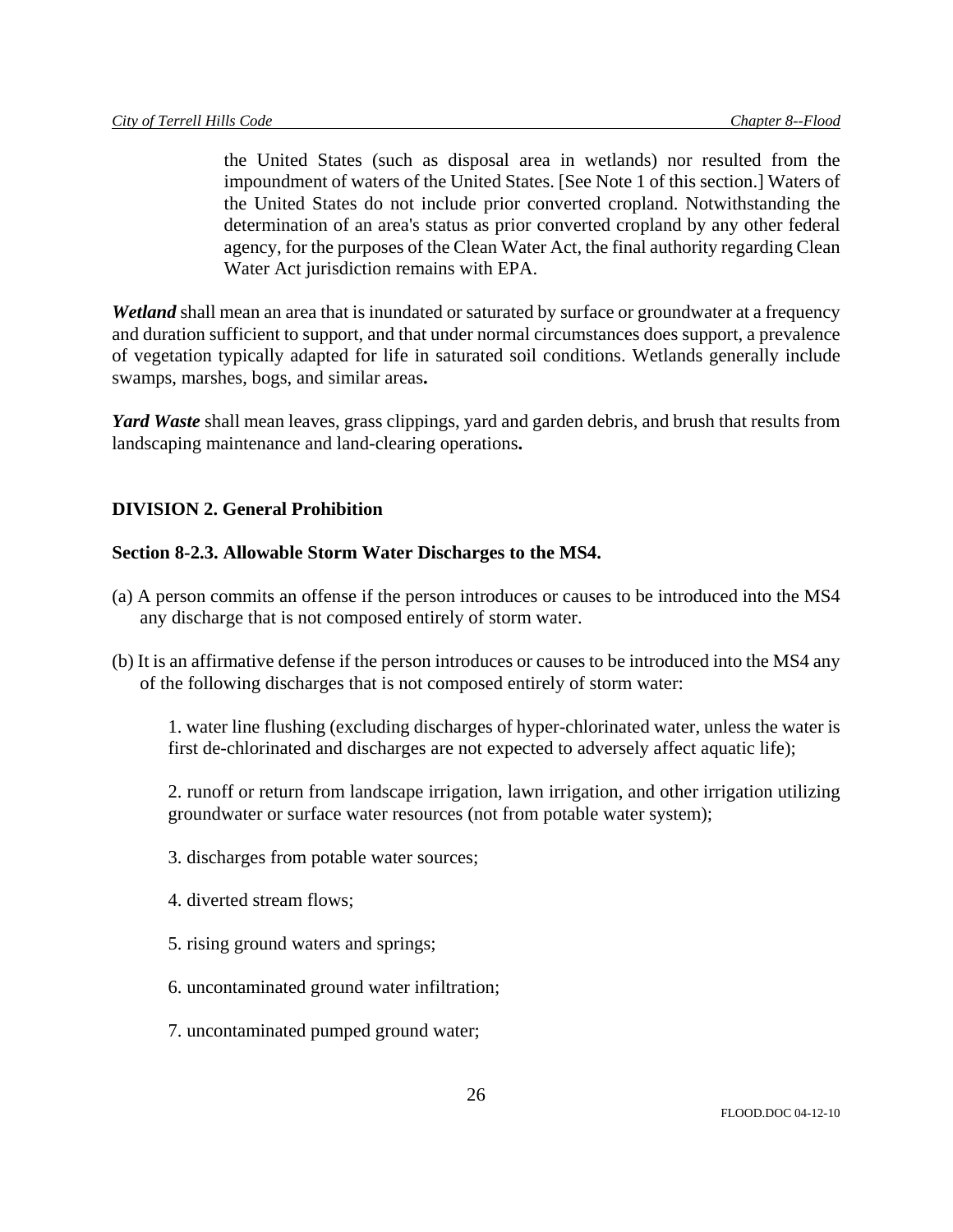8. foundation and footing drains;

9. air conditioner condensation;

10. water from crawl space pumps;

11. individual residential vehicle washing;

12. occasional discharges of vehicle wash water from fundraising events, provided best management practices are used, per Section 8-2.6;

13. flows from wetlands and riparian habitats;

14. street wash water;

15. discharges or flows from fire fighting activities (fire fighting activities do not include washing of trucks, runoff water from training activities, test water from fire suppression systems containing pollutants, and similar activities);

16. storm water discharges authorized by, and in full compliance with, a TPDES permit,

17. non-storm water discharges that are specifically listed in the TPDES Multi Sector General Permit (MSGP) and the TPDES Construction General Permit (CGP); and,

18. other similar occasional incidental non-storm water discharges unless the TCEQ develops permits or regulations addressing these discharges

19. other allowable non-storm water discharges listed in 40 CFR  $\S 122.26(d)(2)(iv)(B)(1);$ 

- (c) No affirmative defense shall be available under Subsection B of this section if the discharge or flow in question has been determined by the City Manager to be a source of a pollutant or pollutants to the waters of the United States or to the MS4, written notice of such determination has been provided to the discharger, and the discharge has occurred more than 15 calendar days beyond such notice. The correctness of the City Manager's determination that a discharge is a source of a pollutant or pollutants may be reviewed in any administrative or judicial enforcement proceeding.
- (d) The burden of proof that a discharge was composed entirely of one or more of the categories in subsection B and that it was not a source of a pollutant or pollutants to waters of the United States or to the MS4 is upon the person or entity responsible for the discharge.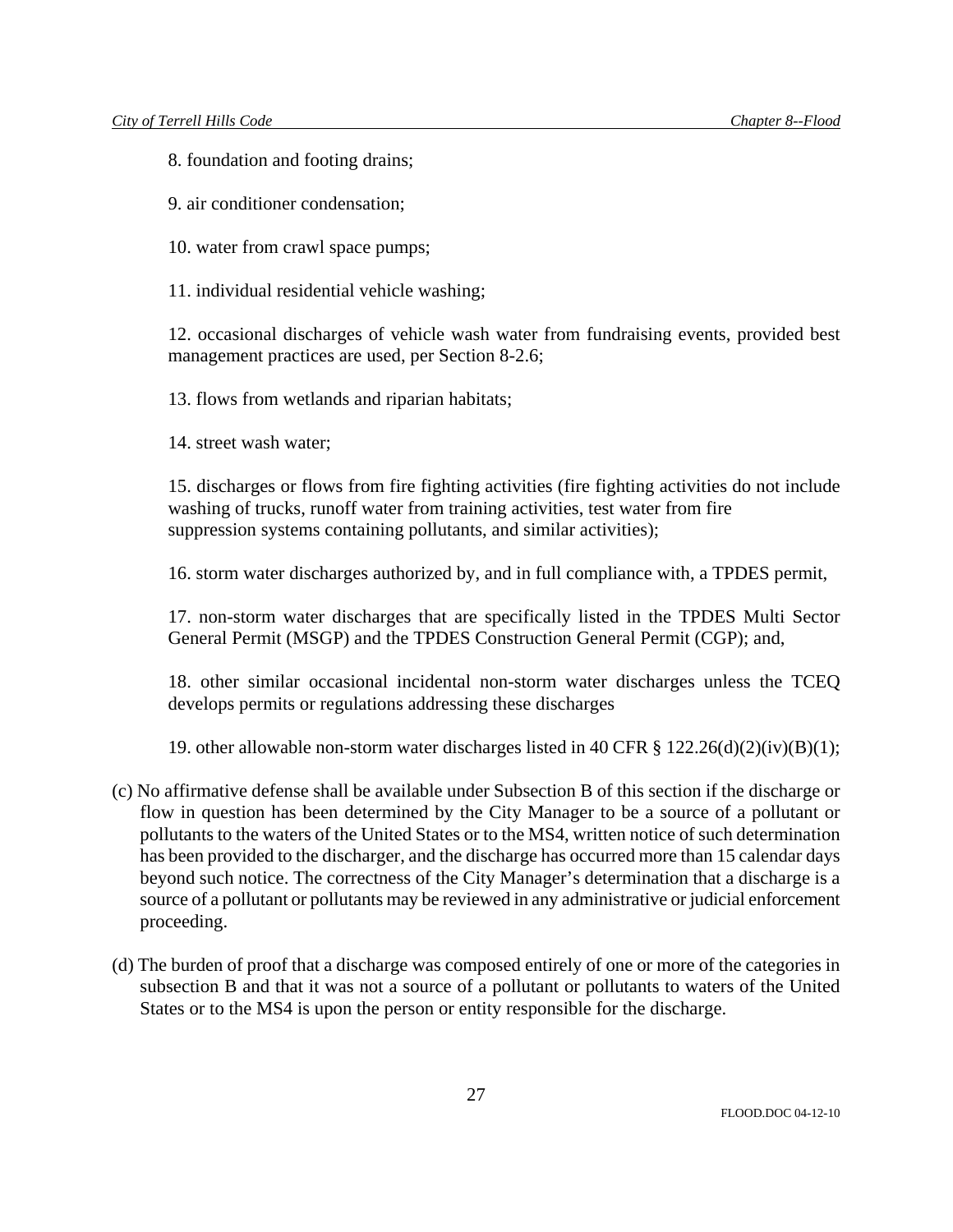## **DIVISION 3. Specific Prohibitions and Requirements**

## **Section 8-2.4. Prohibited discharges adversely affecting water quality.**

- (a) The following list is not considered to be all-inclusive of all prohibited discharges. Final discretion is left to the City Manager and based on potential damage to the MS4.
- (b) A person commits an offense if the person introduces or causes to be introduced into the MS4 any discharge that causes or contributes to causing the city to violate a water quality standard, the city's TPDES permit, or any other discharge permit for discharges from its MS4.
- (c) A person commits an offense if the person dumps, spills, pumps, pours, empties, discharges, disposes of, recklessly leaks, leaches, emits or otherwise introduces or causes, allows, or permits to be introduced any of the following substances to the MS4:

1. excessive amounts of sediment that would cause accumulation of sediment in the City of Terrell Hills *MS4* or cause the MS4 to discharge excessive sediments to the Waters in the State;

### 2. any used motor oil, antifreeze, or any other motor vehicle fluid;

- 3. any industrial waste;
- 4. any hazardous material or waste, including *Household Hazardous Waste*;

5. any fire protection water containing oil or hazardous substances or materials that this code requires to be contained and treated prior to discharge, unless treatment adequate to remove pollutants occurs prior to discharge (this prohibition does not apply to discharges or flow from firefighting by the Fire Department);

6. any domestic sewage or septic tank waste, grease trap waste, or grit trap waste;

7. any commercial runoff or wash-down water from any animal pen, kennel or fowl or livestock containment area;

8. wastewater from a commercial carwash facility; from any vehicle washing, cleaning, or maintenance at any automotive-related facility; or from any washing, cleaning or maintenance of any business or commercial or public service vehicle by any business or public entity that operates more than two (2) such vehicles;

9. wastewater or wash water from operations that are contaminated with chemicals or waste products from operations;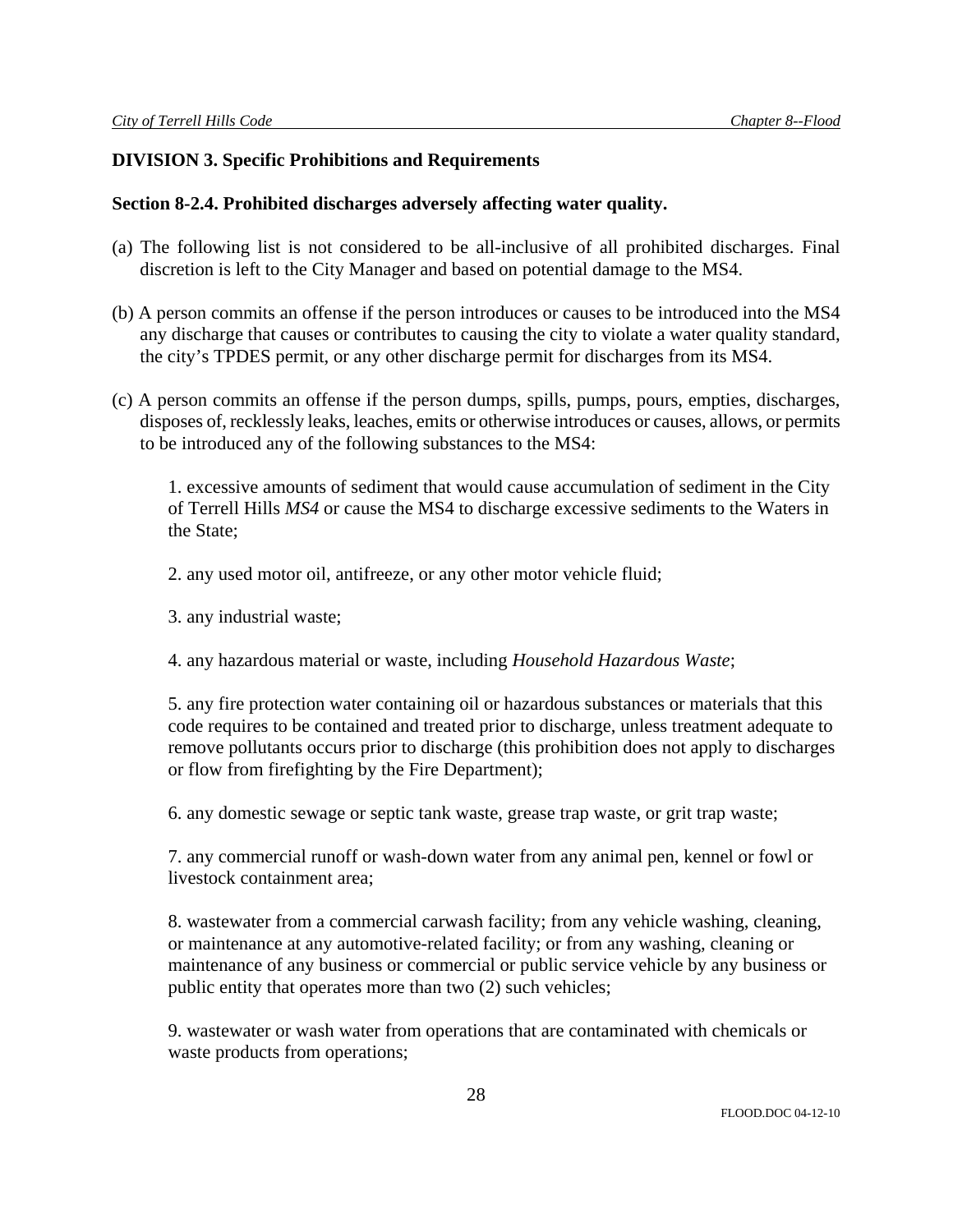10. brush, leaves, grass clippings or other yard waste previously gathered for the purpose of disposal;

11. any discharge from water line disinfection by superchlorination or other means unless the disinfecting chemical has been removed or attenuated to the point where it is not a pollutant;

12. excessive dust or dusty materials;

13. garbage, trash, debris, or rubbish;

14. any substance or material that will damage, block or clog the MS4;

15. any polluted liquids.

# **Section 8-2.5. Prohibited Activities Adversely Affecting Water Quality**

It is unlawful for any person to:

a) Operate a facility that is subject to storm water discharge permitting without prior approval from the Texas Commission on Environmental Quality or other approving agency.

b) Install or maintain grease or sand traps that discharge to the MS4 without prior approval from the City of Terrell Hills;

c) Permit polluted materials, hazardous materials, liquid waste, semi-liquid waste, or chemical waste or like material that would adversely affect water quality to:

1. discharge to the ground, or

2. discharge to or create a potential to discharge to the MS4 through any of the following activities:

i. discharge of wash water containing the material,

ii. dump, drain or introduce the material to the MS4,

iii. store the material in such a manner that the material is exposed to the elements or runoff, or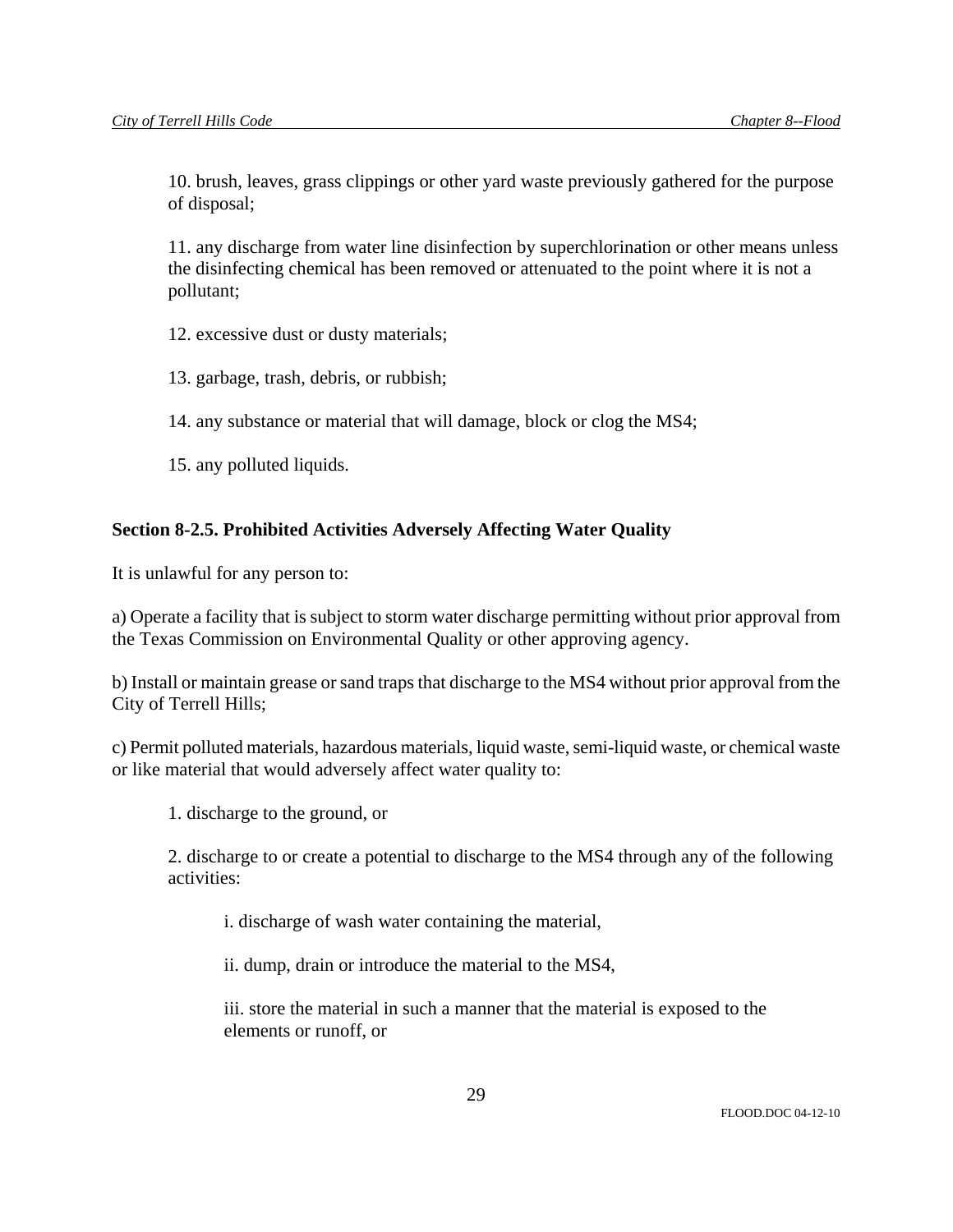iv. dispose of the material in any area that may drain to the MS4 or dispose or store the material at any site other than one approved for that purpose;

d) Permit cooling tower, compressor, or boiler blow-down that is not clean or is contaminated to flow to the MS4;

e) Permit wash water from any surface containing or having a substance on it that is a pollutant to discharge to the MS4;

f) Permit unused materials from ready-mix concrete mortar, and asphalt base delivery trucks to be dumped to any area that may drain to the MS4;

g) Purposefully dump, blow into, sweep into or otherwise dispose of excessive grass clippings, leaves, brush, yard waste or any rubbish or debris to the curb, gutter, storm drain, or watercourse;

h) Permit sewage wastes to flow to any area other than a sanitary sewer or approved septic tank.

# **Section 8-2.6. Pesticide and Fertilizer Regulations**

- a) Any sale, distribution, application, labeling, manufacture, transportation, storage, or disposal of a pesticide, herbicide, or fertilizer must comply fully with all state and federal statutes and regulations including, without limitation, the Federal Insecticide, Fungicide and Rodenticide Act (FIFRA) and all federal regulations promulgated pursuant to FIFRA; Chapters 63, 75, and 76 of the Texas Agriculture Code and all state regulations promulgated pursuant to it; and any other state or federal requirement.
- b) No person shall use, or cause to be used, any pesticide or herbicide contrary to any directions for use on any labeling required by state or federal statute or regulation.
- c) No person shall use or cause to be used any pesticide, herbicide, or fertilizer in any manner that the person knows, is likely to cause, or does cause, a harmful quantity of the pesticide, herbicide, or fertilizer to enter the MS4.
- d) No person shall dispose of, discard, store, or transport a pesticide, herbicide, or fertilizer or a pesticide, herbicide, or fertilizer container in a manner that the person knows is likely to cause or does cause a harmful quantity of the pesticide, herbicide or fertilizer to enter the MS4.

# **Section 8-2.7. Used Oil and Other Vehicle Fluids Regulation**

a) No person shall: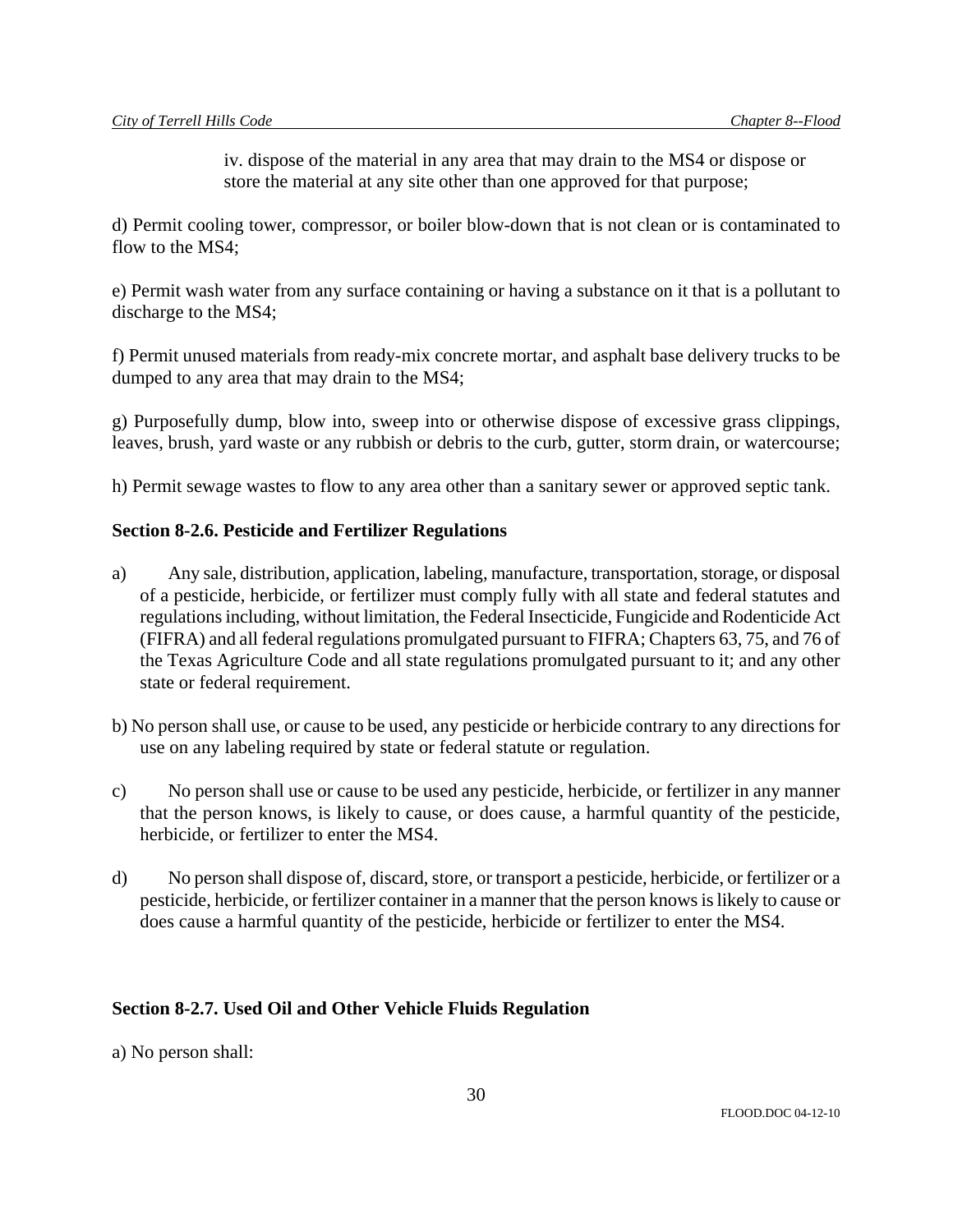1. Pour, spill, leak, pump, empty, leach, dispose, or otherwise discharge used oil into the MS4 or a sewer, drainage system, septic tank, surface water, groundwater or water course;

2. Apply used oil to a road or land for dust suppression, weed abatement, or other similar use that introduces used oil into the environment;

3. Introduce or cause to be introduced into the sanitary sewer system any discharge of storm water, polluted or unpolluted, or any discharge that cause or contributes to causing the City to violate a water quality standard, its agreements associated with the regional sewage treatment plants, or any state issued permit;

- b) Any person that causes a spill, release, or other discharge of a prohibited substance or other pollutant to the MS4 is solely responsible for the cleanup and removal of the substance from the MS4 or any area adjacent to the MS4 that is exposed to runoff. Where the person that caused the spill, release, or discharge to the MS4 is unknown, the owner of the property on which the spill, release, or discharge occurred is responsible for the cleanup or removal of the substance from the MS4 or any area adjacent to the MS4.
- c) Drip pans, absorbent mats, or equivalent controls shall be used to collect and properly dispose of leaking fluids from motor vehicles that are parked outside during maintenance and repairs or while awaiting repairs at commercial repair facilities. Used engines, transmissions, radiators, and other vehicle components that have automotive fluids in or on them shall be stored in a manner that prevents pollutants from entering the MS4.

# **Section 8-2.8. Mobile Cleaning Operations and Occasional Vehicle Wash for Fundraising Activities.**

- a) Mobile cleaning operations may discharge clean, uncontaminated water to the MS4.
- b) Any actual or threatened discharge of contaminated discharge to the MS4 from the operation of a mobile cleaning operation is hereby declared a nuisance.
- c) A mobile cleaning operation must collect any unclean or contaminated water produced when engaging in mobile cleaning operations and disposed of said wastewater in the sanitary sewer with approval from the owner of the property upon which the sewer inlet is located.
- d) Contaminated water from mobile cleaning operations includes, but is not limited to:

1. water containing soap, detergent, degreaser, solvent or other harmful cleaning substances, including biodegradable products;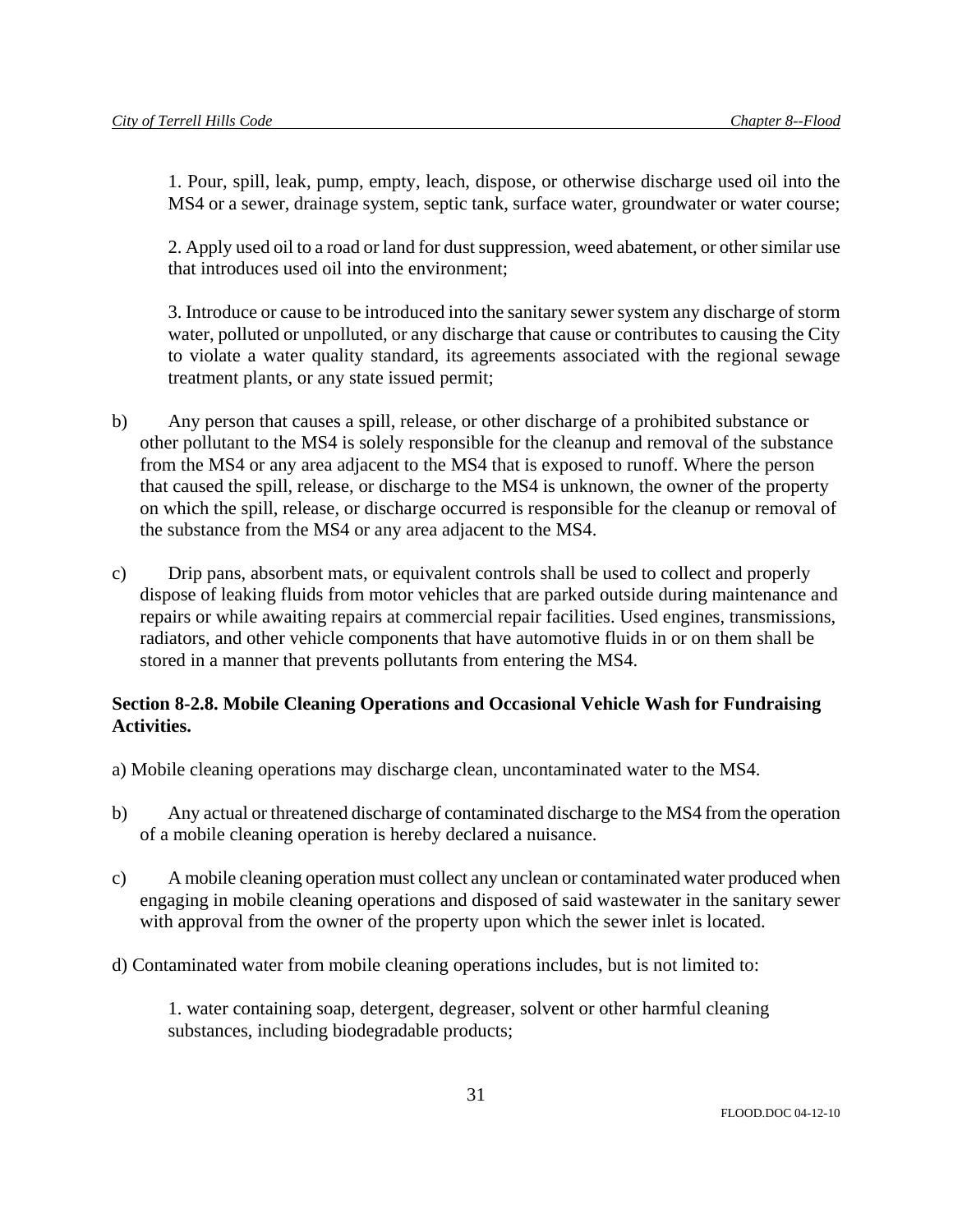2. any waste water from the wash down or other cleaning of any pavement where any spill, leak, or other release of oil, motor fuel, or other petroleum or hazardous substance has occurred, unless all harmful quantities of the released material have been previously removed;

3. or waste water with excessive amounts of sediments.

- e) A mobile cleaning operation must use best management practices to the maximum extent practicable to prevent contaminants from entering the MS4.
- f) Occasional discharges of vehicle wash water are allowable when generated strictly for the purpose of fundraising activities. Best management practices are encouraged to minimize pollution, including, but not limited to:
	- 1. remove all trash and debris before beginning the activity;
	- 2. use soaps that are "non-toxic", "phosphate-free", or "biodegradable";
	- 3. refrain from using acid wheel cleaners or other toxic or harmful substances;

4. minimize the amount of soapy water entering the MS4 by shutting off water when not in use and washing on a grassy area or an area where the runoff will enter a grassy area;

- 5. emptying buckets of soapy water in sinks or toilets;
- 6. and clean up the site after completing the activity.

## **Section 8-2.9. Prohibition of Illicit Connections.**

The construction, use, maintenance or continued existence of illicit connections to the storm drain system is prohibited. This prohibition expressly includes, without limitation, illicit connections made in the past, regardless of whether the connection was permissible under law or practices applicable or prevailing at the time of connection. A person is considered to be in violation of this Article if the person connects a line conveying sewage to the MS4, or allows such a connection to continue.

## **Section 8-2.10. Notification of Release and Cleanup**

a) The person in charge of any vehicle, facility, or other source of any spilling, leaking, pumping, pouring, emitting, emptying, discharging, escaping, leaching, dumping, disposing, or any other release of any of the following quantities of any of the following substances that may flow, leach, enter, or otherwise be introduced into the MS4, shall telephone and notify the City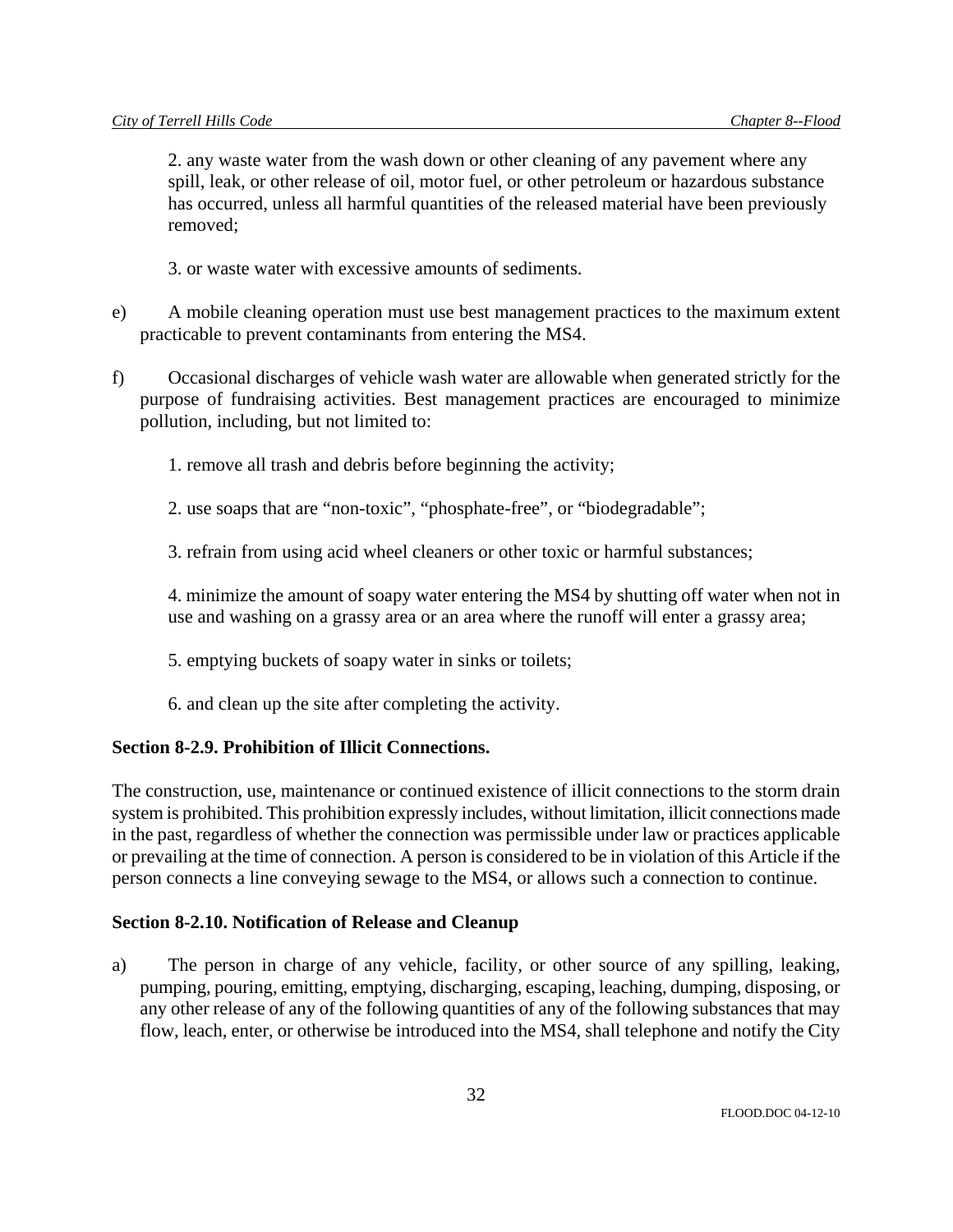Manager through PD Dispatch Non-Emergency contact number as soon as practicable concerning the incident:

1. An amount equal to or in excess of a reportable quantity of any hazardous substance, as established under 40 CFR Part 302;

2. An amount equal to or in excess of a reportable quantity of any extremely hazardous substance, as established under 40 CFR Part 355;

3. An amount of oil that either (i) violates applicable water quality standards, or (ii) causes a film or discoloration of the surface of the water or an adjoining shoreline or causes a sludge or emulsion to be deposited beneath the surface of the water or upon an adjoining shoreline; or

4. Any harmful quantity of any pollutant.

b) The immediate notification shall include the following information:

1. The identity or chemical name of the substance released, and whether the substance is an extremely hazardous substance, as established under 40 CFR Part 355;

2. The exact location of the release, including any known name of the waters involved or threatened and any other environmental media affected;

3. The time and duration (thus far) of the release;

4. An estimate of the quantity and concentration (if known) of the substance released;

5. The source of the release;

6. Any known or anticipated health risks associated with the release and, where appropriate, advice regarding medical attention for exposed individuals;

7. Any precautions that should be taken as a result of the release;

8. Any steps that have been taken to contain and clean up the released material and minimize its impacts; and

9. The name and telephone numbers of the person or persons to be contacted for further information.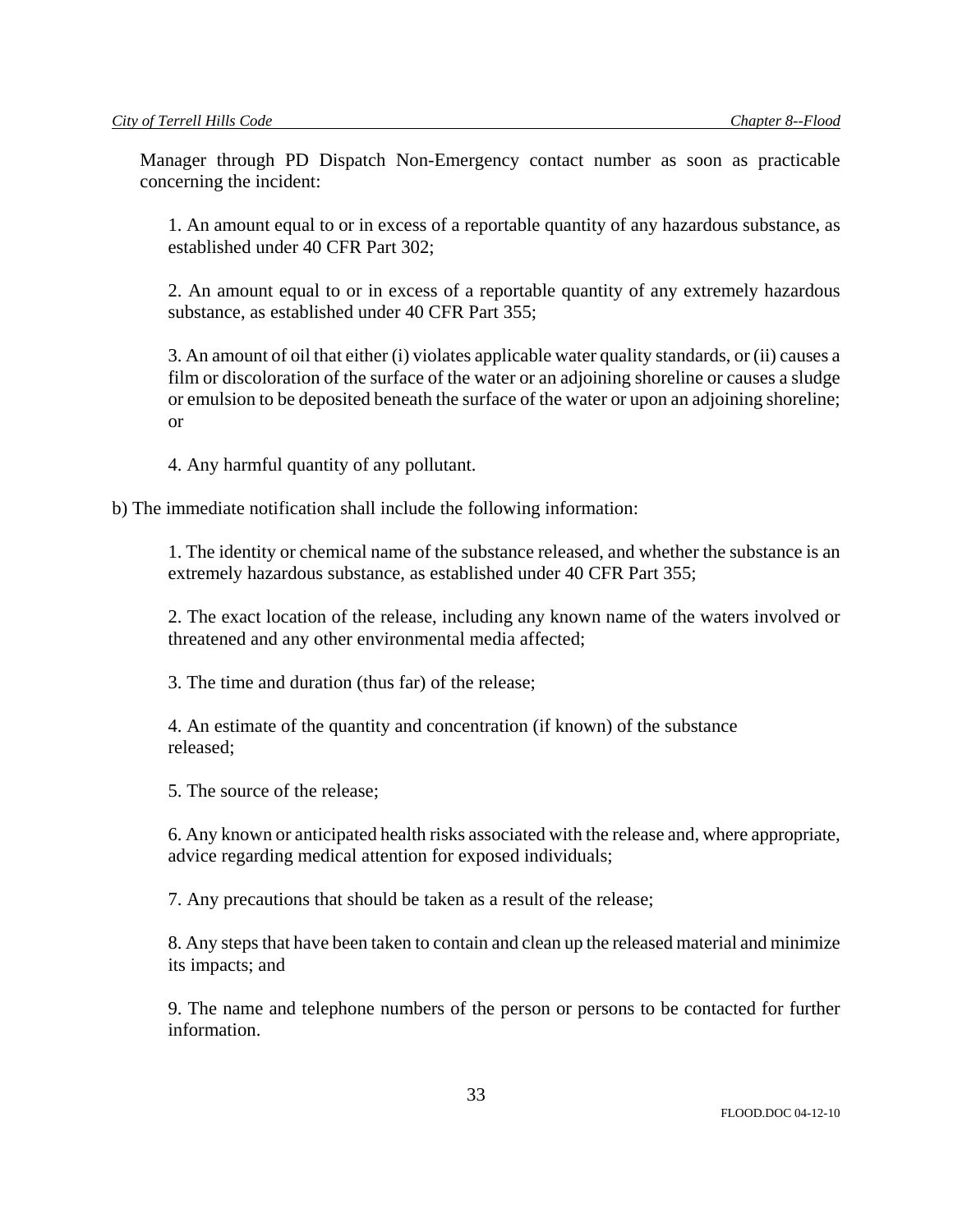c) Within fourteen days following such release, the responsible person in charge of the vehicle, facility, or other source of the release shall, unless waived by the City Manager, submit a written report containing each of the items of information specified above, as well as the following additional information:

1. The ultimate duration, concentration, and quantity of the release;

2. All actions taken to respond to, contain, and clean up the released substances, and all precautions taken to minimize the impacts;

3. Any known or anticipated acute or chronic health risks associated with the release;

4. Where appropriate, advice regarding medical attention necessary for exposed individuals;

5. The identity of any government/private sector representative responding to the release; and

6. The measures taken or to be taken by the responsible person(s) to prevent similar future occurrences.

- d) Any release report required by a state or federal authority containing the information described above, shall be adequate to meet the reporting requirements for submittal to the City Manager.
- e) The notifications required above shall not relieve the responsible person of any expense, loss, damage, or other liability which may be incurred as a result of the release, including any liability for damage to the City, to natural resources, or to any other person or property; nor shall such notification relieve the responsible person of any fine, penalty, or other liability which may be imposed pursuant to this Chapter or to state or federal law.
- f) Any person responsible for any release as described above shall comply with all state, federal, and any other local law requiring reporting, cleanup, containment, and any other appropriate remedial action in response to the release.
- g) Any person responsible for a release described above shall reimburse the City for any cost incurred by the City in responding to the release.

# **DIVISION 4. Storm Water Discharges from Construction Activities**

## **Section 8-2.11. General Requirements of Construction Activities**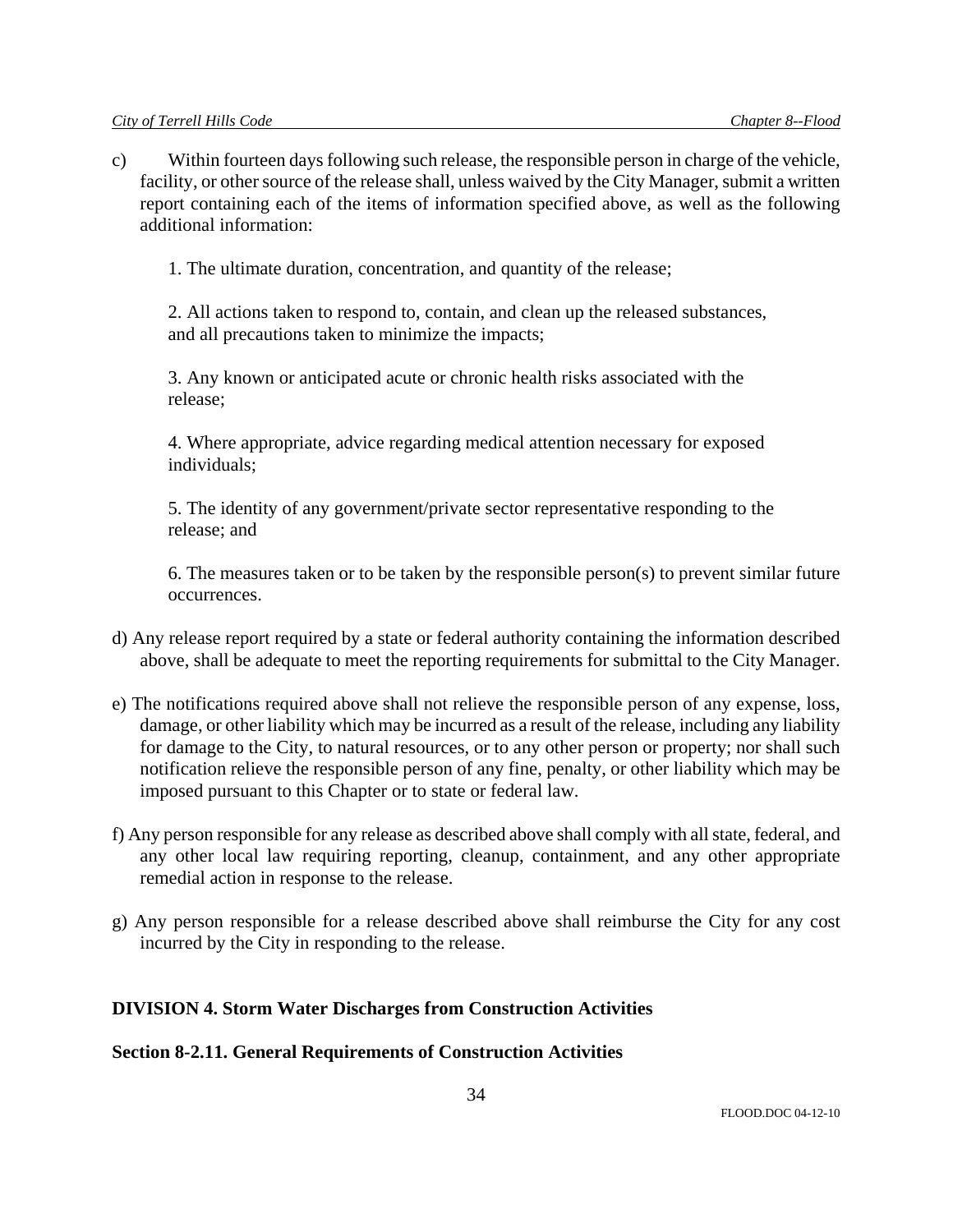The goal for erosion and sediment control at sites disturbed by construction is achievement of at least the minimum site rating to be in compliance with the City of Terrell Hills Design Criteria Manual.

- a) All operators of construction sites shall use best management practices (BMP) to control and reduce the discharge, to the MS4 and to waters of the United States, of sediment, silt, earth, soil, and other material associated with demolition, clearing, grading, excavation, land filling, and other construction activities to the maximum extent practicable. Any best management practices capable of installation and/or implementation prior to commencement of construction (for example, structural measures) shall be installed and/or implemented prior to commencement of construction at the site or in compliance with a schedule for installation and/or implementation in an applicable SWPPP. Permanent BMPs as required for post-construction water quality maintenance by the NPDES or TPDES Construction General Permit or other ordinances may be used during construction, as appropriate, for sediment and other pollutant control. They shall be restored to serve their post-construction function before development or redevelopment activities are completed.
- b) All sites shall comply with the requirements in any and all applicable current NPDES and TPDES storm water permits, when appropriate based upon the acreage of the construction site.

# **Section 8-2.12. Compliance Requirements**

- a) Sites disturbing less than one acre or within a common plan of development that is disturbing less than one acre do not have to apply for state coverage, inspect the site, nor create plans. If general construction requirements are repeatedly not met, the owner/operator may be directed by the City to comply with some or all requirements for larger sites.
- b) Sites disturbing more than one acre of land or within a common plan of development that is disturbing more than acre of land shall comply with all sections of this ordinance.

1. The Owner or Operator shall ensure that copies of the Notice of Intent (NOI), Notice of Change (NOC), Notice of Termination (NOT), and Construction Site Notice (CSN) are provided to the City of Terrell Hills when appropriate.

c) Inspections.

1. All construction sites shall be inspected per the TPDES Construction General Permit.

2. All Owners or Operators of a Construction Site must provide an electronic version of inspection documentation at the frequency indicated by the Construction General Permit.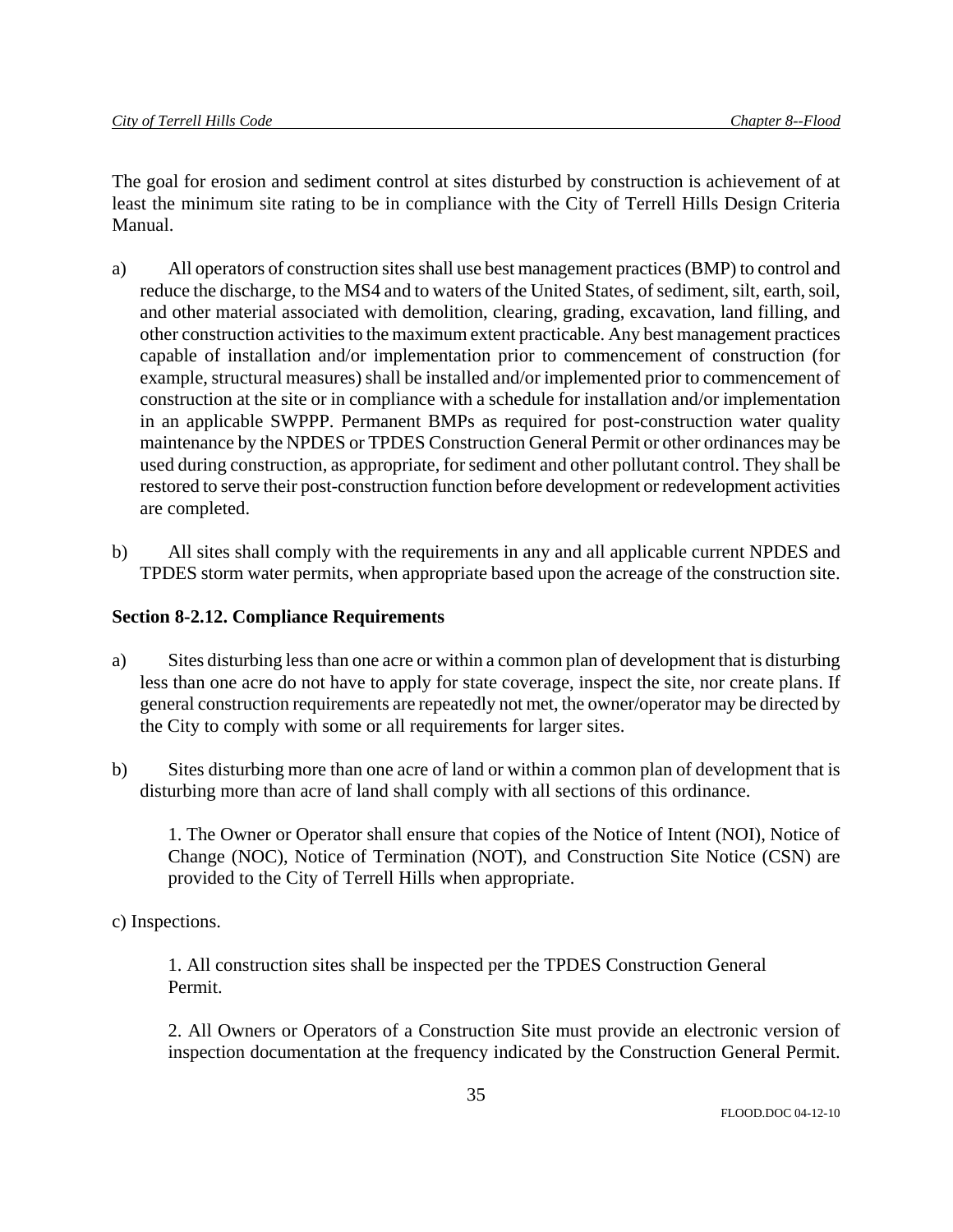Documentation will be of the condition of the practices and will note any repairs needed and action taken.

3. Upon written notice by an agent of the City of Terrell Hills to the applicant or the applicant's designated representative regarding an erosion control action or repair needed to bring the Site into compliance, the Owner or Operator shall comply with noted actions or repairs, and record such actions within 48 hours of the notification and prior to the next rain event. Failure to record such actions within 72 hours of notification shall be a violation of this ordinance.

- d) Control measures. Erosion and sediment control measures shall be designed and established at the Site in a manner that minimizes erosion and retains sediment on-site to the maximum extent practicable with consideration of the topography, soil type, and rainfall. BMP's and control measures described in the Integrated Storm Management (iSWM) manual produced by the North Central Texas Council of Governments or subsequent versions are minimal control measures approved for use in the City of Terrell Hills. BMP's not listed in the iSWM manual may be considered and must receive City approval.
- e) Preserve existing vegetation. The Owner or Operator shall ensure that existing vegetation is preserved to the maximum extent practicable. Should the existing vegetation not be preserved, the Owner or Operator shall take steps necessary to stabilize the Site in order to prevent erosion.
- f) Maintenance.

1. All temporary stabilization measures shall be maintained until final stabilization is established and a NOT is filed with the TCEQ, when required by the Construction General Permit, and the finalization of a City of Terrell Hills Termination Inspection has been conducted, or transfer of operational control has been completed, as required by the Construction General Permit, when appropriate based on the acreage of the construction site.

2. The Owner or Operator of any Site shall perform maintenance as necessary to maintain the continued effectiveness of storm water controls within 48 hours of discovery of failure, damage, or compromise and prior to the next rain event.

3. Failure to maintain BMP's in proper working order shall be a violation of this ordinance.

4. Sediment or silt accumulation. Should the control measures at a Site fail, in part or in total, the Owner or Operator shall remove all sediment and siltation accumulation caused by BMP failure from the City's MS4, including streets and right-of-ways, within 48 hours of discovery or prior to the next rain event. Removal includes sweeping streets, sidewalks, and other infrastructure and removing sediment from the MS4.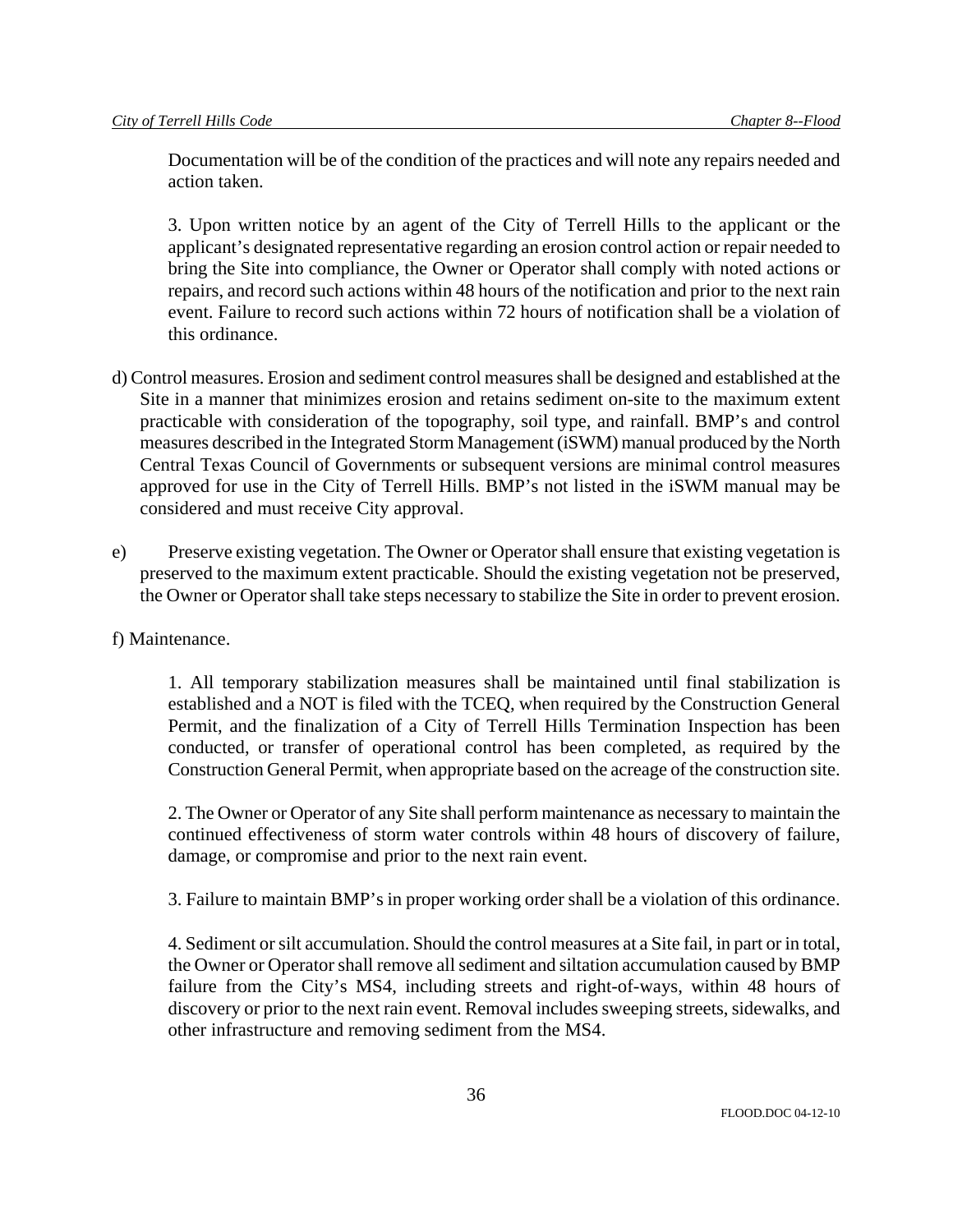g) Waste.

1. Proper waste disposal and waste management techniques shall be implemented, including covering waste materials, minimizing ground contact with regulated or hazardous chemicals and trash, and keeping trash receptacles off of paved surfaces or other locations that drain directly to a storm drain system or local waterway.

2. This subsection also includes sanitary waste.

h) Dust suppression. Techniques shall be employed to prevent air-borne dust from leaving the Site.

i) Concrete wash-out

1. An Operator shall specify a containment area and/or a concrete wash-out device that will be established and maintained for all Sites. This designated area must be clearly marked with signs.

# **Section 8-1.13. Responsibility of all On-Site Personnel.**

It is a violation of this ordinance for any Person to damage or allow be damaged any temporary or permanent storm water control measures through their actions or inactions without promptly restoring the control measures to an effective and efficient state.

## **Section 8-2.14. Training Required.**

- a) No contractor or sub-contractor shall commence work on a Site without first attending training on storm water impacts from construction activities and maintenance of control measures.
	- 1. Location and availability of training shall be provided by the City of Terrell Hills.

2. Prior training or training provided by another entity shall be considered by City staff. Staff shall consider the merits of said alternative training and may disapprove of this training for any reason.

b) Contractors shall have proof of attendance available for inspection at any Site. The contractor shall be responsible for ensuring that each of its employees is knowledgeable of the conditions of this ordinance.

# **Section 8-2.15. Erosion and Sediment Control Submittal Required.**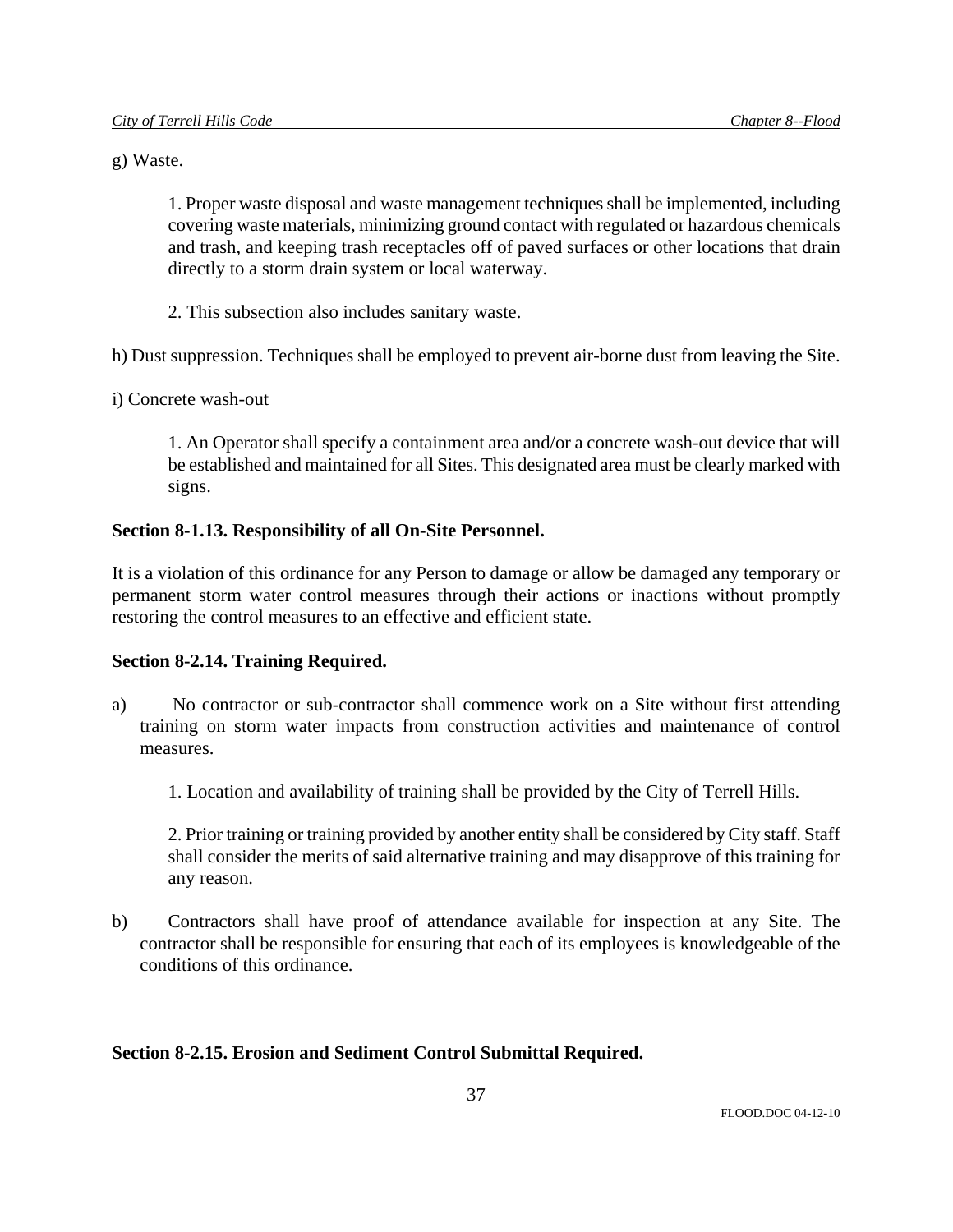An Erosion and Sediment Control Plan shall be submitted to the City and reviewed and released by the City prior to the commencement of any activity on a Site. Commencement of activity before the submittal, review and release of an Erosion and Sediment Control Plan shall be a violation of this ordinance.

# **DIVISION 5. Storm Water Discharges from Industrial Activities.**

# **Section 8-2.16. General Requirements for Industrial Activities**

- a) All owner or operators of facilities that have or will have storm water discharges associated with industrial activity that are subject to an NPDES storm water discharge permit shall comply with all provisions of such permit.
- b) All owners or operators of facilities that have or will have storm water discharges associated with industrial activity (except for construction activities) shall submit one of the following:

1. A copy of the facility's signed NOI for a TPDES General Permit relating to storm water discharges associated with industrial activity to the City Manager not less than two calendar days prior to commencement of industrial activity at the facility.

2. A copy of the facility's No Exposure Certification to the City Manager not less than two calendar days prior to commencement of industrial activity at the facility.

3. A copy of the facility's NPDES or TPDES application for an individual permit to discharge storm water not less than thirty calendar days prior to commencement of industrial activity at the facility.

4. A copy of the facility's signed NOI for an NPDES General Permit for Discharges from Ready-Mixed Concrete Plants, Concrete Products Plants and Their Associated Facilities in Texas to the City Manager not less than thirty calendar days prior to commencement of industrial activity at the facility.

- c) If the owner or operator of a facility becomes aware of a failure to submit relevant facts or that incorrect information has been submitted, a copy of the signed revised NOI shall be submitted to the City Manager within fourteen calendar days of the discovery. If relevant information on the NOI or No Exposure Certification changes, a copy of the signed revised NOI shall be submitted within fourteen calendar days of the discovery.
- d) When the owner or operator of a facility changes or the facility moves to a new location or the industrial activity at the facility ceases operations, a copy of the signed NOT for the TPDES or NPDES General Permit or No Exposure Exclusion shall be submitted to the City Manager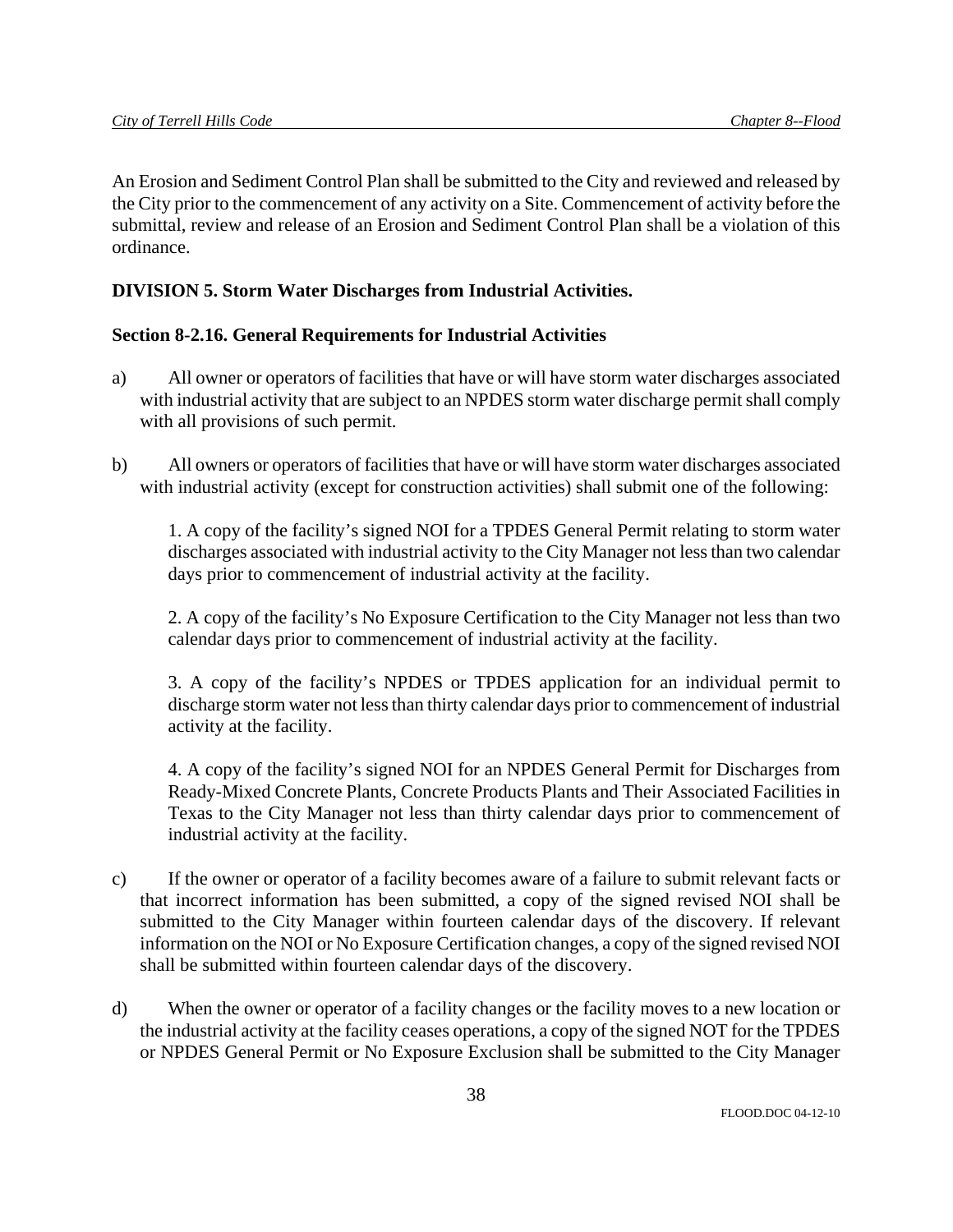within fourteen calendar days of the change.

- e) Any owner of a facility with a storm water discharge associated with industrial activity, to which Section 8-2.15(a) applies, whether or not he/she is an operator of the facility, is jointly and severally responsible for compliance with this ordinance.
- f) Upon request by the City Manager, all owners and operators of any facility that is in noncompliance with the requirements of this Chapter, the NPDES or TPDES General Permit, the No Exposure Exclusion, or any applicable individual NPDES or TPDES permit issued for storm water discharges from the industrial facility, shall consult with the City Manager, any other representative of the City, or any third-party designated by the City in an attempt to achieve compliance as soon as practicable. If compliance is not achieved to the City's satisfaction, the City may, in its discretion, report the noncompliance to EPA and/or the TCEQ, and/or the City may itself undertake any enforcement action authorized by this Chapter. Exercise of the City's option for consultation under this Section 8-2.15(e) shall not be a bar against, or prerequisite for, taking any other enforcement action against any owner or operator of the facility.

## **Section 8-2.17. Facilities operating with a No Exposure Exclusion**

a) The owner or operator of a facility operating with a No Exposure Exclusion shall not allow the following materials, equipment, processes, and areas to be exposed to precipitation or storm water runoff:

1. Using, storing, or cleaning industrial machinery or equipment, and areas where residuals from using, storing, or cleaning industrial machinery or equipment remain;

2. Materials or residuals on the ground or in storm water inlets from spills or leaks;

3. Materials or products from past industrial activities;

4. Material handling equipment, except non-leaking, maintained vehicles intended for outside use;

5. Materials or products during loading, unloading, or transporting activities;

6. Materials or products stored outdoors, except for final products that are intended for outside use and do not release a pollutant;

7. Materials contained in open, deteriorated, or leaking storage drums, barrels, bins, tanks or similar containers.

8. Materials or products handled or stored on roads or railways owned or maintained by the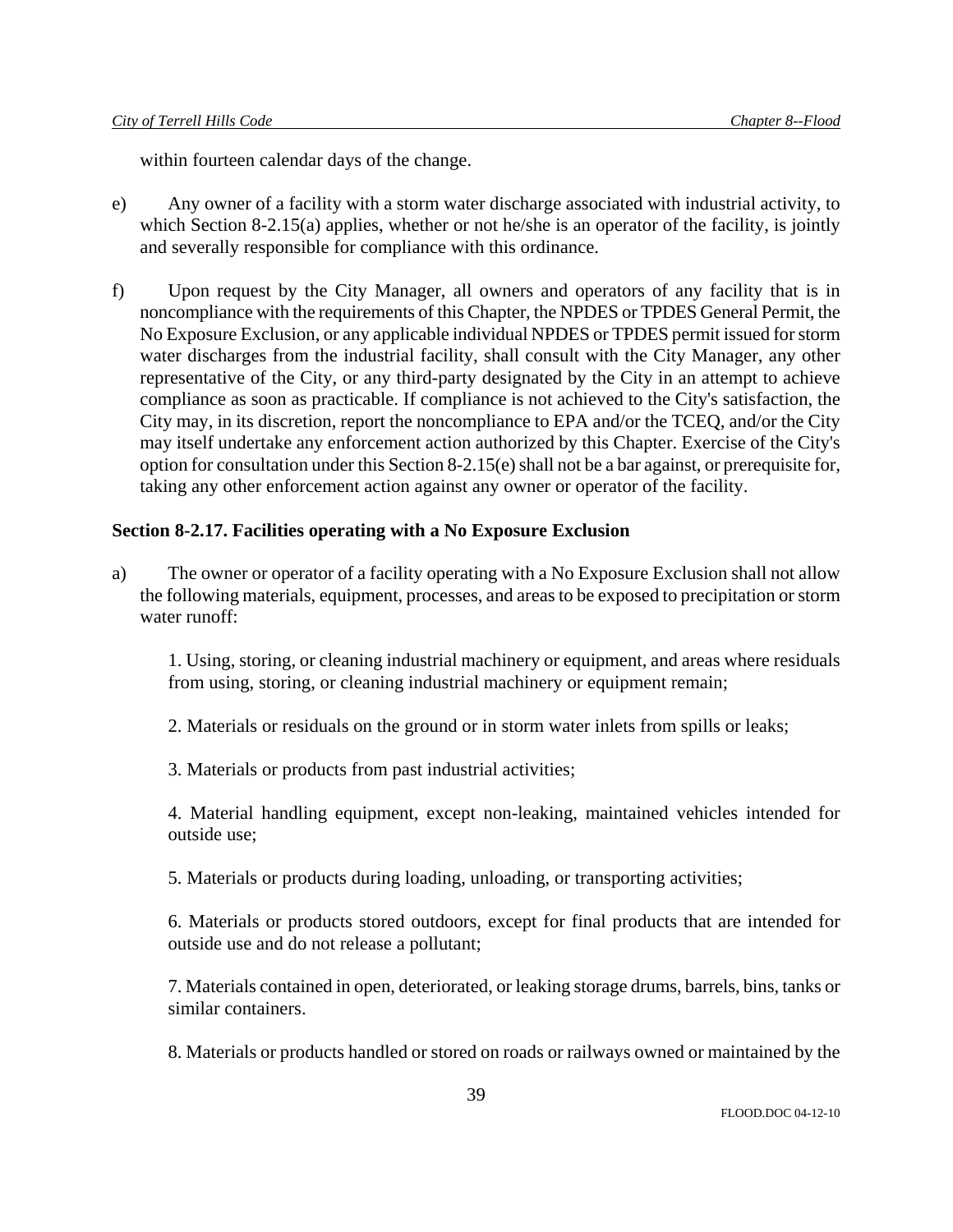owner or operator of the facility;

9. Waste material;

10. Application or disposal of process wastewater unless otherwise permitted;

11. Particulate matter or visible deposits of residuals from roof stacks, vents, or air handling and control devices that are not authorized by an air quality control permit.

b) Upon inspection of the facility, the City Manager may at any time notify the Operator or Owner that the facility does not meet the requirements of no exposure necessary to operate under a No Exposure Exclusion or any additional requirements imposed by or under this Chapter or other City ordinances. Such notification shall identify the non-compliant conditions at the facility and the changes necessary to attain a condition of no exposure. Within thirty calendar days of such notification from the City Manager (or as otherwise provided by the City Manager), the Operator or Owner shall correct the non-compliant conditions and submit to the City Manager a written certification that the changes have been implemented, or the operator or owner shall prepare a Storm Water Pollution Prevention Plan and submit a NOI in accordance with this Chapter.

# **DIVISION 6. COMPLIANCE MONITORING AND ENFORCEMENT**

## **Section 8-2.18. Right of Entry: Inspection and Sampling**

The City Manager, or the designated representative, shall have the right to enter the premises of any person discharging storm water to the municipal separate storm sewer system (MS4) or to waters of the United States to determine if the discharger is complying with all requirements of this Chapter, and with any state or federal discharge permit, limitation, or requirement. Dischargers shall allow the City Manager ready access to all parts of the premises for the purposes of inspection, sampling, records examination and copying, and for the performance of any additional duties. Dischargers shall make available to the City Manager, upon request, any SWPPP's, modifications thereto, selfinspection reports, monitoring records, compliance evaluations, Notices of Intent, and any other records, reports, and other documents related to compliance with this Chapter and with any state or federal discharge permit.

- a) Where a discharger has security measures in force that require proper identification and clearance before entry into its premises, the discharger shall make necessary arrangements with its security guards so that, upon presentation of suitable identification, the City Manager or his authorized representative(s) will be permitted to enter without delay for the purposes of performing his/her responsibilities.
- b) The City Manager shall have the right to set up on the discharger's property, or require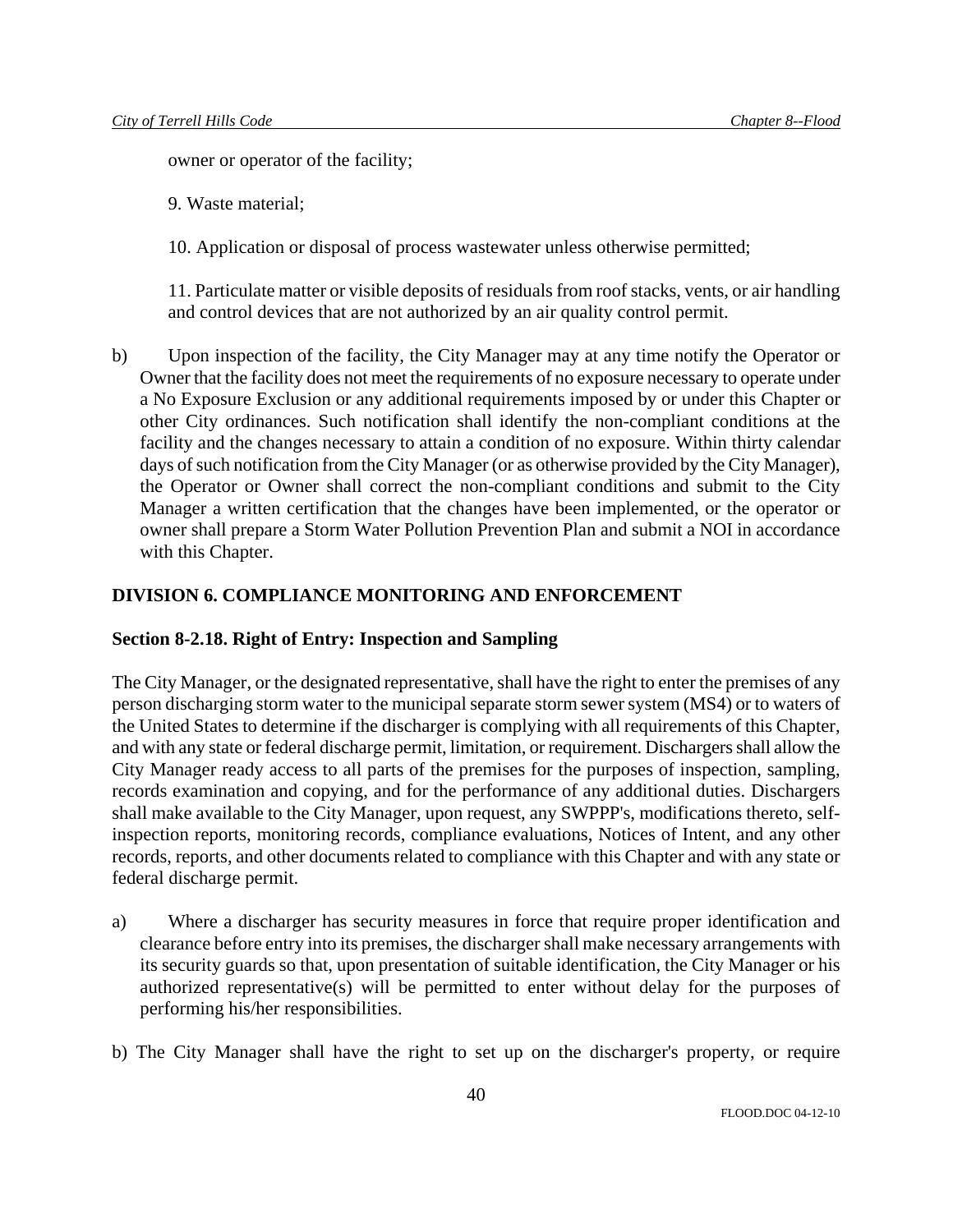installation of, such devices as are necessary to conduct sampling and/or metering of the discharger's operations.

- c) The City Manager may require any discharger to the MS4 or waters of the United States to conduct specified sampling, testing, analysis, and other monitoring of its storm water discharges, and may specify the frequency and parameters of any such required monitoring.
- d) The City Manager may require the discharger to install monitoring equipment as necessary at the discharger's expense. The facility's sampling and monitoring equipment shall be maintained at all times in a safe and proper operating condition by the discharger at its own expense. All devices used to measure storm water flow and quality shall be calibrated to ensure their accuracy.
- e) Any temporary or permanent obstruction to safe and easy access to the facility to be inspected and/or sampled shall be promptly removed by the discharger at the written or verbal request of the City Manager and shall not be replaced. The costs of clearing such access shall be borne by the discharger.
- f) Unreasonable delays in allowing the City Manager access to the discharger's premises shall be a violation of this Chapter.

# **Section 8-2.19. Inspection or Search Warrants**

If the City Manager, or his/her authorized representative, has been refused access to any part of the premises from which storm water is discharged, and he/she is able to demonstrate probable cause to believe that there may be a violation of this Chapter or any state or federal discharge permit, limitation, or requirement, or that there is a need to inspect and/or sample as part of a routine inspection and sampling program of the City designed to verify compliance with this Chapter or any order issued hereunder, or to protect the overall public health, safety, and welfare of the community, then the City Manager may seek issuance of an inspection or search warrant from any court of competent jurisdiction. For purposes of this Section, the City Manager, the Director of Public Works, the Building Inspector, and the duly authorized representatives of these City departmental Managers are declared to be "health officers," as that term is used in the Texas Code of Criminal Procedure, Article 18.05.

# **Section 8-2.20. Warning Notice**

When the City Manager finds that any person has violated, or continues to violate, any provision of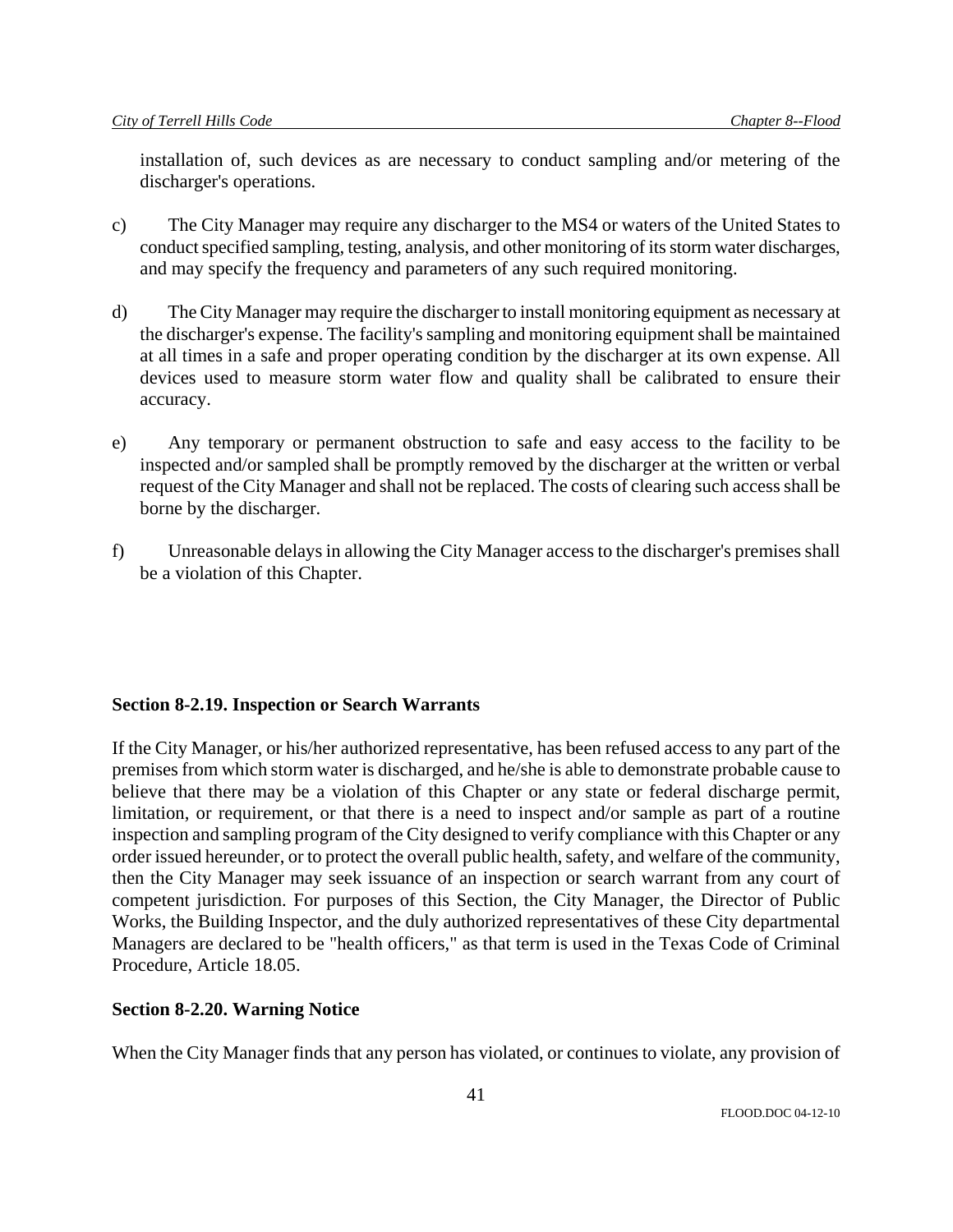this Chapter, or any order issued hereunder, the City Manager may serve upon that person a written Warning Notice, specifying the particular violation believed to have occurred and requesting the discharger to immediately investigate the matter and to seek a resolution whereby any offending discharge will cease. Investigation and/or resolution of the matter in response to the Warning Notice in no way relieves the alleged violator of liability for any violations occurring before or after receipt of the Warning Notice. Nothing in this subsection shall require the City Manager to issue a Warning Notice prior to taking any action, including emergency action or any other enforcement action.

## **Section 8-2.21. Notification of Violation**

When the City Manager finds that any person has violated, or continues to violate, any provision of this Chapter, or any order issued hereunder, the City Manager may serve upon that person a written Notice of Violation. Within seven calendar days of the receipt of this notice, an explanation of the violation and a plan for the satisfactory correction and prevention of reoccurrence thereof, to include specific required actions, shall be submitted by the alleged violator to the City Manager. If the alleged violator denies that any violation occurred and/or contends that no corrective action is necessary, an explanation of the basis of any such denial or contention shall be submitted to the City Manager within seven calendar days of receipt of the notice. Submission of an explanation and/or plan in no way relieves the alleged violator of liability for any violations occurring before or after receipt of the Notice of Violation. Nothing in this subsection shall require the City Manager to issue a Notice of Violation prior to taking any action, including emergency action or any other enforcement action.

## **Section 8-2.22. Consent Orders**

The City Manager may enter into Consent Orders, assurances of voluntary compliance, or other similar documents establishing an agreement with any person responsible for noncompliance with any provision in this Chapter or any order issued hereunder. Such documents may include specific action to be taken by the person to correct the noncompliance within a time period specified by the document. Such documents shall have the same force and effect as the administrative orders issued pursuant to this Chapter and shall be judicially enforceable.

## **Section 8-2.23. Show Cause Hearing**

The City Manager may order any person who has violated, or continues to violate, any provision of this Chapter, or any order issued hereunder, to appear before the City Manager and show cause why a proposed enforcement action should not be taken. Notice shall be served on the alleged violator specifying the time and place for the hearing, the proposed enforcement action, the reasons for such action, and a request that the alleged violator show cause why the proposed enforcement action should not be taken. The notice of the hearing shall be served personally or by registered or certified mail (return receipt requested) at least ten calendar days prior to the hearing. Such notice may be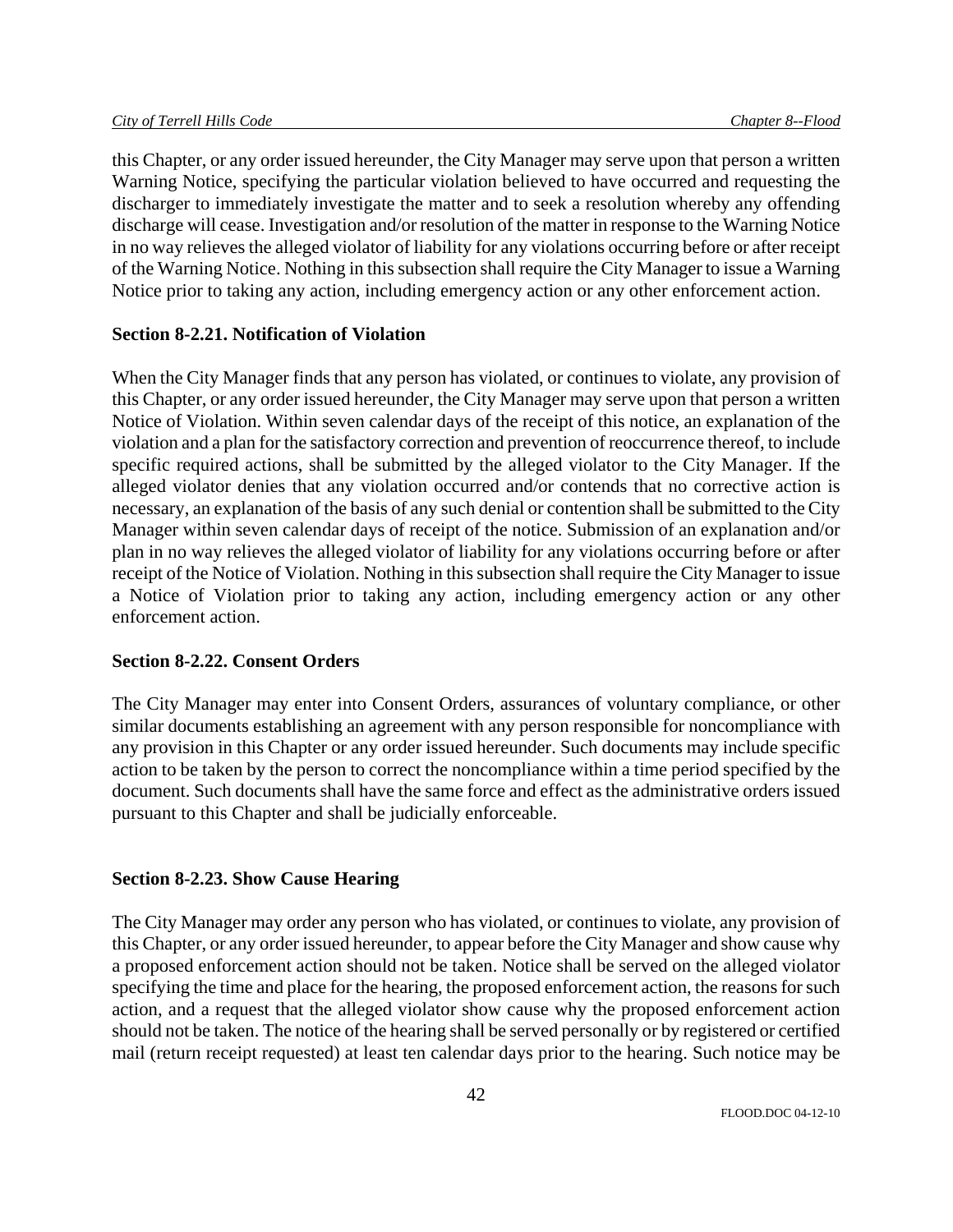served on any authorized representative of the alleged violator. The hearing shall be conducted pursuant to the rights and procedures specified in this Chapter. A show cause hearing shall not be a bar against, or prerequisite for, taking any other action against the alleged violator.

## **Section 8-2.24. Compliance Orders**

When the City Manager finds that any person has violated, continues to violate, or threatens to violate, any provision of this Chapter, or any order issued hereunder, the City Manager may issue an order to the violator directing that the violator come into compliance within a specified time limit, prior to commencement or continuance of operation, or immediately. Compliance orders also may contain other requirements to address the noncompliance, including additional self-monitoring, and management practices designed to minimize the amount of pollutants discharged to the MS4 and waters of the United States. A compliance order may not extend the deadline for compliance established by a state or federal standard or requirement, nor does a compliance order relieve the person of liability for any violation, including any continuing violation. Issuance of a compliance order shall not be a bar against, or a prerequisite for, taking any other action against the violator.

## **Section 8-2.25. Remediation, Abatement, and Restoration Orders**

When the City Manager finds that a person has violated, or continues to violate, any provision of this Chapter, or any order issued hereunder, and that such violation has adversely affected the MS4, or the waters of the United States, the City Manager may issue an order to the violator directing him/her to undertake and implement any appropriate action to remediate and/or abate any adverse effects of the violation upon the MS4, or the waters of the United States, and/or to restore any part of the MS4, or the waters of the United States. Such remedial, abatement, and restoration action may include, but not be limited to: monitoring, assessment, and evaluation of the adverse effects and determination of the appropriate remedial, abatement, and/or restoration action; confinement, removal, cleanup, treatment, and disposal of any discharged or released pollution or contamination; prevention, minimization, and/or mitigation of any damage to the public health, welfare, or the environment that may result from the violation; restoration or replacement of City property or natural resources damaged by the violation. The order may direct that the remediation, abatement, and/or restoration be accomplished on a specified compliance schedule and/or be completed within a specified period of time. An order issued under this Subsection does not relieve the violator of liability for any violation, including any continuing violation. Issuance of an order under this Subsection shall not be a bar against, or a prerequisite for, taking any other action against any responsible party.

### **Section 8-2.26. Emergency Cease and Desist Orders**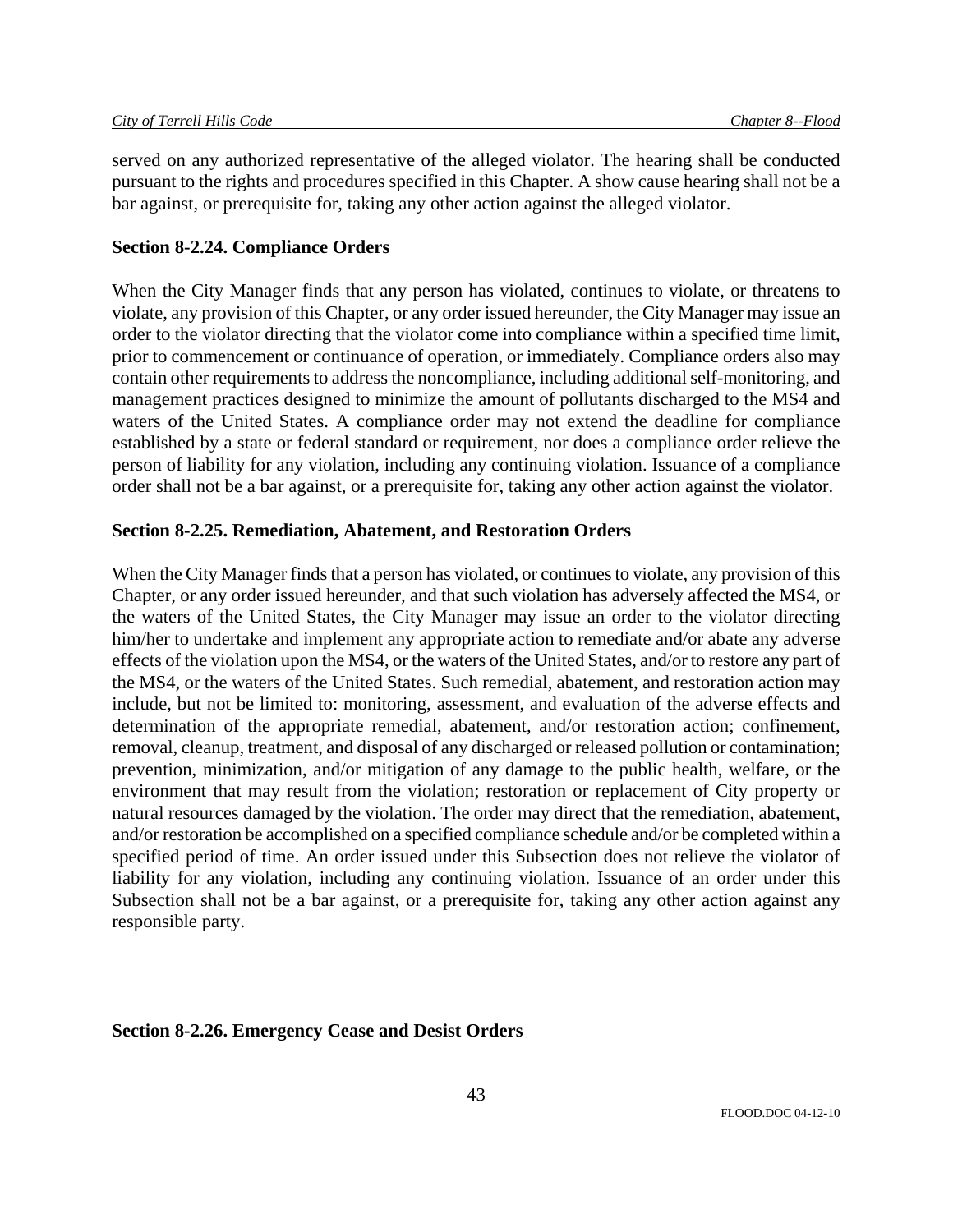When the City Manager finds that any person has violated, continues to violate, or threatens to violate, any provision of this Chapter, or any order issued hereunder, or that the person's past violations are likely to recur, and that the person's violation(s) , or threatened violation(s), have caused or contributed to an actual or threatened discharge to the MS4 or waters of the United States which reasonably appears to present an imminent or substantial endangerment to the health or welfare of persons or to the environment, the City Manager may issue an order to the violator directing it immediately to cease and desist all such violations and directing the violator to:

- a) Immediately comply with all requirements of this Chapter; and
- b) Take such appropriate preventive action as may be needed to properly address a continuing or threatened violation, including immediately halting operations and/or terminating the discharge. Any person notified of an emergency order directed to it under this Subsection shall immediately comply and stop or eliminate its endangering discharge. In the event of a discharger's failure to immediately comply voluntarily with the emergency order, the City Manager may take such steps as deemed necessary to prevent or minimize harm to the MS4 or waters of the United States, including immediate termination of a facility's water supply, sewer connection, or other municipal utility services. The City Manager may allow the person to commence or recommence its discharge when it has demonstrated to the satisfaction of the City Manager that the period of endangerment has passed, unless further termination proceedings are initiated against the discharger under this Chapter. A person that is responsible, in whole or in part, for any discharge presenting imminent endangerment shall submit a detailed written statement, describing the causes of the harmful discharge and the measures taken to prevent any future occurrence, to the City Manager within ten calendar days of receipt of the emergency order. Issuance of an emergency cease and desist order shall not be a bar against, or a prerequisite for, taking any other action against the violator.

# **Section 8-2.27. Stop Work Orders**

Whenever the City Manager finds that any operator of a construction site has violated, threatens to violate, or continues to violate, any provision of this Chapter, or any order issued hereunder, the City Manager may issue a Stop Work Order to the operator, and require that a copy of the Stop Work Order be posted at the construction site and distributed to all City departments and divisions whose decisions affect any activity at the site. Unless express written exception is made by the City Manager, the Stop Work Order shall prohibit any further construction activity, or any commencement of construction activity, at the site and shall bar any further inspection or approval by the City associated with a building permit, early grading release, or any other City approval necessary to commence or continue construction or to assume occupancy at the site. Issuance of a Stop Work Order shall not be a bar against, or a prerequisite for, taking any other action against the violator.

**SECTION 3. Penalty.** That any person violating any of the provisions of this ordinance shall be